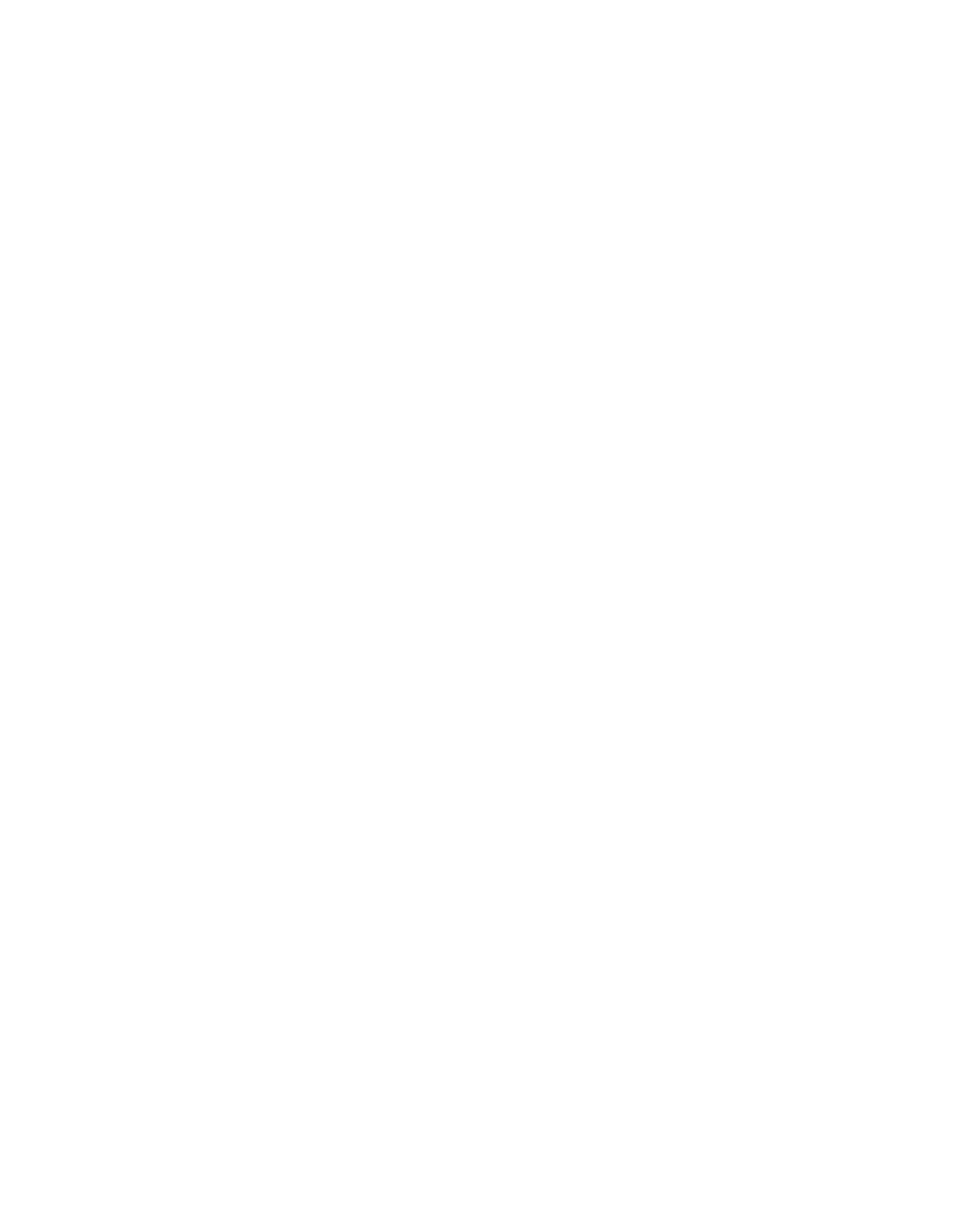# **The U.S. Federal Financial Regulatory System: Restructuring Federal Bank Regulation**

*by Rose Marie Kushmeider\** 

#### **Introduction**

Questions of whether and, if so, how the U.S. financial regulatory system—and particularly the federal bank regulatory system—should be restructured are hardly new. The debate over federal bank regulatory structure and organization goes back for nearly a century. Although studies, commissions and committees of banking scholars, high-level government officials and industry practitioners have been common, change has come only sporadically.1 For the most part, the U.S. financial regulatory system remains a highly decentralized system that has muddled along more or less in its present form since the New Deal reforms of the 1930s.

Most observers of the U.S. financial regulatory system would agree that if it did not already exist, no one would invent it.2 The overlap in tasks among federal regulators and between federal and state regulators, particularly for banks, creates a confusing system that no one building a system anew would want to duplicate. That said, most observers would also admit that for all its faults, the system seems to have served both the industry and the industry's customers well—assuring a safe and sound financial system—though the inefficiencies inherent in such a patchwork system undoubtedly impose costs. For the most part, entities within the financial services industry have learned how to operate and even thrive under the regulatory system that has developed. U.S. consumers enjoy an immense array of financial products and services, and the capital markets provide funding for businesses large and small.

Nevertheless, there is value in taking a fresh look at the structure and organization of the U.S. financial regulatory system and providing some thoughtful review as to how it could function more efficiently and effectively. Past studies have generally confined themselves to reviewing the bank regulatory system, although many have also included the regulation of savings and loans (S&Ls) and credit unions. Although the present study focuses primarily on the federal bank regulatory agencies, it addresses other areas of the federal financial regulatory structure when appropriate.

<sup>\*</sup> The author is a senior financial economist in the FDIC's Division of Insurance and Research. The author would like to thank colleagues at the FDIC and Robert Pollard for their helpful comments. Steven McGinnis provided research assistance for the paper. The opinions expressed herein are those of the author and do not necessarily reflect the views of the FDIC. 1 For a brief overview of past regulatory restructuring proposals, see the appendix.

<sup>2</sup> See, for example, FDIC (2003a) and Spong (2000), 15.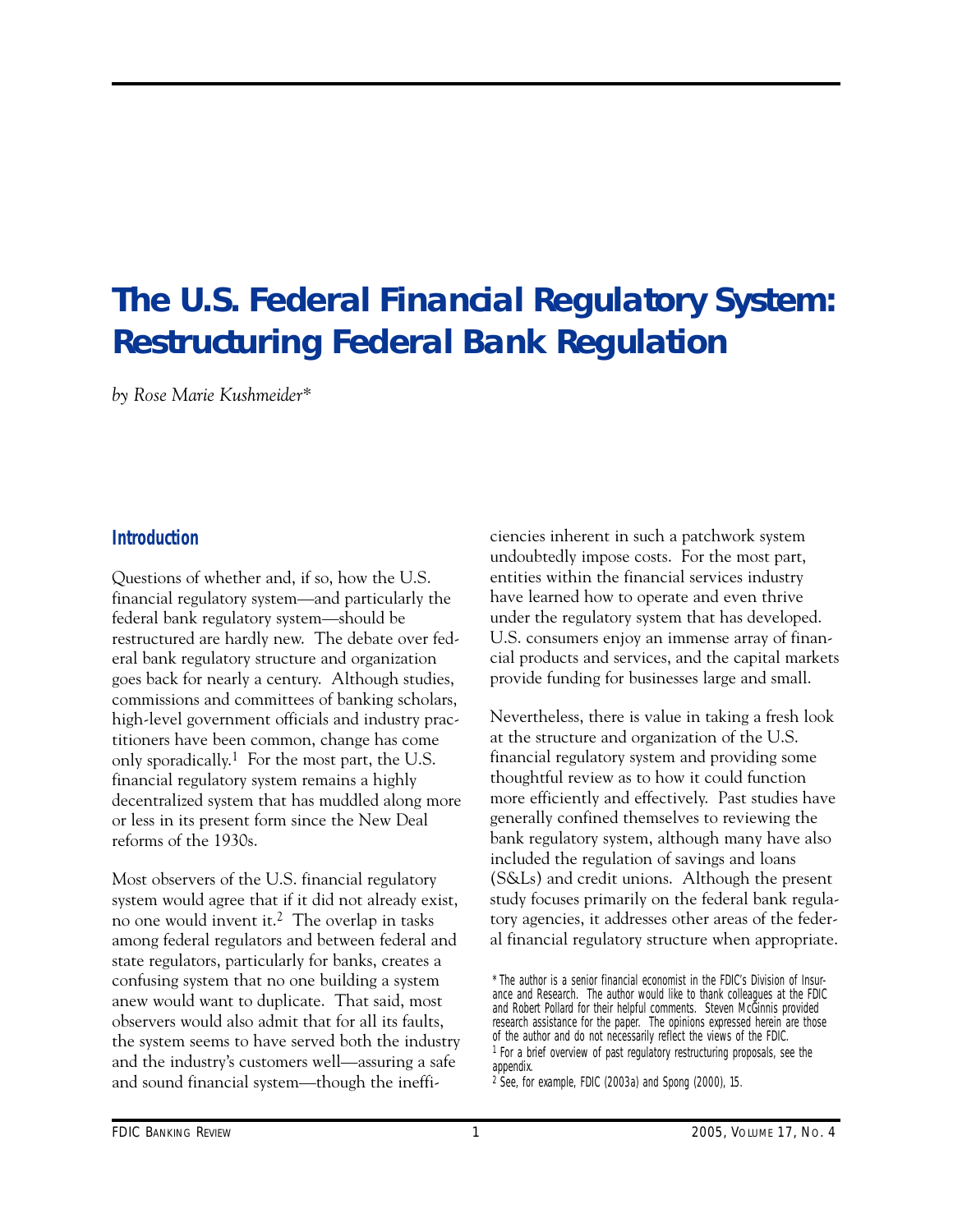latory agencies. The financial services industry, At least part of the reason for the past focus on reform of the bank regulatory structure is that until recently, dividing financial services regulation along industry lines was relatively easy to do. In addition, banking was the segment of the industry with the greatest number of federal reguhowever, has continued to evolve and become more complex. Products and services once provided by distinct industries have become increasingly similar (a process referred to as product and service convergence). In fact, the convergence that began in the 1970s has not only continued but also accelerated as securitization and the development of derivatives markets have added to the blurring of the once-clear lines among banks, thrifts, securities firms and insurance companies.

This paper will discuss the creation and evolution of the U.S. financial regulatory system and compare its structure to that which other countries are now adopting for the regulation of their financial services industries. It will then look at past regulatory restructuring proposals and the arguments for and against reform. Major issues in designing a regulatory structure will be discussed and finally some options and a model for financial restructuring will be proposed.

## **The Structure, Creation, and Evolution of the U.S. Financial Regulatory System**

The current system for regulating and supervising financial institutions is complex.3 At the federal level, commercial banking organizations are regulated and supervised by three agencies—the Office of the Comptroller of the Currency (OCC), the Federal Reserve System (Federal Reserve), and the Federal Deposit Insurance Corporation (FDIC). Thrifts are regulated and supervised by the Office of Thrift Supervision (OTS) and credit unions by the National Credit Union Administration (NCUA). The federal regulatory system also includes regulation of the securities industry by the Securities and Exchange Commission (SEC) and the Commodities Futures Trading Commission (CFTC),4 regulation of Fannie Mae

and Freddie Mac by the Office of Federal Housing Enterprise Oversight (OFHEO), regulation of the Federal Home Loan Banks (FHLBs) by the Federal Housing Finance Board, regulation of the farm credit system by the Farm Credit Administration, and regulation of pension funds by the Employee Benefits Security Administration in the Department of Labor and by the Pension Benefit Guaranty Corporation. The Departments of the Treasury (Treasury), Justice (DOJ), and Housing and Urban Development (HUD) and the Federal Trade Commission (FTC) play ancillary roles. Noticeably absent at the federal level is regulation of the insurance industry, which is performed exclusively by the states. In addition, each of the states regulates financial services providers which are chartered or licensed in their jurisdictions.

The federal financial regulatory system—and specifically the dual banking system, that is, the system of federal as well as state chartering and supervision of commercial banks—did not emerge until 1863, when Congress passed the National Currency Act, creating the OCC to establish a system of national banks.<sup>5</sup> Until that time, the states had regulated the entities in the financial system.6 The second major step in developing a federal financial regulatory system was passage of

<sup>3</sup> Regulation consists of the laws, agency regulations, policy guidelines and supervisory interpretations under which financial firms operate. Supervision refers to the monitoring of the condition of financial institutions and to the enforcement of regulations. The bank supervisory system, for example, includes: on-site examinations and off-site monitoring of banks and bank holding companies, enforcement of banking laws and regulations, and the resolution of problem and failed banks.

<sup>4</sup> The SEC and CFTC oversee numerous self-regulatory organizations—including the organized exchanges, the National Association of Securities Dealers, and the National Futures Association—that provide supervision and much of the regulation for the securities industry.

 central bank, such as acting as a fiscal agent for the Treasury. In 1811, how-5 Technically, the federal government entered into bank regulation in 1791, when it chartered the First Bank of the United States. The bank not only operated as a commercial bank, but also assumed some of the functions of a ever, the bank was not rechartered. In 1816, the federal government chartered the Second Bank of the United States, which also failed to survive. Its charter was not renewed in 1836. Not until 1863, when political pressure for a uniform national currency mounted, was a permanent federal role established in the banking industry. The National Currency Act was extensively rewritten and strengthened in the National Bank Act of 1864.

<sup>6</sup> The earliest banks received their charters through special acts of their state legislatures and the states played a limited role in their supervision. With the development of "free banking" in the 1830s, which allowed anyone meeting certain standards and requirements to secure a bank charter, states began supervising bank operations.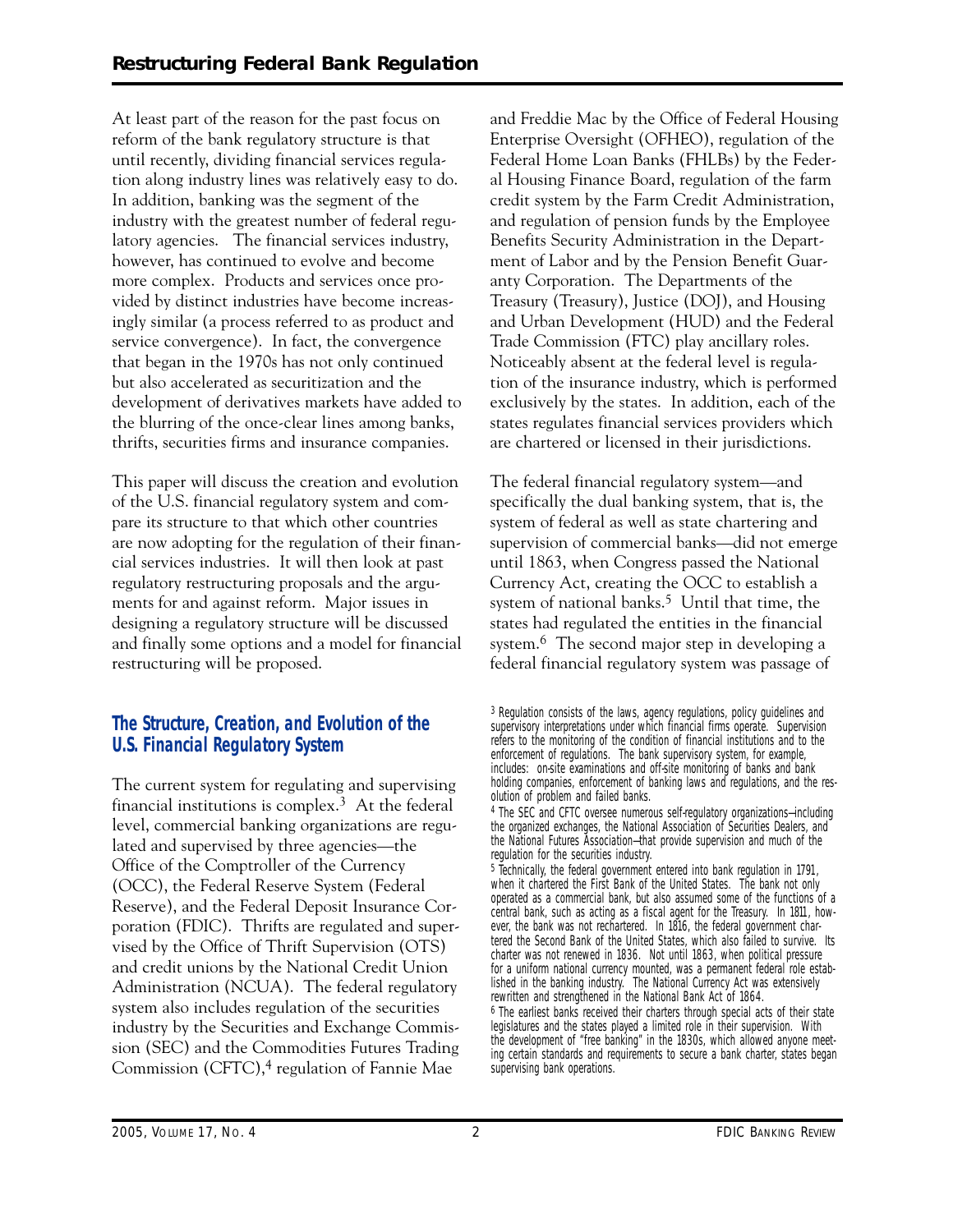the Federal Reserve Act of 1913, which created the Federal Reserve System. After that, not until the Great Depression—the turmoil of 1929 and the early 1930s—was there a major impetus for federal regulation of the financial system.

In 1932, Congress passed the Federal Home Loan Bank Act, which established the Federal Home Loan Bank System. The following year was particularly active witnessing passage of the Securities Act of 1933, the Home Owners' Loan Act, and the Banking Act of 1933. The Securities Act addressed the need for disclosure regarding debt and equity securities sold in interstate commerce or through the mail. The Home Owners' Loan Act established the federal chartering of S&Ls; it also gave the Federal Home Loan Bank Board (FHLBB) responsibility for regulating, examining and supervising S&Ls. The Banking Act of 1933, among other things, created the FDIC, which was given not only the role of providing a federal system of deposit insurance, but also the role of regulator of insured state banks that were not Federal Reserve members.7

In 1934 Congress passed the Securities Exchange Act, the Federal Credit Union Act and the National Housing Act. The Securities Exchange Act extended the disclosure principles of the Securities Act of 1933 to debt and equity securities already outstanding if listed on national exchanges, and created the SEC. The Federal Credit Union Act provided for the establishment of federal credit unions. The National Housing Act created the Federal Savings and Loan Insurance Corporation (FSLIC) and provided for the chartering of national mortgage associations as entities within the federal government.8 In 1935 Congress passed the Banking Act of 1935, which among other provisions, expanded the FDIC's supervisory powers.

Thus, much of the present federal regulatory system was created in the 1930s. Since then the system has been changed and expanded piecemeal. In 1940, the Investment Company Act and the Investment Adviser Act brought investment companies and investment advisers under SEC regulation. In 1956, the Bank Holding Company

Act brought multibank holding companies under Federal Reserve regulation. In 1970, the Bank Holding Company Act Amendments brought one-bank holding companies under Federal Reserve regulation.9

In 1966, the Bank Merger Act divided the authority to approve bank mergers among the banking agencies and DOJ, making the banking industry the only industry to have its merger activity independently reviewed outside the DOJ or the FTC. In 1967 the Savings and Loan Holding Company Act Amendments provided for the regulation of savings and loan holding companies by the FSLIC. In 1970 the Federal Credit Union Act Amendments established the National Credit Union Administration as an independent agency to regulate federal credit unions; it also established federal credit union insurance under the National Credit Union Share Insurance Fund. Also in 1970, the Currency and Foreign Transactions Reporting Act and the Bank Secrecy Act brought the Treasury into the picture, allowing it to monitor large cash and foreign-currency transactions.

In the late 1960s concerns about consumer protection gained prominence as consumer credit and consumer credit instruments began growing rapidly. These concerns led to the passage of federal laws that expanded consumer protection to the financial services industry. In 1968 the Consumer Credit Protection Act, which included the Truth in Lending Act (TLA), gave the Federal Reserve rulemaking authority for truth-in-lending, although enforcement of TLA is the responsibility of all the federal financial regulators for depository institutions and the FTC for non-

<sup>7</sup> The FDIC was given the authority to examine all insured banks, but to prevent regulatory duplication, it confined itself largely to regulating state nonmember banks.

<sup>8</sup> The only association formed was the National Mortgage Association of Washington, which eventually became Fannie Mae. See: Frame and White  $(2004)$ .

<sup>9</sup> Especially important to the issue of regulatory restructuring is how banks and their holding companies are regulated. Passage of the Bank Holding Company Act and its amendments placed oversight of bank holding companies (BHCs) with the Federal Reserve. This meant that, effectively, BHC regulation was separated from bank regulation; each was put on its own track; the result was overlap, duplication, and conflicts of purpose—if not of interest that had not existed previously. Golembe (2000), 3.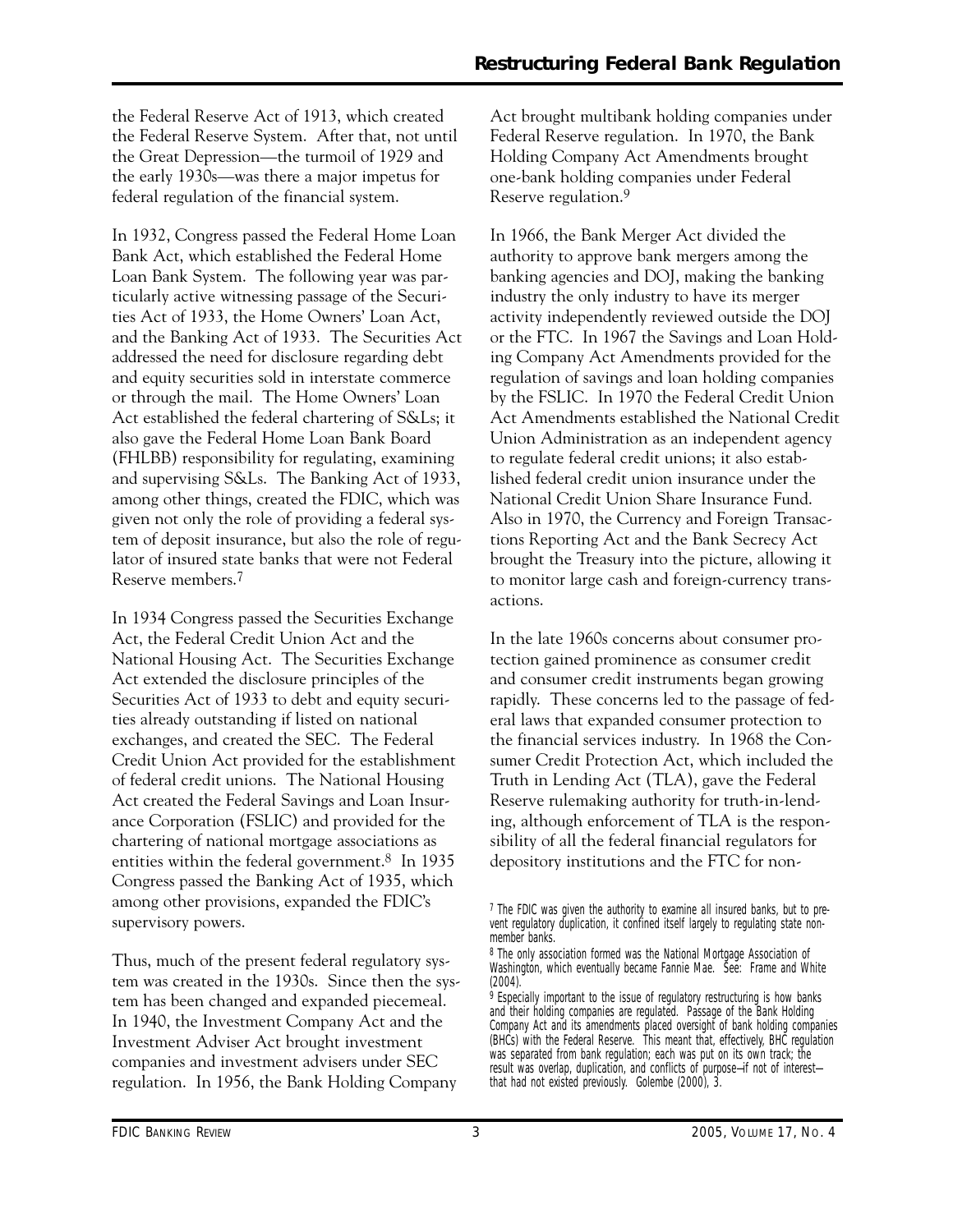depository lending institutions, such as mortgage and finance companies. Also passed in 1968 was the Fair Housing Act, which is administered by HUD and enforced by the federal financial regulators. In 1970 the Fair Credit Reporting Act was passed, which the FTC administers; the federal financial regulators examine depository institutions for compliance under the act.

The S&L crisis of the 1980s led to the establishment of a new federal regulatory agency for thrifts: in 1989, the Financial Institutions Reform, Recovery and Enforcement Act (FIRREA) abolished FSLIC and the FHLBB and created, in their place, the OTS to regulate and supervise thrifts.10 FIRREA also established the Federal Housing Finance Board to regulate the FHLBs. Then in 1992 the Federal Housing Enterprises Financial Safety and Soundness Act created OFHEO to oversee Fannie Mae and Freddie Mac, which had previously been regulated by HUD and the FHLBB.11

The laws identified above form the legal basis of the federal financial regulatory system. The list is not exhaustive.12 Various other laws govern the regulation of U.S. financial markets and institutions—such as those affecting trusts and pension plans. Although many of the newer laws have focused on consumer protection, a number of others have addressed issues of regulation and supervision related to concerns about safety and soundness. The latter group includes the International Banking Act of 1978 and the Federal Deposit Insurance Corporation Improvement Act (FDICIA) of 1991.13 The Gramm-Leach-Bliley Act of 1999 (GLB) formalized the use of functional regulation for financial services conglomerates and entrusted supervision of Financial Holding Companies (FHCs) to the Federal Reserve.14 The Sarbanes-Oxley Act of 2002, in addition to addressing issues of corporate governance, expanded the powers of the SEC and established the Public Company Accounting Oversight Board.

This complicated regulatory structure came about because financial regulation has been responsive

to several traditional themes in U.S. history.15 Among them are a distrust of concentrations of financial power, including a concentration of regulatory power; a preference for market competition; and a belief that certain sectors of the economy should be ensured access to credit, a belief that has led to a multiplicity of niche providers of credit. The nation's complex regulatory structure was designed to deal with all of these sometimes conflicting objectives.

It is precisely because the patchwork nature of the system remains an artifact of U.S. politics that there has been no comprehensive overhaul of the federal financial regulatory system.16 Despite the complexity of the system and the resulting plethora of proposals for change, concerns about concentrations of power, preservation of the dual banking system, and the role of the central bank, among other issues, dominate the debate, now as in the past. The repeated failure of proposals to reform the system suggests how sensitive the issues are for the many varied interest groups involved.17

<sup>14</sup> A discussion of functional regulation is provided below. Briefly, functional regulation is regulation of a common activity or product by a single regulator for all types of financial institutions.

15 Horvitz (1982), 44.

<sup>&</sup>lt;sup>10</sup> The insurance function for savings associations was transferred to the FDIC. 11 Although Fannie Mae and Freddie Mac have one regulator and the FHLBs have another, all of them constitute the housing GSEs (government-sponsored enterprises).

<sup>&</sup>lt;sup>12</sup> See Spong (2000) for a description of banking regulation and the laws to which banking organizations are subject.

<sup>&</sup>lt;sup>13</sup> The International Banking Act applied federal regulation to foreign banks. FDICIA tightened the regulation and supervision of banks and thrifts in a number of ways. Besides establishing specific requirements for bank capital and examinations, it authorized the FDIC to conduct back-up examinations. It also incorporated the Foreign Bank Supervision Enhancement Act under its Title II provisions.

<sup>&</sup>lt;sup>16</sup> As Golembe (2000) has observed, "In a country possessing immense natural resources, the development of which depended to a considerable extent on financing, banking—how it would be organized and who would control it became major political issues. Political parties were often formed around, or came apart because of, views on banking. The result was 'free banking,' 'dual banking,' and deposit guarantee. All were products of their time, all are still alive, and all help account for the present fragmented regulatory structure." (p. 3).

<sup>17</sup> Bush Task Group (1984), 33.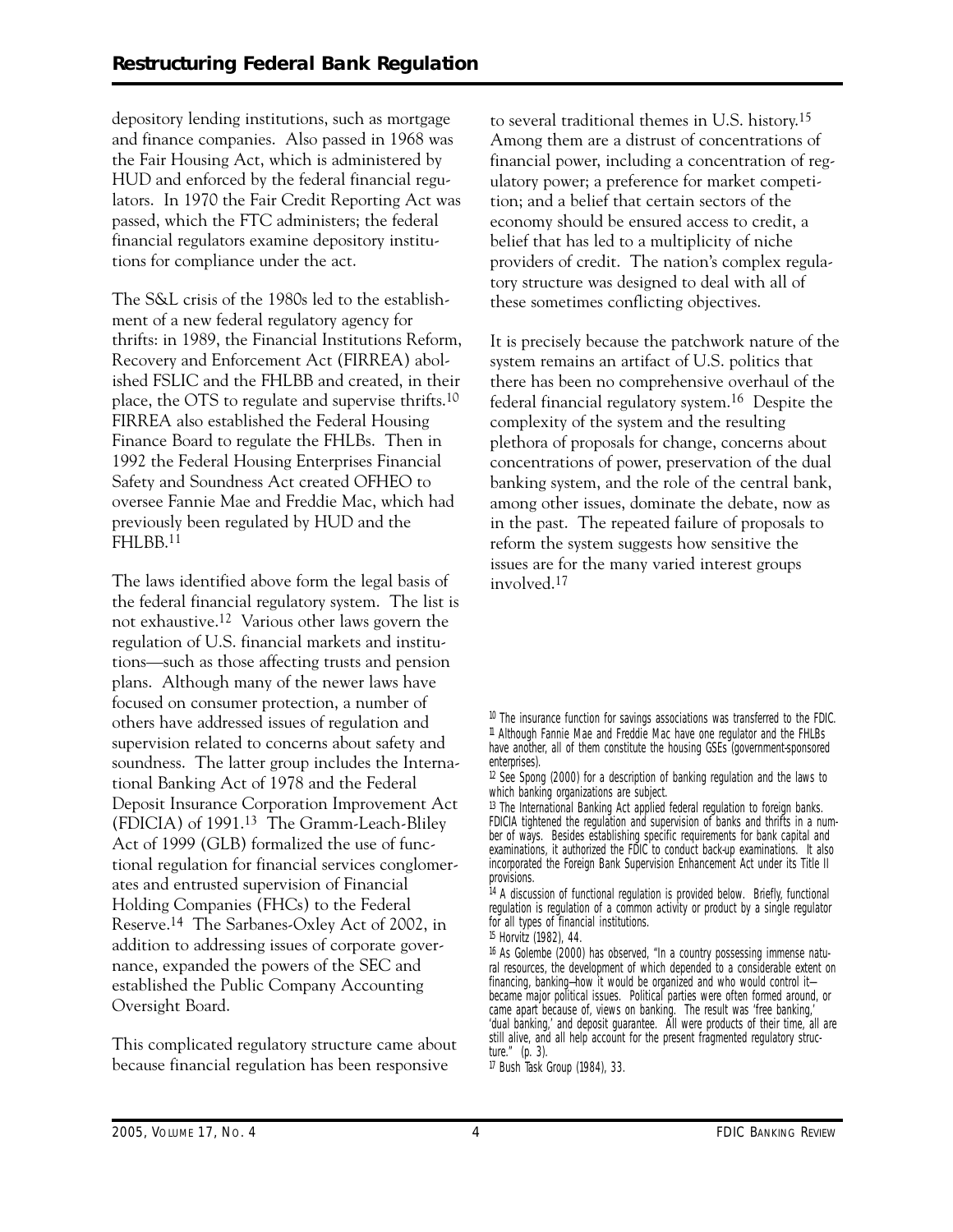## **International Trends in the Regulation of the Financial Services Industry**

Despite the lack of impetus for regulatory reform in the United States, in many other countries reform efforts have taken hold. Although many countries continue to regulate and supervise their financial institutions through multiple entities (ministries of finance, central banks, and specialized independent agencies), in nation after nation, serious study has been given to devising regulatory arrangements to deal with a new, more integrated, financial world. The trend has been to bring together in one agency financial supervision and regulation of the major types of financial institutions. In addition, many nations are moving the regulatory and supervisory functions outside the central bank.18

#### *The Rationalization of Financial Services Supervision*

Starting in the mid-1980s a number of countries examined their financial regulatory structures and concluded that changes were needed. Researchers at the World Bank recently reported that at the end of 2002, at least 46 countries had adopted a model of unified (or integrated) supervision, either by establishing a single supervisor for their entire financial sector or by centralizing in one agency the powers to supervise at least two of their main financial intermediaries.19

In general, countries that have adopted integrated supervision believe that a single supervisor is more effective than multiple supervisors in monitoring risks across financial institutions and in responding to real or potential threats that may undermine the stability of a financial system. Adoption of the new regulatory regimes has been motivated largely by concerns that the old regulatory structures—which were organized by and focused on types of institutions—were becoming increasingly, and perhaps dangerously, disconnected from the realities of the marketplace. The convergence of financial products and services means that many of the delineations among products, services, and types of institutions are becoming irrelevant. The new regulatory structures taking shape around the world represent efforts to keep supervision meaningful and effective in a rapidly evolving financial environment.20

Although the trend is toward integrated supervision, there is variation in the scope of regulatory and supervisory powers the consolidated agencies have been given. Of the 46 countries that have changed their supervisory structures, only 22 (beginning with Norway in 1986) have consolidated the regulation and supervision of all financial institutions into a single supervisory authority. In the remaining 24 countries the powers to supervise at least two of the main financial institutions—such as banks and securities firms or securities firms and insurance companies—have been centralized in one agency.21 (See table 1.) In either case, the structure and organization of the supervisory system has been rationalized to reflect the belief that fewer supervisors can more effectively monitor and respond to risks within the financial system. The United Kingdom represents the first approach (a single supervisory authority), and Australia represents the second (multiple supervisory agencies but integrated supervision).

 banks continue to play a key role in issuing and amending prudential regula-18 De Luna Martinez and Rose (2003) report that, of the 15 systems they examined in detail, 14 have created a separate supervisory agency outside the central bank. They go on to warn, however, that not all of the newly created agencies are as powerful as they seem. Ministries of finance and central tions, authorizing licenses, and establishing important laws for the entire financial system. (p. 12).  $19$  Ibid.

<sup>20 &</sup>quot;Financial innovation and globalization, driven by an interactive process of new information technology, competition and deregulation, are, unquestionably, progressively blurring the traditional boundaries between different forms of financial intermediation. So regulation based on particular categories of institutions has increasingly become overlaid by functional regulation. This has made the whole regulatory structure increasingly complex, both for the regulated firms and for the consuming public at large." George (1998). 21 De Luna Martinez and Rose (2003).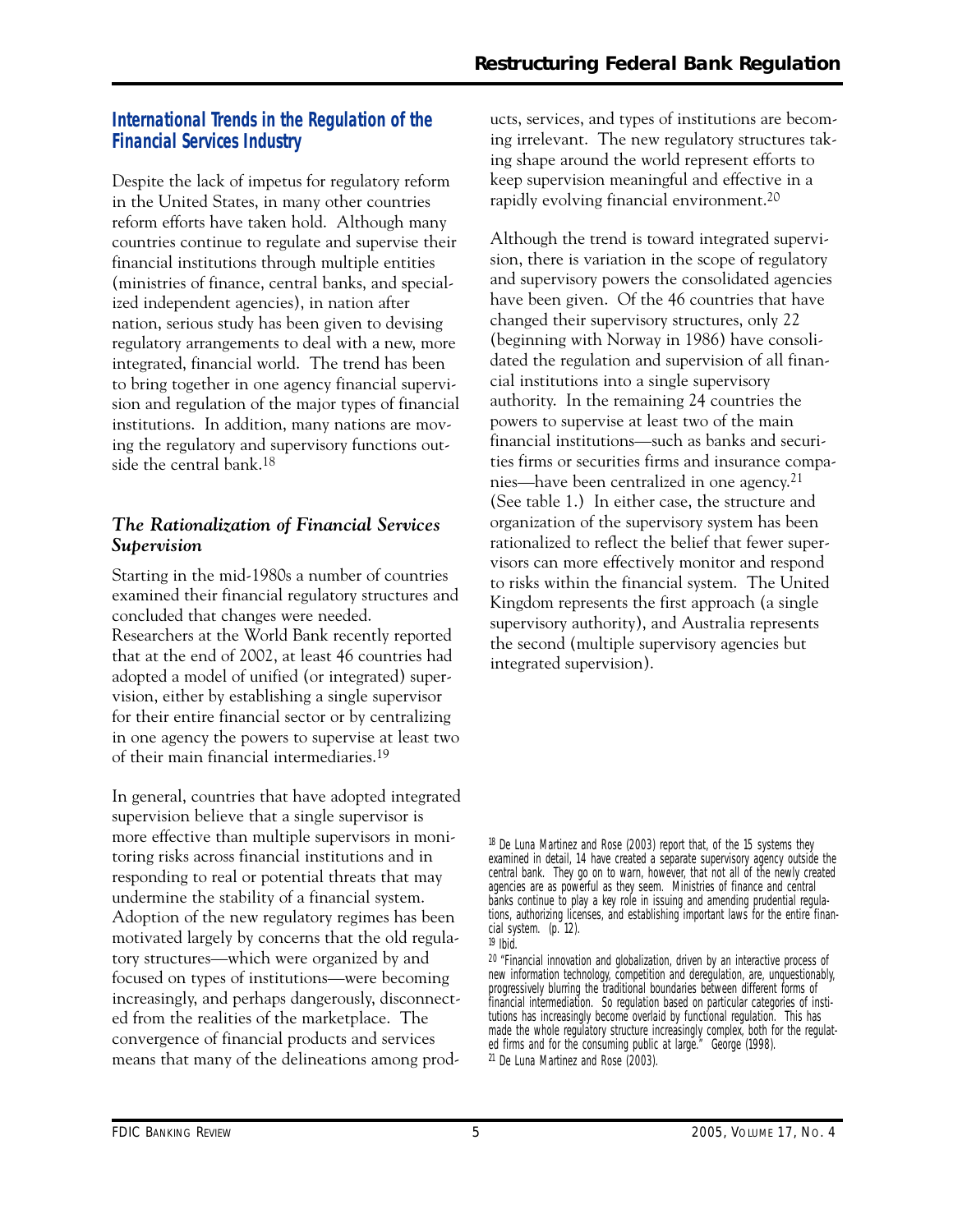Table 1

| <b>Single Supervisor</b>    | <b>Agency Supervising</b><br>Two Types of<br><b>Financial Institutions</b> |
|-----------------------------|----------------------------------------------------------------------------|
| Austria                     | Australia                                                                  |
| <b>Bahrain</b>              | Belgium                                                                    |
| <b>Bermuda</b>              | <b>Bolivia</b>                                                             |
| Cayman Islands              | Canada                                                                     |
| <b>Denmark</b>              | Chile                                                                      |
| Estonia                     | Colombia                                                                   |
| Germany                     | Dominican Republic                                                         |
| Gibraltar                   | <b>Fcuador</b>                                                             |
| Hungary                     | Egypt                                                                      |
| Iceland                     | <b>El Salvador</b>                                                         |
| Ireland                     | Finland                                                                    |
| Japan                       | Guatemala                                                                  |
| Latvia                      | Kazakhstan                                                                 |
| <b>Maldives</b>             | Luxembourg                                                                 |
| Malta                       | Malaysia                                                                   |
| Nicaragua                   | <b>Mauritius</b>                                                           |
| Norway                      | <b>Mexico</b>                                                              |
| Singapore                   | Peru                                                                       |
| South Korea                 | Slovakia                                                                   |
| Sweden                      | South Africa                                                               |
| <b>United Arab Emirates</b> | Switzerland                                                                |
| <b>United Kingdom</b>       | Ukraine                                                                    |
|                             | Uruguay                                                                    |
|                             | Venezuela                                                                  |

#### *Integrated Supervision with a Single Regulator*

The most prominent example of the trend toward regulatory consolidation is the United Kingdom, whose government moved in 1997 to establish a single regulatory authority—the Financial Services Authority (FSA). In so doing, the U.K. government decided not only to consolidate all financial services supervision within one agency, but also to move that function outside the central bank. In terms of regulatory restructuring, this was the shot heard round the world. Created as an independent agency, the FSA is responsible for regulating and supervising all forms of financial services activity; it combines the regulatory and supervisory functions previously carried out by nine bodies.22

In describing the initial steps taken to establish the FSA its chairman, Howard Davies, focused on the development of the Complex Groups Division. This division has become the lead regulator for 40 to 50 institutions—banks and others whose scale of operation is significant within the United Kingdom, which have a material international presence, whose products and services span a wide area and which are complex or innovative and require advanced risk-management techniques. Other institutions are supervised by other divisions within the FSA, such as the Banking Division or the Insurance Division. Thus, within the FSA there is functional regulation. This realignment of responsibilities is based on a distinction between wholesale and retail businesses and is an attempt to ensure the adequate oversight of a rapidly changing financial services industry.

## *Integrated Supervision with Multiple Regulators*

The Australian model illustrates a supervisory system that has been consolidated, but has multiple supervisors. Like the United Kingdom, Australia has moved toward regulatory consolidation outside the central bank, but unlike the United Kingdom, Australia has drawn a sharp distinction between "prudential regulation" (safety-andsoundness regulation) on the one hand, and regulation to ensure market integrity and consumer protection, on the other hand. Australia has placed responsibility for the two in separate regulators.

Following the recommendations contained in the final report issued by the committee established by the government to make recommendations (the Wallis Committee), Australia established its

<sup>22</sup> The nine are the Supervision and Surveillance Division of the Bank of England, the Building Societies Commission, the Friendly Societies Commission, the Insurance Directorate of HM Treasury, the Investment Management Regulatory Organization, the Personal Investment Authority, the Registry of Friendly Societies, the Securities and Futures Authority, and the Securities and Investments Board.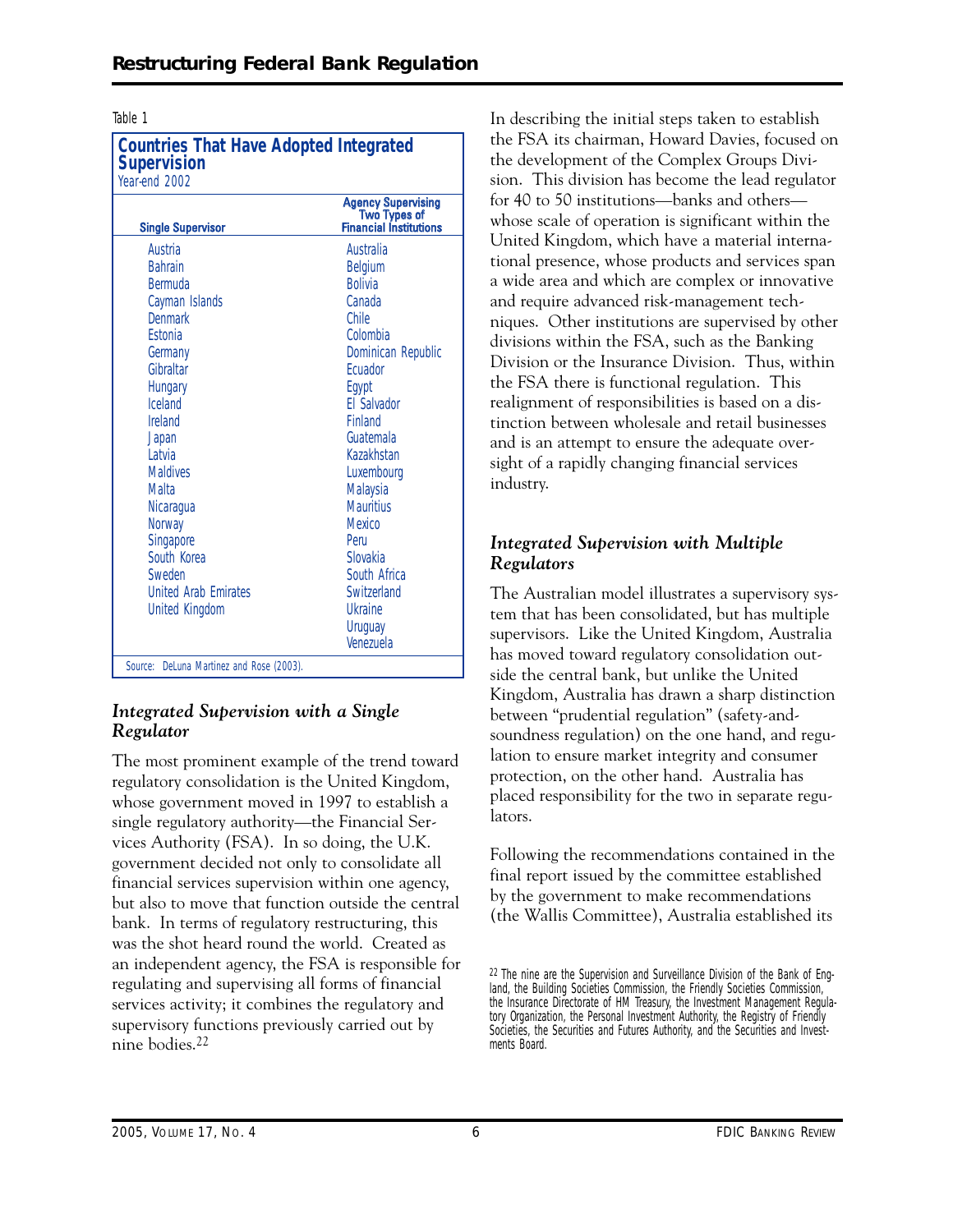centralized regulatory system in 1998. Responsibility for market integrity and consumer protection now lies with the Australian Securities and Investments Commission (ASIC), while prudential regulation has been vested in the Australian Prudential Regulation Authority (APRA). ASIC's jurisdiction extends across institutions and the financial system, and covers investment, insurance, and superannuation (pension) products. APRA provides prudential regulation of superannuation, insurance, and deposit-taking institutions. The Reserve Bank of Australia (the central bank), although it no longer has supervisory responsibilities for individual institutions, retains its responsibilities to protect the payments system and the broader economy from inflation and financial instability.

## **A Need for Reform? Arguments and Past Proposals**

Proposals for regulatory restructuring have a long history in the United States. The arguments for reform focus primarily on the issues of regulatory overlap and duplication while the arguments against focus on the notion that despite its faults, the present regulatory system works well. Virtually every study of the federal financial regulatory system has recommended some form of regulatory reform. The goal of most of the studies has been to streamline regulation within the banking industry so that there is less overlap among the federal regulators and fewer federal regulators examining the same banks and bank holding companies.

## *Arguments for Regulatory Reform*

As mentioned above, the debate about reform is grounded in the complexity of the U.S. financial regulatory system. The complexity of the system has several undesirable consequences that reformers seek to mitigate or eliminate.

*Overlap and duplication*. The system as it has evolved entails substantial overlap and duplication in the regulation and supervision of financial institutions, especially BHCs. It is common for BHCs and their subsidiaries to have more than one federal bank regulator and for their roles to overlap. For example, in its examination of national banks the OCC looks at a bank's interactions with its nonbank affiliates; the Federal Reserve frequently repeats part of this process when it looks at nonbank subsidiaries in connection with its inspection of bank holding companies. Further, as the permissible activities of financial conglomerates have expanded, so has the potential for overlap and duplication between bank and other financial services regulators. Under GLB, for example, the securities brokerdealer of a financial holding company (FHC) is regulated by the SEC, but the Federal Reserve is the FHC's umbrella supervisor. Another often cited area of duplication is in antitrust enforcement, which is carried out by the Federal Reserve, the DOJ, and the states.

The overlap and duplication in agency jurisdictions requires agencies to manage their shared responsibilities to try to minimize the time and money required to perform their tasks. Coordination among agencies is required for dealing with failing institutions and for developing uniformity in examinations and information collection. The difficulty in coordinating regulatory actions and procedures, however, results in inefficiencies delaying the resolution of issues. Such delays can impose a significant burden on financial institutions, possibly raising the cost of product development or deterring it entirely.

Overlap and duplication of responsibilities can also result in conflicting rulings from the regulatory agencies that can be difficult to resolve and that can create opportunities for the same regulation or law to be applied unevenly to different institutions—potentially resulting in a less than level playing field.23 The current system of regulatory specialization may create artificial advantages or disadvantages for particular types of competitors. As financial institutions and the products they offer have become more similar and

23 Bentsen (1994).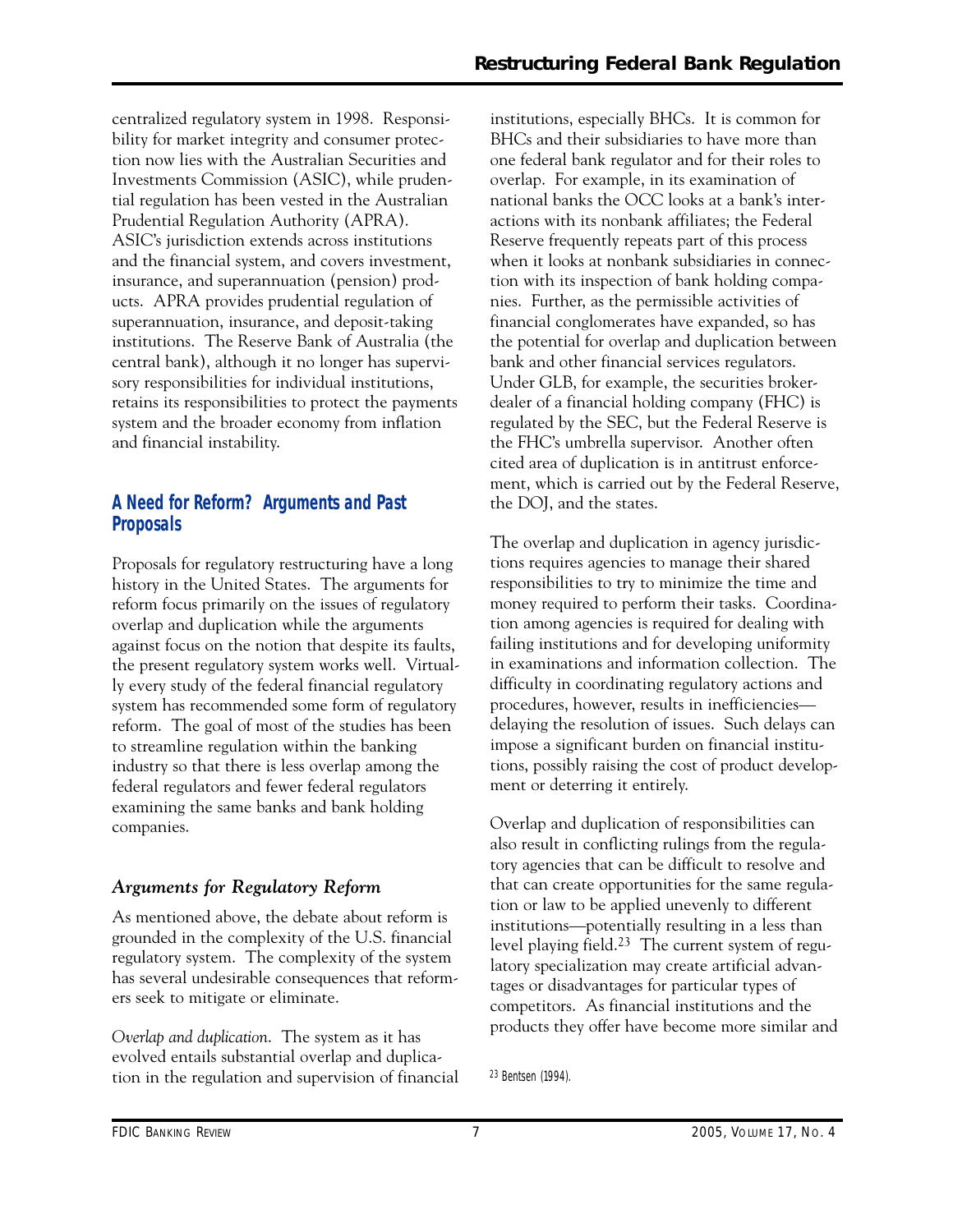increasingly compete with one another, differences in regulatory controls are much more likely to artificially influence the behavior of financial institutions and their customers. This may occur, for example, when banks, insurance companies, securities firms, or others compete in the same product arena, but are not subject to a common set of regulatory requirements or when those requirements are subject to interpretation and are, therefore, applied differently by various regulatory agencies.

The conflicting decisions that are possible when there is overlap and duplication of regulatory authority may also reflect a deliberate attempt by one regulator to benefit its constituents or gain converts by adopting a permissive regulatory policy—what has been termed a "competition in laxity."24 What some may see as a competition in laxity, however, others may see as part of a dynamic process of regulatory competition that furthers innovation in the financial services industry.

*Unclear authority and lack of accountability*. The current system also has engendered debate over who has the authority to regulate and supervise financial institutions and their products and services. In the 1980s, the Federal Reserve and the FHLBB engaged in a dispute about who was entitled to have a NOW account.25 The FHLBB adopted a more liberal regulation for S&Ls than the Federal Reserve adopted for commercial banks. More recently, federal bank regulators disagreed with the SEC regarding proposed rules to exempt banks from being treated as brokers. Although the quality of the resolutions in these instances would not necessarily have been better had there been only one agency making the decision, when ultimate authority for a particular problem is not clearly identified, the regulatory system may lose some of its effectiveness and its ability to maintain safety and soundness may be impeded.26

In addition to blurring the lines of authority, the current federal financial regulatory system makes it hard for any one agency to be held accountable for its actions or lack, thereof. Such an absence

of regulatory accountability enables regulators to pass the buck but, more importantly, it may leave holes in the regulatory structure—regulatory gaps—that should not go unfilled. The complicated structure of regulation may lead to some problem or abuse not being detected, because a particular agency believes the problem lies in some other agency's jurisdiction. Determining if there are deficiencies in laws or regulations may be difficult when those laws or regulations are administered by multiple agencies.

## *Arguments against Regulatory Reform*

Critics of regulatory reform proposals have been effective at preventing a wholesale restructuring of the federal financial regulatory system and are likely to continue being effective. Experience suggests that the constituency for maintaining the status quo is strong.

Arguments against regulatory restructuring frequently revolve around two notions—that the present system has worked reasonably well and that a single agency will not assure uniform performance in all supervisory activities. It is hard to disagree with these notions. Despite the regulatory burden imposed by the present system, banks and other financial services providers appear quite profitable and the United States has developed the broadest and deepest financial markets in the world. In addition, there is much to be said for the notion that a single federal regulator may become too bureaucratic and unwieldy.

But the corollary argument—that multiple regulators are necessary to preserve the process of dynamic tension in bank rulemaking—seems at odds with the changes that have occurred in bank regulation and supervision. Over the past 25 years much effort has been made to bring uniformity and consistency to the federal bank regulatory process. For example, recognizing that insured

<sup>24</sup> Horvitz (1987), 129. 25 Ibid, 130. 26 Bush Task Group (1984), 9.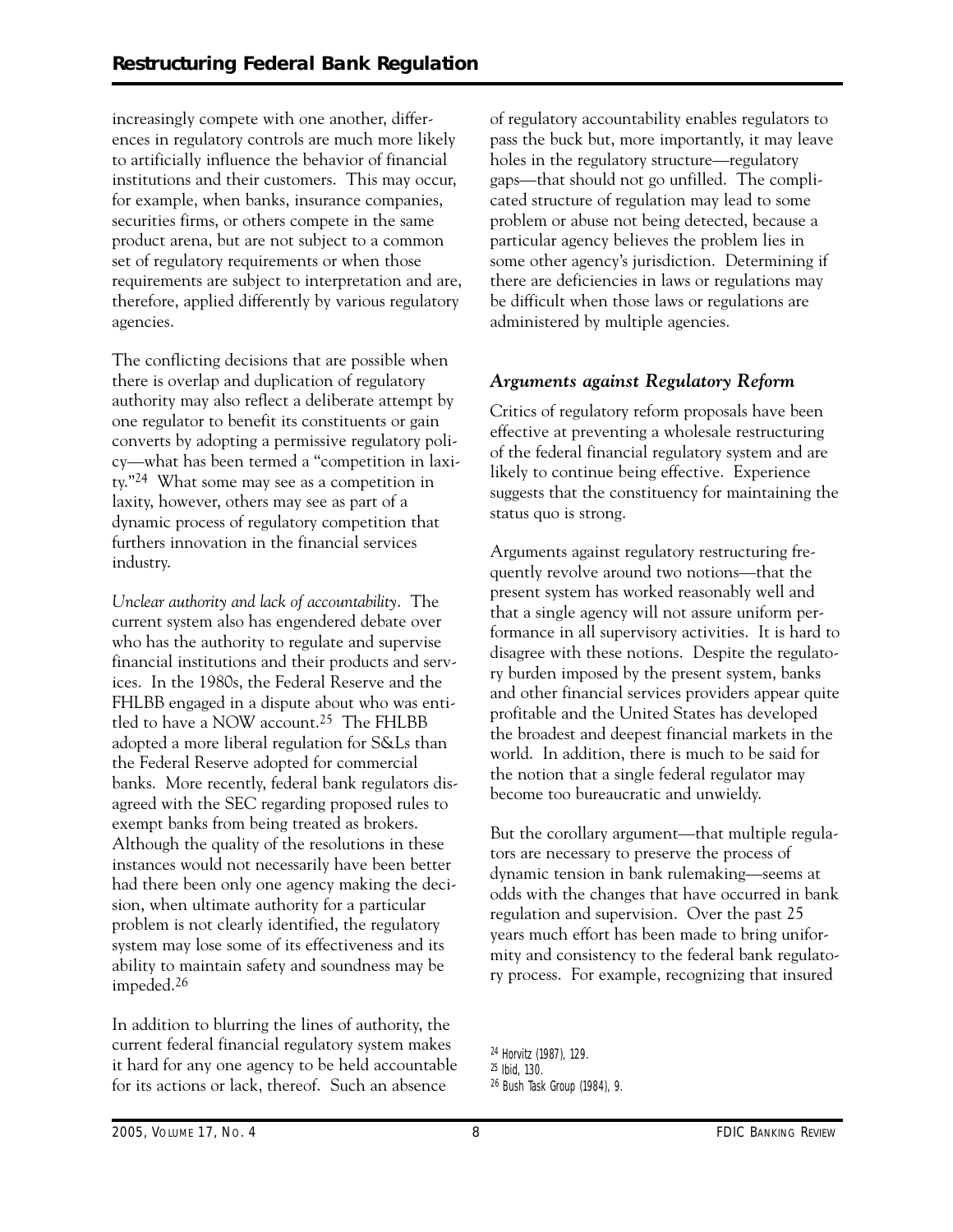depository institutions faced multiple federal regulators—with sometimes conflicting rules and regulations, Congress in 1978 passed the Financial Institutions Regulatory and Interest Rate Control Act. This act created the Federal Financial Institutions Examination Council (FFIEC) to promote consistency in the examination and supervision of financial institutions.27

Supporters of the regulatory status quo also cite as important the goal of maintaining the dual banking system. Proposals for regulatory restructuring, however, have focused on regulation at the federal level and have not challenged the right of states to charter and supervise banks. Nevertheless, those opposed to regulatory restructuring would argue that having one federal bank regulator would de facto end the dual banking system. This argument does not explain the existence of one federal regulator for thrifts or credit unions or suggest how to deal with the stresses that bank mergers and consolidation have placed on the viability of the dual banking system. In addition, legislation—such as the Depository Institutions Deregulation and Monetary Control Act of 1980, FIRREA and FDICIA—has reduced the differences in banking regulations and powers between state-chartered and national banks and has increased the regulatory authority of the federal bank regulators vis-à-vis state regulators over commercial banks.

Over the years, a number of those opposed to regulatory restructuring have argued that—despite the inefficiencies resulting from a multiplicity of regulators—the current system promotes innovative approaches to regulation. The claim is that the current system, in effect, maintains a degree of checks and balances among regulators, and probably results in more opportunities for industry innovation and change than would a monolithic regulatory structure. The Federal Reserve, in particular, has argued that, "a single regulator would be more likely to make sudden and, perhaps, dramatic changes in policy that would add uncertainties and instability to the banking system."28 Others would argue, however, that innovation is driven by the marketplace, not by the regulators.

Regulators mostly react to the events that drive the regulated institutions and are kept in check by congressional oversight, the courts, the press, and market pressures.29

#### **Major Issues in Designing a Regulatory Structure: Structural vs. Functional Regulation, Umbrella Supervision vs. Consolidated Regulation, and the Role of the Central Bank**

Despite the changes made to the financial system by GLB, the U.S. regulatory system still largely assumes a financial marketplace with well-differentiated products and services and with financial services providers that can be categorized by function. Yet many banking, securities, and insurance products and services now overlap in purpose, effect, and appearance, and financial services providers have found numerous ways around the restrictions that attempt to confine them to particular regulatory niches. The result is that the dynamic financial marketplace is in effect creating organizations that manage their risks and market their products and services as unified entities—but are subject to the oversight of a comparatively static and complex regulatory structure that looks largely at individual pieces of larger organizations. In considering how to regulate these increasingly complex entities, choices have to be made between structural and functional regulation, umbrella supervision and consolidated regulation, and between whether and, if so, to what extent the central bank should be part of the financial supervisory system.

## *Structural versus Functional Regulation*

Structural or institutional regulation is characterized by having a single agency exercise all of the different types of regulatory controls applicable to

 $27$  The council is composed of the Comptroller of the Currency, one governor of the Federal Reserve, the director of the [now] OTS, and the chairmen of the FDIC and NCUA. A liaison committee comprised of five representatives from state financial regulatory agencies is also included on the council. 28 See: Board of Governors of the Federal Reserve System (1994), 133. 29 See, Bentsen (1994), 56.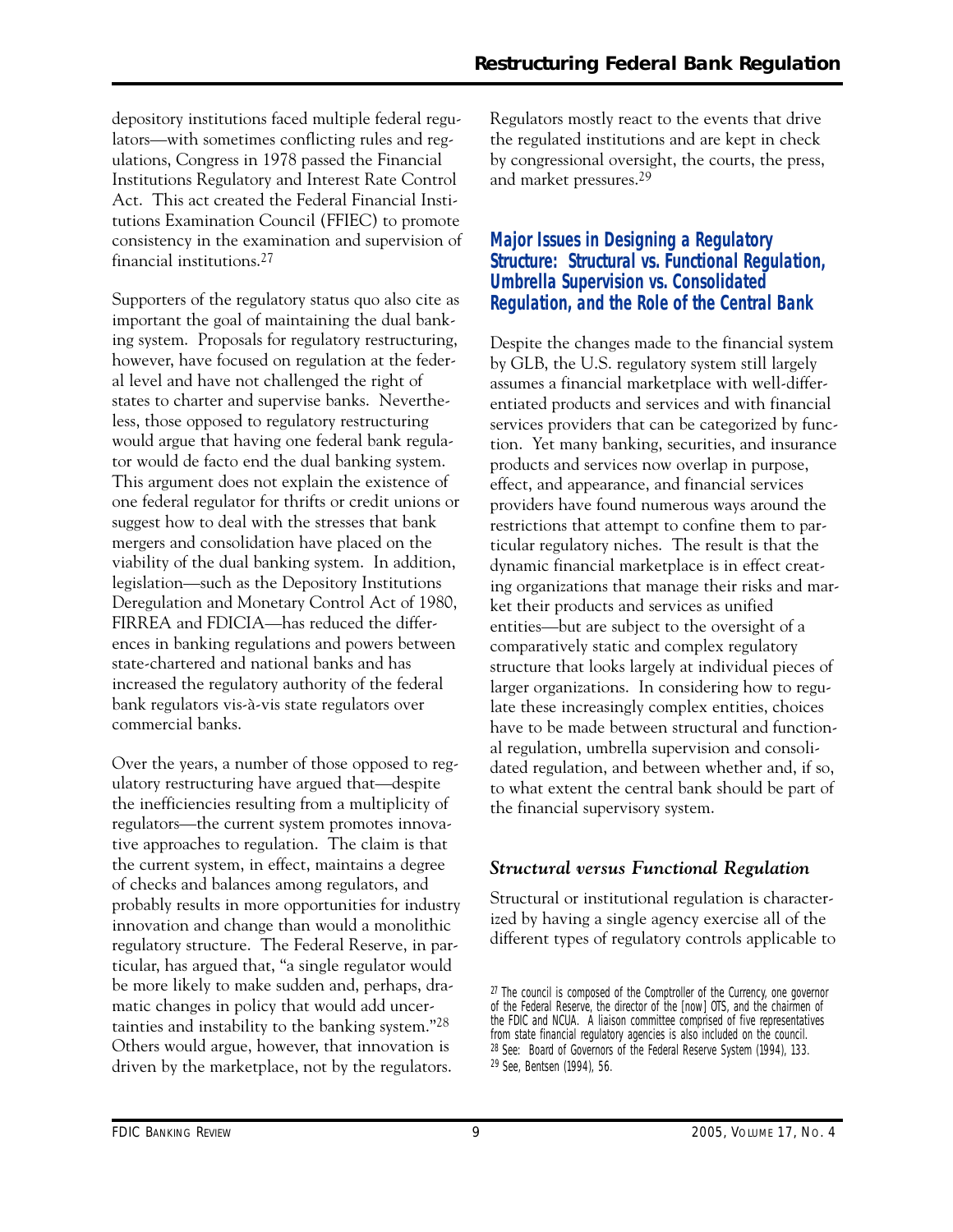a single financial firm. It allows a single regulator to examine a firm's operations as a whole, to evaluate risk across product lines, and to assess the adequacy of the firm's capital and operational systems that support all the business lines. In structural regulation, integrated supervisory and enforcement actions can be taken that will address problems affecting several different product lines. Structural regulation assumes that the financial firm being regulated serves a distinct market segment with limited overlap into other market segments.

Functional regulation, in contrast, is regulation of a common activity or product by a single agency under a common set of rules irrespective of the type of institution involved; it may artificially divide a firm's operations into departments by type of financial product or service being offered. Because structural regulation developed at a time when types of financial organizations (commercial banks, S&Ls, credit unions, securities firms, and insurance companies) provided products and services that were largely distinct from one another, structural regulation was more or less equivalent to functional regulation. A bank regulator supervised banking products and services while a securities regulator oversaw activities and products in the securities industry. Some overlap existed such as in bank trust departments, where bank regulators performed the role of securities regulator—but overlap was not pervasive. Although many financial services firms still provide niche services, for many others the old market distinctions are invalid.

Structural regulation went unchallenged until the 1980s. By then, however, defining how one financial services firm differed from another was becoming more difficult. The advent of money market accounts, NOW accounts and share drafts; the growth of mortgage activity in commercial banks; the development of Section 20 companies; and the renewal of interest in the Industrial Loan Company charter, among other developments, led to the blurring of distinctions between types of organizations that had once been largely distinct. As the once well-defined lines separating financial services firms were being erased, the way in which these entities were regulated became problematic. The development of direct competition among different types of financial firms brought out the problem of having different regulators governing equivalent products and services. The regulatory inequities that resulted from this differential regulation hindered some firms' ability to compete and called into question their viability vis-à-vis their differentially regulated counterparts. Accordingly, the idea developed that financial firms should be regulated along functional lines.

The idea of applying functional regulation to the banking industry was first put forth in a 1982 Treasury proposal to expand the securities powers of commercial banking organizations.30 Then-Secretary of the Treasury Donald Regan proposed that commercial banks be required to place their securities underwriting and dealing activities in a separate subsidiary, which would be subject to regulation by the SEC or National Association of Securities Dealers.31 In 1984, the Bush Task Group endorsed the concept of functional regulation, stating that all institutions engaged in similar activities should be subject to the same regulations. Functional regulation as defined by the task group seeks to have each common activity or product regulated by a single agency under a common set of rules, irrespective of the type of institution involved. The idea is that functionally equivalent products and services should be regulated alike, regardless of the type of entity performing the function. GLB proscribed functional regulation for certain affiliates within an FHC.

30 Fein (1995), 91.

<sup>31</sup> The policy was endorsed by SEC Chairman John Shad (1982).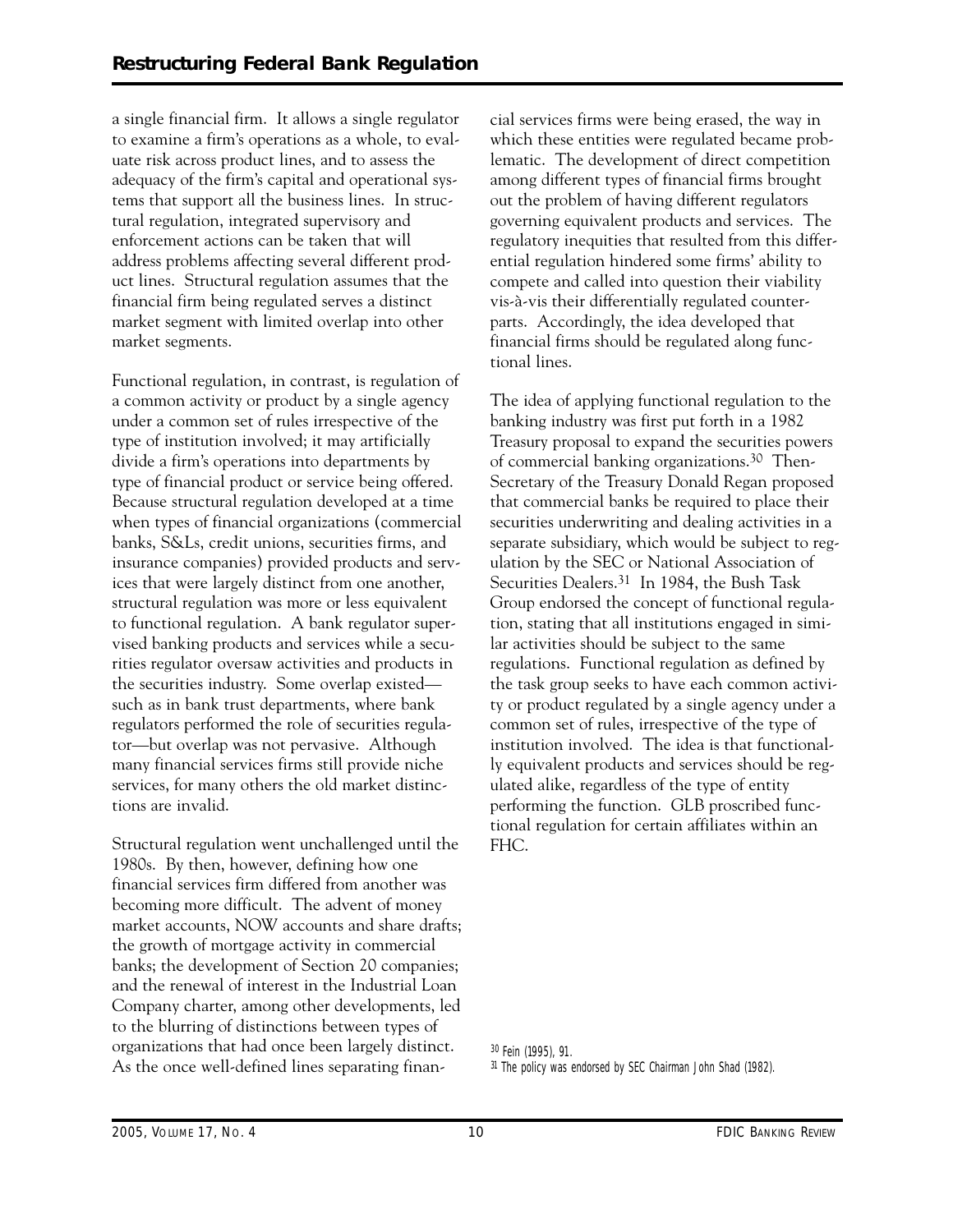#### *Umbrella Supervision versus Consolidated Regulation and the Emergence of Consolidated Supervision*

In a system of complex financial institutions that manage risk across affiliates, the potential exists for regulatory issues to be overlooked under functional regulation. Because of this, GLB designated the Federal Reserve as the umbrella supervisor of FHCs. Umbrella supervision focuses on the collection of information in order to monitor and assess the risks that an FHC and its subsidiaries impose on an insured depository institution.32 As umbrella supervisor, the Federal Reserve may take actions against affiliates of banks when those affiliates are deemed to pose a material risk to the bank, but the Federal Reserve may only instigate such actions in consultation with the affiliate's functional regulator. The Federal Reserve may not establish capital requirements for or impose limits on the products of functionally regulated affiliates of the bank.

Consolidated regulation, in contrast, is about proscribing actions. The term "consolidated regulation" is generally associated with the panoply of regulations and supervisory powers applied to BHCs—the authority to set BHC capital requirements; to set limits on or prohibit activities that may be conducted in nonbank units of a BHC; and to enforce regulatory and supervisory decisions. A consolidated regulator has the authority to require the divestiture of affiliates that are deemed to pose a safety-and-soundness risk to the bank.33

Over the past decade, the concept of consolidated supervision<sup>34</sup> has taken hold around the world, as recognition has grown that functional regulation treats financial institutions as disparate units rather than cohesive wholes. In 1991, the Foreign Bank Supervision Enhancement Act required consolidated supervision of all foreign banks that had operations in the United States. In 1992, the Basel Committee on Banking Supervision adopted its Minimum Standards for Consolidated Supervision, establishing the principle that a bank should be subject to a supervisory regime in which its financial statements are consolidated and subject to review by home country authorities. The Joint Forum (comprising the Basel Committee for Banking Supervision, the International Organization of Securities Commissioners, and the International Association of Insurance Supervisors) furthered the trend by developing principles appropriate to the supervision of entities that operate within financial groups. In 2002, the European Parliament passed a directive requiring all financial services firms doing business in the EU to be supervised on a consolidated basis by a home-country supervisor approved by the EU.35

Indeed, much of the restructuring of financial supervision around the world came about because of the view that financial conglomerates need to be regulated and supervised on a consolidated basis. In developing its principles, the Joint Forum was concerned that, although individual financial companies within a group might be subject to prudential supervision, the consolidated financial group might not be subject to appropriate oversight. This lack of appropriate oversight could lead to relationships or transactions that could pose financial risk to the regulated parts of the group. The Joint Forum's principles were developed to ensure that there were no material gaps in supervisors' understanding of interaffiliate relationships within a financial group that could cause financial instability.36

## *Supervision and the Central Bank*

In the United States the issue of the role of the central bank and the relationship between monetary policy and bank supervision has proved especially hard to resolve. Proposals to consolidate bank regulatory authority outside the central

33 Carns (1995), 2.

<sup>32</sup> As Haubrich and Thomson (2005) state, "the umbrella supervisor is charged with producing a comprehensive picture of an institution as the collection of its parts, leaving regulation and examination of each holding-company subsidiary to its functional regulator."

 tion of information as a way to gauge the risk posed by a financial conglom-<sup>34</sup> The worldwide concept of consolidated supervision focuses on the collecerate.

<sup>35</sup> European Union (2002).

<sup>36</sup> Olson (2002).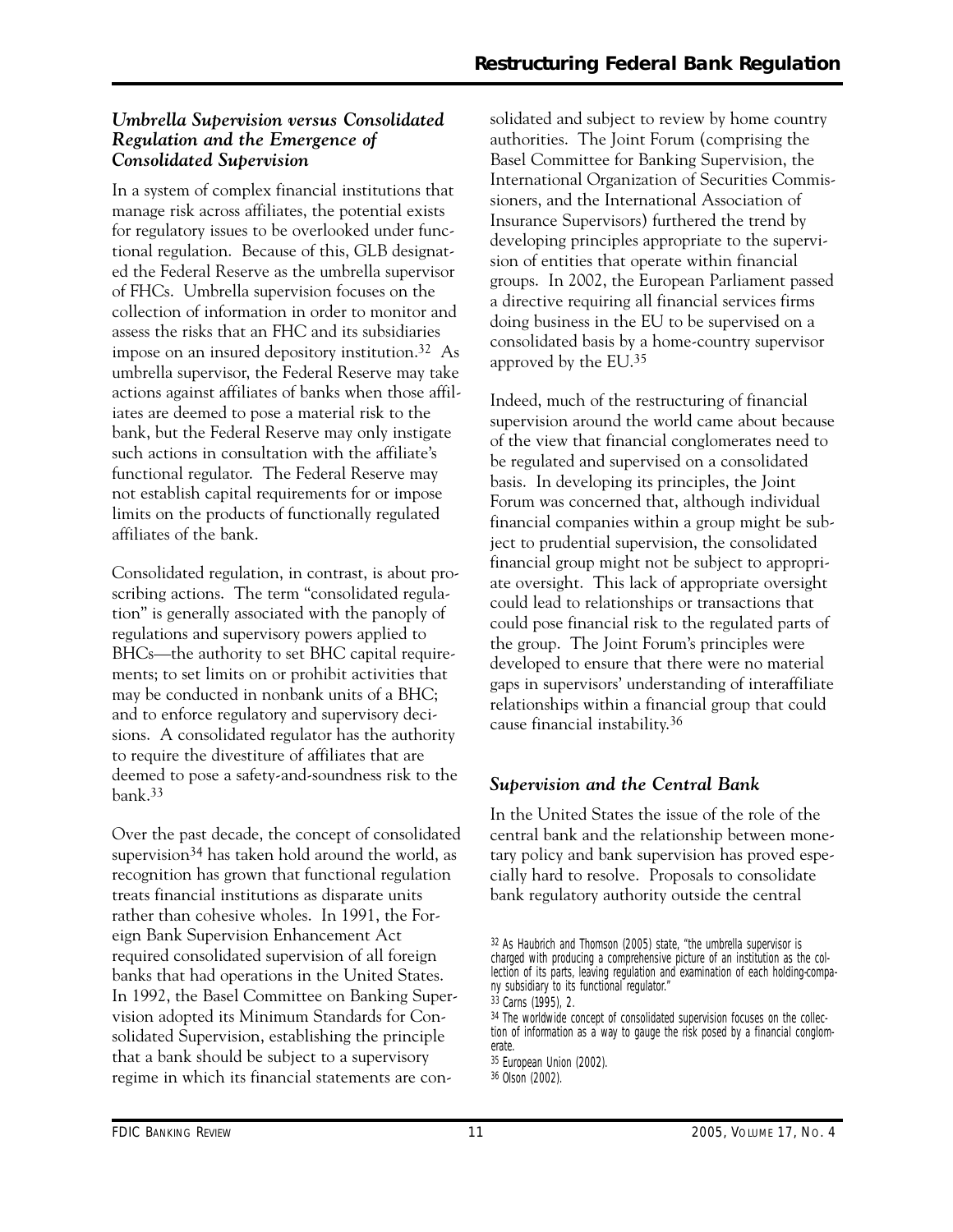bank or to significantly reduce the regulatory authority of the central bank have been vigorously opposed, particularly by those within the Federal Reserve. Representatives of the Federal Reserve have maintained that such proposals are fatally flawed because they would undermine the ability of the Federal Reserve to conduct monetary policy, to achieve its mission of ensuring financial stability, and to oversee a smoothly functioning payments system. According to their arguments, "These responsibilities are mutually reinforcing and are integrally linked to the banking system."37

In discussing the link between monetary policy and bank regulation and supervision, representatives of the Federal Reserve argue that keeping bank supervision within the central bank allows monetary policymakers to better understand the relationship between their actions and bank behavior. In a study of the usefulness of supervisory data to macroeconomic forecasting, Peek, Rosengren and Tootell (PRT) found that confidential information obtained through bank supervision can potentially improve the accuracy of macroeconomic forecasts, a tool that is essential to the conduct of monetary policy.38 They hypothesized, for example, that problems in the banking sector might serve as an early indicator of deteriorating macroeconomic conditions. In a follow-up study, PRT tested to determine which institutions could provide the greatest synergies for the conduct of monetary policy; they argued that these are the institutions the Federal Reserve should regulate. They found that state-chartered institutions provided the most useful supervisory information and they suggested that the Federal Reserve should be responsible for supervising these institutions.39 A similar study by Feldman, Kim, Miller and Schmidt, however, concluded that there is no evidence to support the claim that confidential supervisory information would have improved macroeconomic forecasts in an important way.40

The existence of a link between supervisory information and better economic forecasts would not, by itself, prove that the Federal Reserve needed to have bank supervisory powers. The Federal Reserve currently receives information about the majority of banks from the other banking regulators, both state and federal; it directly regulates and supervises only 12 percent of banks, representing 25 percent of bank assets.<sup>41</sup> PRT acknowledge that their argument relies on the assumption that information cannot be effectively transferred between agencies, an assumption championed by officials within the Federal Reserve. "Eliminating the Federal Reserve's regulatory and supervisory function would deprive the central bank of complete information about the ways that levels of reserves, movements of monetary aggregates, and fluctuations in the federal funds rate are being affected by regulatory policy and decisions by bank management."42

Despite their results, PRT state that Federal Reserve staff do not incorporate supervisory information into their forecasts, "possibly because the highly confidential CAMEL ratings are not provided to staff involved in the macroeconomic forecast."43 Rather, they find evidence for retaining bank supervisory powers within the Federal Reserve by noting that the governors and presidents of the regional Federal Reserve Banks are actively involved in bank supervisory issues and use this knowledge to alter the internal macroeconomic forecasts. PRT state that supervisory information is important only to the extent that the Federal Reserve understands the rating process and how it may change over time. Likewise, they conclude that the loss of bank supervisory responsibilities might reduce the Federal Reserve's ability to understand the nuances in supervisory data and might therefore make the data less useful for purposes of monetary policy. Nevertheless, PRT warn other countries that have reduced their central bank's oversight role that

- 38 Peek, Rosengren, and Tootell (1999), 21.
- 39 Peek, Rosengren, and Tootell (2001).
- 40 Feldman, Kim, Miller, and Schmidt (2002). They extend the PRT model to
- test it out-of-sample; they also extend the period of analysis.

<sup>37</sup> Syron (1994), 3. See also Board of Governors (1994), 132–147.

<sup>41</sup> FDIC (2003b), 14.

 42 Syron (1994), 7.

<sup>43</sup> Peek, Rosengren and Tootell (1999), 30.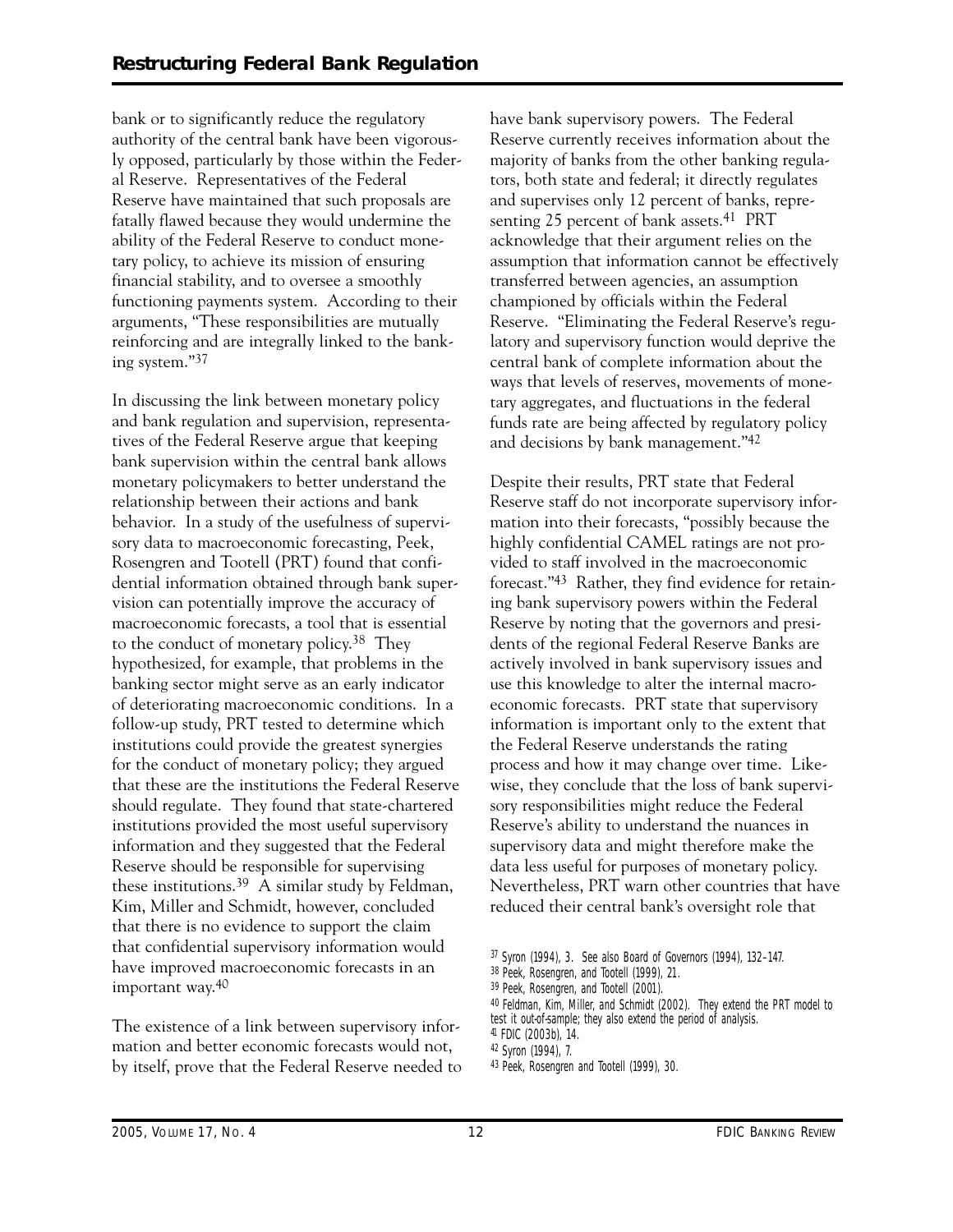they should be careful to gather the information that is provided in supervisory reports.

Other arguments that have been put forth to justify the Federal Reserve's continuing role in bank supervision have focused on its responsibility as the lender of last resort and as overseer of the nation's payments system—roles that make the Federal Reserve more sensitive to systemic risk than other bank supervisors would be. These arguments have stressed the usefulness of supervision, for it provides a kind of hands-on knowledge of what is happening in the banking system that could not be gotten elsewhere, not even from examination reports written by examiners in other agencies.44 In a discussion of PRT, Bernanke notes his reservations about the arguments for central bank supervisory responsibilities but states that the information transfer argument is stronger in the context of crisis management, when highly detailed and complex information must be transferred quickly.45

The most common argument for placing supervisory responsibility outside the Federal Reserve is that doing so would mitigate potential conflicts of interest between the conduct of monetary policy and supervision of banks. Such conflicts arise, for example, in economic downturns as concerns about safety and soundness cause banks to be procyclical in their lending behavior while monetary policy is trying to be countercyclical.46 Moreover, this behavior is reinforced during bank examinations because the number of classified assets tends to increase in economic downturns. Regardless of whether examination standards are actually tightened during an economic downturn, the number of assets classified by examiners is likely to be procyclical. As this happens, banks are likely to adjust their lending. Thus the overall effect of the examination process may be to intensify the business cycle, an effect that would conflict with a monetary policy that was designed to be countercyclical.

It is argued that in such circumstances the Federal Reserve could apply moral suasion to bankers, urging them to increase lending during a downturn or restrict lending in an upturn. To many,

however, the idea of the Federal Reserve using its leverage as a regulator to persuade bankers to alter their lending decisions or to take other actions in line with monetary policy is troubling and demonstrates the danger of having the central bank regulate and supervise the banking system.47 Although the use of moral suasion as a tool of monetary policy has always been discounted in the United States simply because of the difficulty of using it effectively with so many banks, the possibility that it could be used effectively increases as the number of banks declines and as fewer banks hold a greater percentage of the industry's assets.

To determine whether and to what extent the Federal Reserve needs to be involved in the regulation of banks, BHCs, FHCs or some other financial service provider, one must judge whether the benefits for the Federal Reserve of having first-hand information about an institution outweigh the inherent potential conflicts when the conduct of monetary policy is combined with supervision. Is it possible to get an accurate picture of the financial system from information provided by others directly responsible for regulation and supervision? Will the central bank have the tools it needs to deal with a crisis? In other parts of the world the answer has been to place supervisory responsibilities outside the central bank, but these structures are relatively new and have not yet been tested in a crisis.

<sup>44</sup> In discussing how the Federal Reserve managed to avert a banking crisis in New England in the early weeks of 1991, Syron (1994) states that the discount function has many similarities to the work of bank examiners. He explains that both of them involve the examination of loans, appraisals of collateral, and verification of secured interests. "The examiner's work was critical to our ability to respond quickly to the need for establishing sufficient collateral for discount window borrowing." (4–5). Syron also argues that other agencies have a more limited focus to their bank examinations—that is, the other agencies focus on the safety and soundness of individual institutions and the exposure of FDIC insurance funds to bank actions. The Federal Reserve, by contrast, must be aware not only of these considerations but also of ways in which problems can spill over to other participants and markets. Syron argues that examiners who focus solely on the safety and soundness of individual banks frequently do not have the training and the interaction with payments operations that are critical in identifying possible systemic problems. See also: Wall and Eisenbeis (1999).

<sup>45</sup> Bernanke (2001), 295. 46 Peterson (1977), 27–8.

<sup>47</sup> As Bernanke (2001) noted, "Giving the central bank too broad a range of powers may invite abuse. . . . The potential for moral hazard is real and should be a concern for those who supervise the supervisors." (296–97).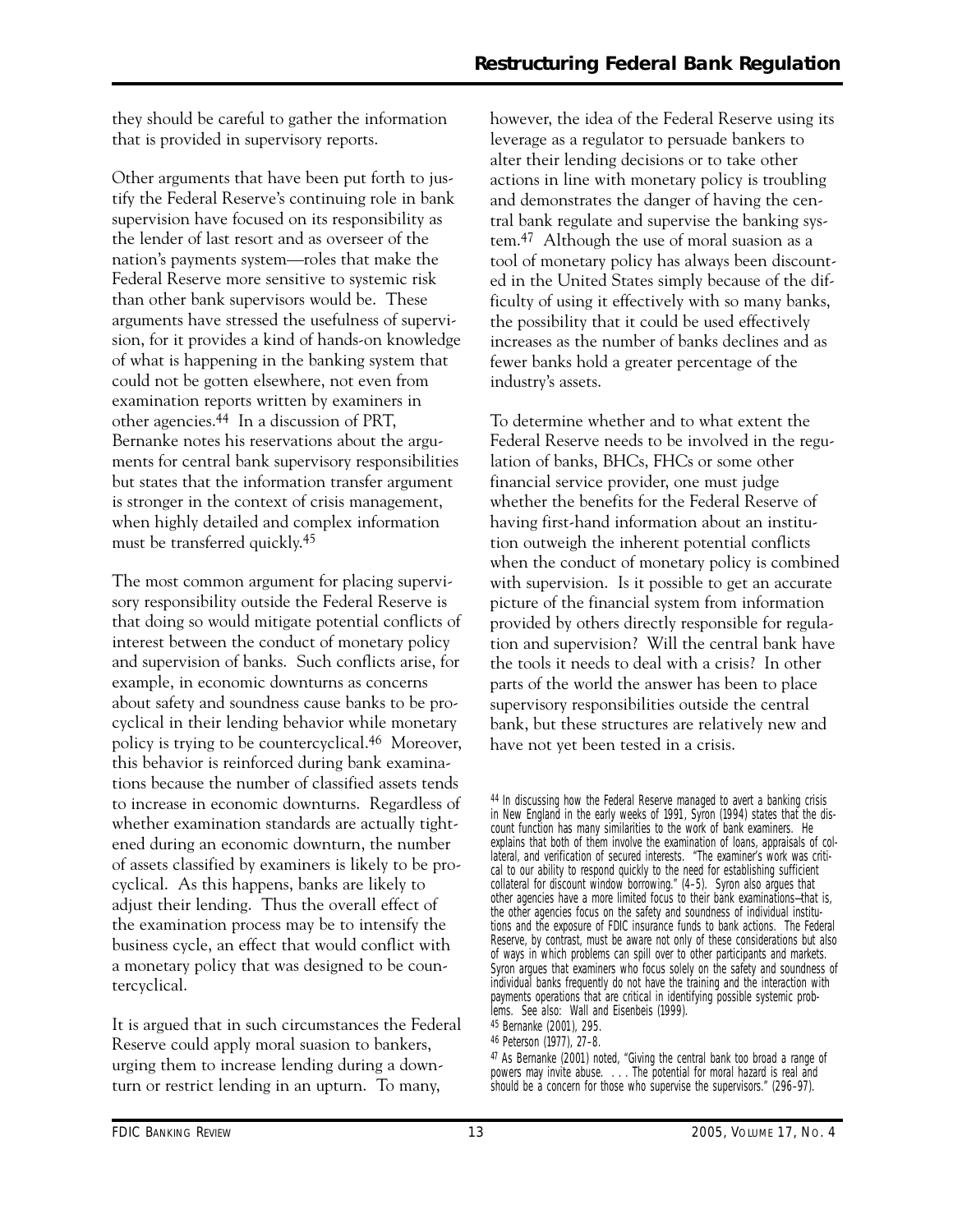## **Developing a Model for Restructuring the Federal Financial Regulatory System**

In thinking about a restructuring of the federal financial regulatory system, one should begin by considering the reasons for regulating the financial system. An overriding parameter of any restructuring proposal should be to build a system that minimizes access to the federal safety net while ensuring that the institutions that are being regulated are viable, competitive, and capable of meeting the needs of their customers. One should also consider how events, which are now playing out or which are likely to occur, may propel adjustments to the system—whether incremental or wholesale.

## *Goals of Regulation*

Although some would argue that regulation exists because of the provision of the financial safety net—specifically, access to the discount window and deposit insurance—in fact, the evolution of the regulatory structure over the years suggests that even without a safety net, some degree of regulation, particularly to protect consumers, would exist. As the federal financial regulatory structure evolved, three goals emerged: to ensure the safety and soundness of the financial system, to foster efficiency within and competition among financial institutions, and to protect consumers.

*Ensuring safety and soundness*. The principal goal of the federal regulation of depository institutions is to ensure their safety and soundness and by so doing promote stability within the financial system. Operationally, this means that disruptions in the financial system should not have a significant effect on aggregate real economic activity. Thus, the failure of even a large financial institution should not be a concern unless the failure is allowed to propagate or become systemic.48 Because the provision of deposit insurance eliminates the incentive for insured depositors to monitor and discipline their banks (that is, it creates moral hazard), someone else must assume the function of monitoring bankers and preventing them from taking excessive risks. In the United

States, this responsibility has fallen to bank regulators who fulfill this function primarily through safety-and-soundness regulation and supervision.

Ensuring a safe and sound banking system and promoting financial system stability while undertaking regulatory restructuring require balancing the need for effective regulatory oversight with the possibility that too much regulation can have the opposite effect—too much regulation can hinder an entity's ability to compete or induce it to undertake risky activities that it would otherwise not undertake. Fulfilling this goal also requires developing a system that limits the extension of the financial safety net in order to encourage market, as well as regulatory, discipline.

*Fostering efficiency and competition*. Fostering efficiency within and competition among regulated institutions so that customers are provided quality products and services at competitive prices is another goal of regulation. Efficiency and competition are closely linked. Efficiency is promoted by fostering fair and equal competition among firms. In a competitive financial system firms must operate efficiently in order to keep their customers and remain in business. Competition also spurs innovation.

To maintain a competitive system, regulators must be concerned with such issues as the prevention of excessive concentration of economic power, and the ease of entry into financial markets. Regulators must also consider the allocation of resources among financial firms, promoting competitive standards that do not differ significantly among financial institutions and that do not place some financial firms at a disadvantage relative to others—what has otherwise been termed, maintaining a level playing field. Another goal of regulatory reform, therefore, should be to foster efficiency in regulated entities and to ensure a level playing field for all competitors.

*Protecting consumers*. Protecting consumers (including consumers as investors) is the third goal of federal financial regulation and covers

48 Hoenig (1996), 7.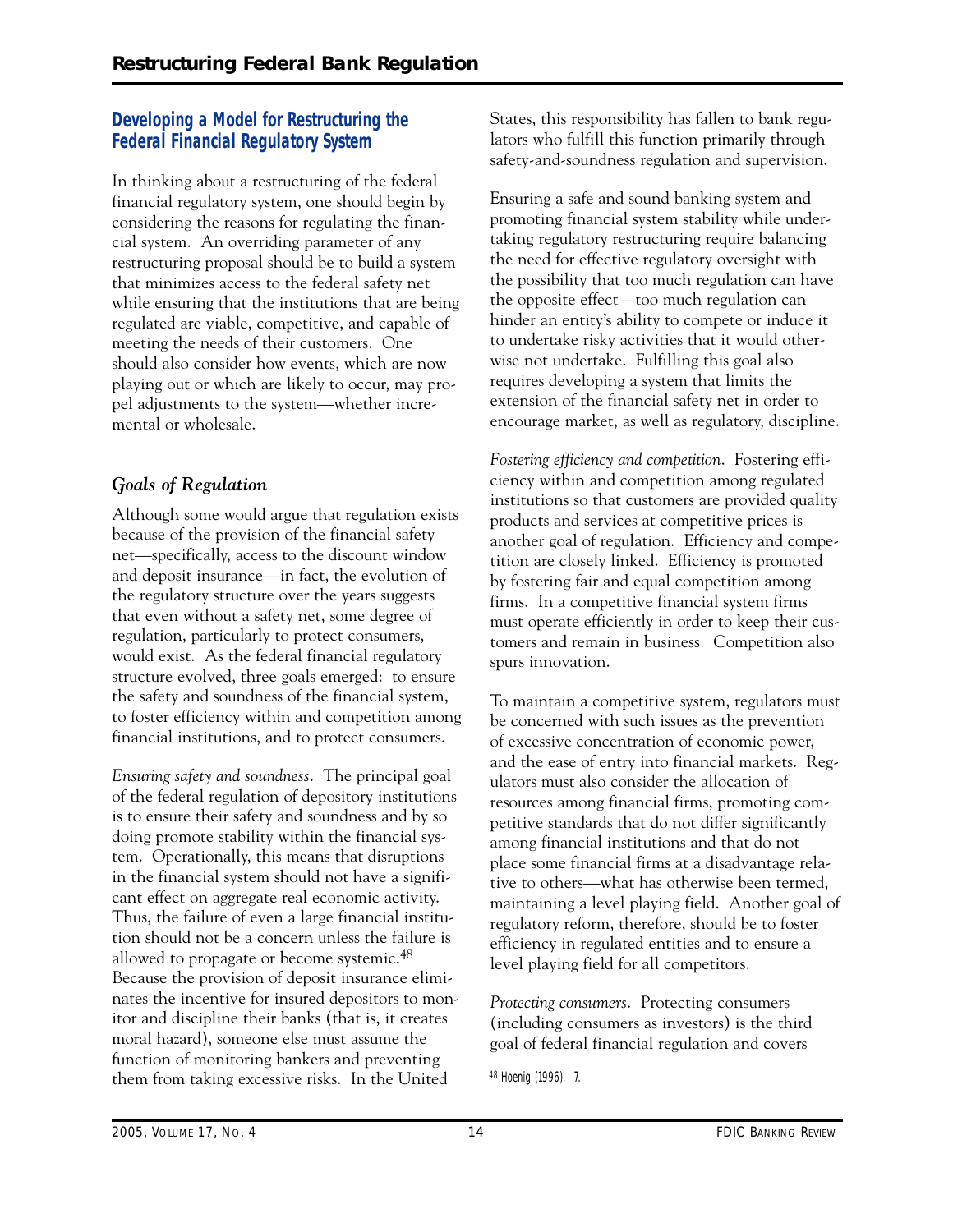such concerns as enforcing contracts, protecting consumers against fraud, and providing full and accurate information on the terms and conditions of obtaining credit or purchasing financial products. Much of the legislation and regulation in this area is concerned with maintaining market integrity—providing meaningful disclosure in order to afford consumers and investors a basis for comparing and making informed choices among different products and services. Equal treatment and equal access to credit are also important objectives. More recent legislation focuses on privacy concerns.

As discussed above, consumer protection regulation in the financial services industry is administered by a variety of agencies, and can result in differential regulation and the inequitable treatment of firms competing in the same market. Members of the public can suffer too, if they receive different levels of protection when they purchase similar products or services from different financial firms, or if differences in the application of laws and regulations hinder their ability to compare products and services. Here too, rethinking the regulatory system in light of the realities of the changing marketplace could lead to better consumer protection.

#### *Future Problems Will Affect the Regulatory Structure Debate*

Regardless of whether one believes that regulatory reform is likely, events and issues are sure to stimulate discussion of it in coming years. Among such issues are funding for the OCC and OTS,  $49$ disagreements between the federal and state banking regulators over rights of preemption,<sup>50</sup> questions over how financial firms should be regulated for compliance with anti-money laundering and other anti-terrorist financing regulations,<sup>51</sup> growth in the number of issues that cross the lines separating functional regulators,<sup>52</sup> the need to provide consolidated supervision for financial service firms that are interested in operating in the European market,<sup>53</sup> consideration of the expansion of the products and services offered by ILCs,54 and a widening of the differences between

the largest banking organizations and the rest of the banking industry, including differences between them in risks posed.

### *Options for Restructuring the Federal Financial Regulatory System*

The options for restructuring the federal financial regulatory system outlined below range from the least intrusive and most easily accomplished reforms—ones that regulators could undertake themselves or that require little legislative change—to a full-scale restructuring of the federal financial regulatory system. There are valid arguments for taking either approach or even for finding some middle ground, such as a thorough restructuring of only federal bank regulation rather than of the entire financial regulatory system. Within each option there is room for debate over how regulation might be structured—for example, which financial entities might be included.

<sup>49</sup> Consolidation among banks has affected the funding of both the OCC and OTS and has raised questions about how state banks are charged for their own supervision. Additionally, as the thrift industry continues to shrink, the role of the OTS becomes more problematic: legislation has taken away the advantages of operating thrifts, and a declining industry is unlikely to be able to support an independent agency.

<sup>50</sup> Both the OCC and OTS have been active in preempting certain state consumer laws affecting the institutions they regulate. See: OCC (2003). 51 Recent controversies regarding the vigilance with which anti-money laundering and anti-terrorist financing laws have been enforced by bank regulators have led to questions about whether this function should be administered elsewhere. Administration of these laws is the responsibility of the Treasury and involves coordination with many agencies, both in the United States and abroad.

<sup>52</sup> As banks, securities firms and insurance companies continue to find ways to compete with one another, it will become impossible to separate banks from the larger financial services industry of which they are a part. Thus, issues will arise between regulators over how similar products and services are regulated and who has ultimate jurisdiction over them. For example, the SEC and federal banking regulators have differing views on the issue of how to apply brokerage rules to banks.

<sup>53</sup> For BHCs and FHCs and their subsidiaries operating in the EU, the Federal Reserve provides consolidated supervision; however, other financial service providers operating in the EU will be regulated by the EU if they do not have a consolidated supervisor. The SEC has issued a proposal to provide consolidated supervision for broker-dealers that meet minimum capital requirements; one of their reasons for doing so is to allow these broker-dealers to meet the EU requirements. Similarly, the OTS has designated itself the consolidated supervisor of thrift holding companies.

 acquire this charter. For a further discussion of the issues posed by ILCs and 54 Questions about the regulation of ILCs have increased as the number of commercial companies and others that are not regulated as BHCs seek to the mixing of banking and commerce, see: Blair (2004).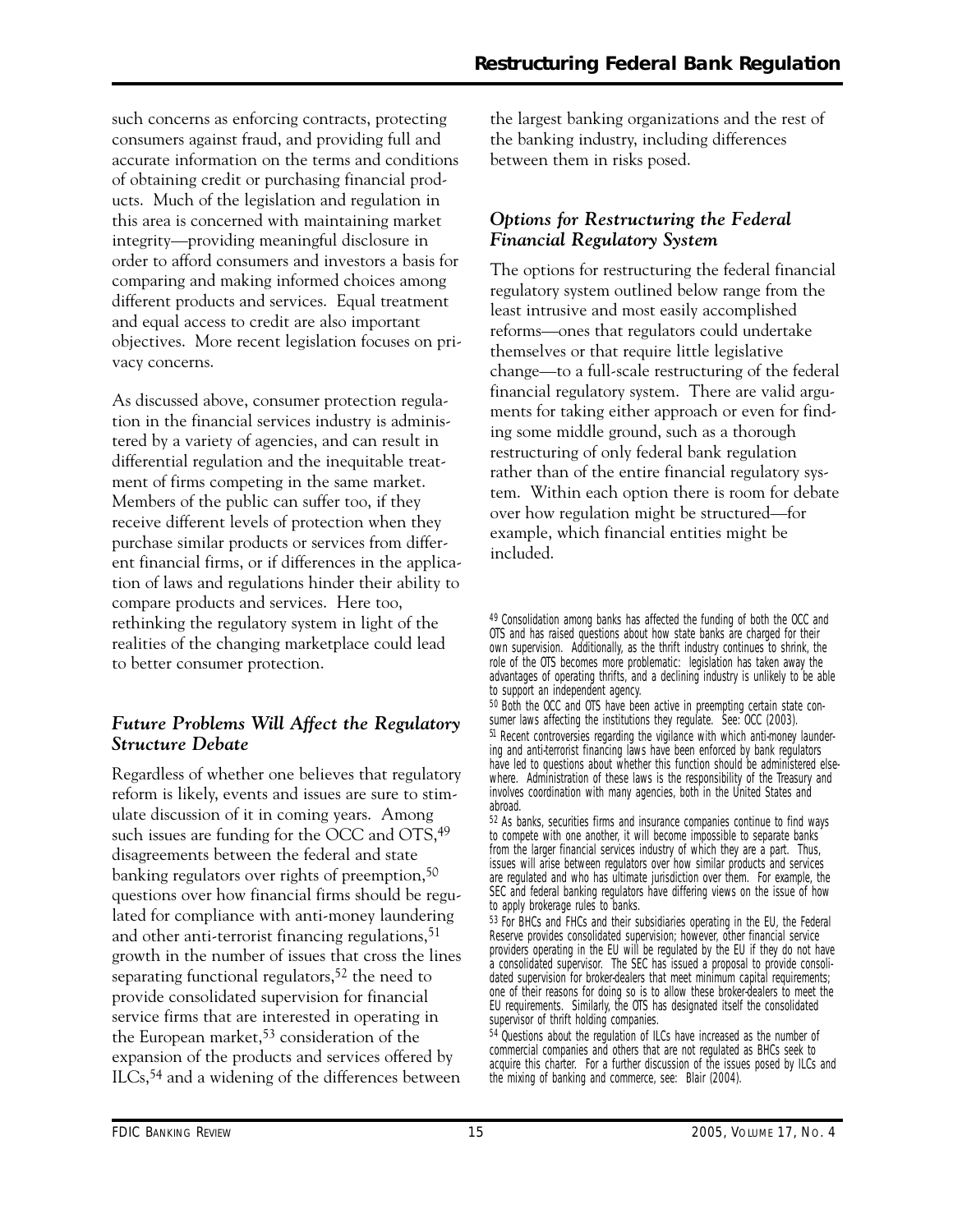#### *An Incremental Approach to Regulatory Restructuring—What Can Regulators Do?*

Given the difficult political questions that would have to be resolved if the federal financial regulatory structure were to be restructured, a number of observers have recommended that any approach taken be incremental. The benefit of an incremental approach (which would involve simplification rather than consolidation) is that it would be likely to spark less debate that would stymie action and it would not limit the options for later reform. Simplification (such as eliminating redundancies in current supervisory policy) would not tread on the dual banking system, nor would it limit the central bank's authority to obtain whatever data it might need to play its desired role in the nation's financial system. Simplification promulgated by the agencies themselves would give decision makers time to evaluate and correct their actions as they went along. It might also be achievable because it would require neither legislation nor a crisis.

At a conference hosted by the FDIC a number of speakers made explicit suggestions for initiatives that the regulatory agencies could undertake themselves.55 Chief among these were for the agencies to develop ways of sharing resources and various kinds of expertise. It was suggested, for example, that the Federal Reserve could take the lead in setting and enforcing risk-based capital rules, and the OCC could take the lead in defining and enforcing rules for the sale of non-deposit investment products. Under such a scheme, other regulators with jurisdiction over an institution would be required to abide by the judgment of the lead agency in the specific area. Disputes would be resolved among the agencies, each of which would have the right to review reports generated by the others. Other suggestions along this line included having the regulatory agencies contract with other regulatory agencies when in need of specialized expertise rather than building it inhouse or having regulators establish cross-agency teams to supervise specialized institutions regardless of a particular institution's charter.56

Another way for agencies to streamline regulation would be to improve the rulemaking process. Disagreements and inconsistencies among the regulatory agencies make for bad policy, increased confusion, and increased costs for supervised institutions.57 It has been proposed that the federal financial regulatory system move toward integrated rulemaking while maintaining separate supervisors.58 Other suggestions are for the agencies to specify what regulations are outmoded and how they can be changed. The EGRPRA project currently headed by the FDIC is making progress in this area.59

Overhead is another area where regulators may be able to achieve efficiencies and reduce the cost of regulation, both for themselves and for the firms they regulate. For example, each of the federal bank regulators maintains its own headquarters and regional offices, its own administration and personnel staff, its own computer system, its own contracting offices, its own data collection and dissemination facilities, its own economic analysis and research function, and its own training facility. The FDIC has estimated that the OTS, the OCC, and the FDIC spend in total more than \$200 million annually on backroom operations to support their supervisory activities.<sup>60</sup> Sharing these functions may be one way to reduce costs, increase the sharing of information among the bank regulators, and ease the regulatory burden on the industry.

#### *Comprehensive Restructuring— A Possible Model for Reform*

An approach that contrasts with the incremental option is to think about how one would develop a system of federal financial regulation if one were

<sup>55</sup> FDIC (2003a).

<sup>56</sup> Stern in FDIC (2003a).

<sup>57</sup> Lazio in FDIC (2003a).

<sup>58</sup> Bair in FDIC (2003a).

<sup>&</sup>lt;sup>59</sup> The EGRPRA project refers to reviews the regulatory agencies must conduct every ten years under the Economic Growth and Regulatory Paperwork Reduction Act.

<sup>60</sup> Powell (2002).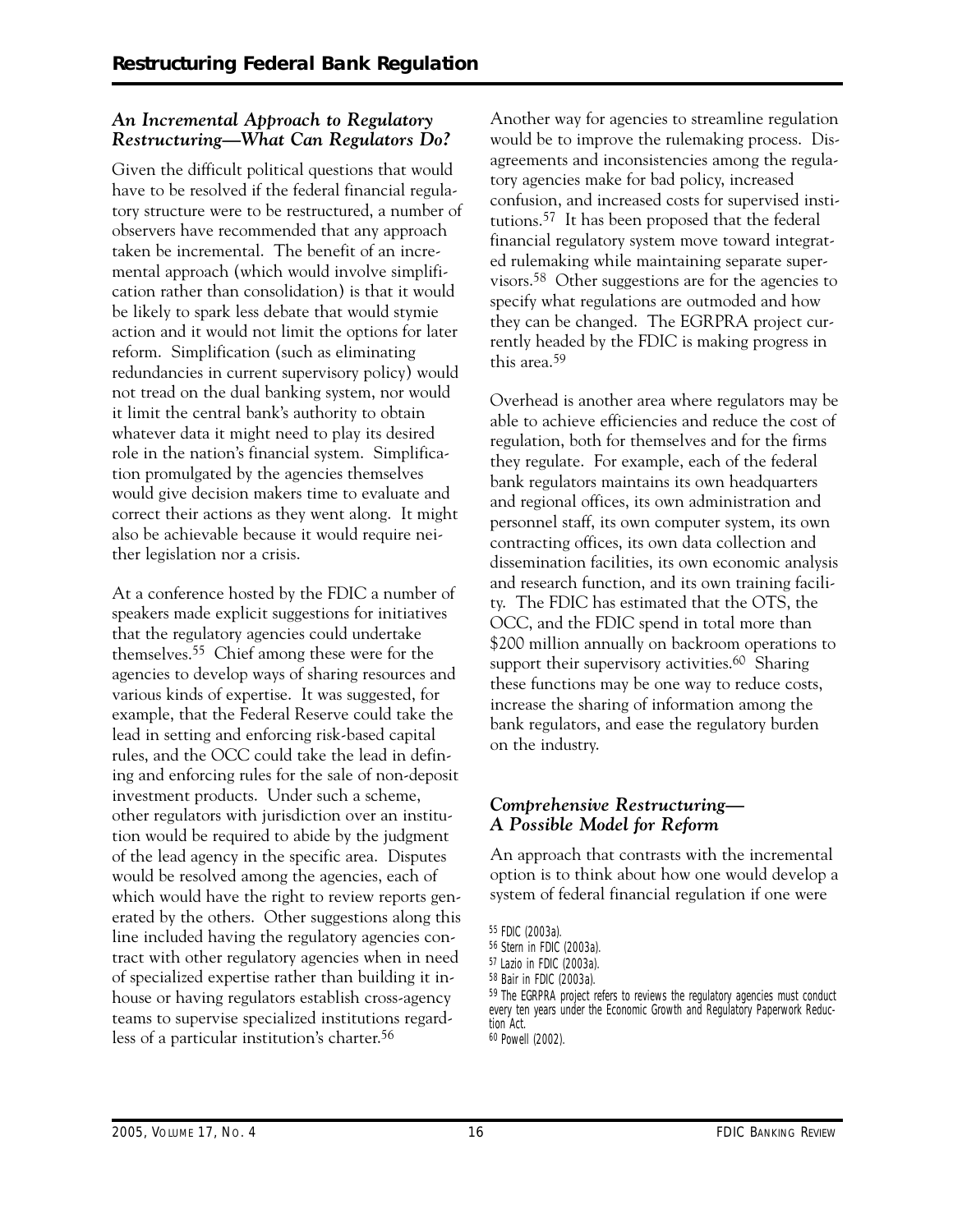starting anew. Such an attempt at comprehensive reform raises complex issues regarding dual banking (or more generally, the role of the federal and state governments in regulation); deposit insurance and the extension of the financial safety net; and the role of the Federal Reserve. Many proposals have foundered because they were unable to generate consensus on these issues. The model presented here will undoubtedly also spark controversy, but nevertheless presents a framework for comprehensive reform. The discussion is based on three assumptions: that the dual banking system will remain; that the Federal Reserve will intervene in a systemic crisis and needs the tools to do so effectively and efficiently; and that the deposit insurer needs to be able to control its risk.

The model will have to deal with three questions. The first concerns financial conglomerates, the second concerns the two-tiered nature of the banking industry, and the third concerns the relationship between consumer protection regulation and prudential (safety-and-soundness) regulation.

Banks have been subject to the most rigorous regulation and supervision in the financial services industry mainly because of their "special" nature,61 but financial modernization and the movement toward financial conglomerates have lessened the special distinctions between banks and other financial service providers, and have increased the types of financial organizations that may be capable of posing a systemic risk to the financial system. Many of these large financial conglomerates do not fall under the purview of the safety-and-soundness regulation of the federal bank regulators. Accordingly, in designing a financial regulatory system, one needs to decide whether these entities should be regulated in the same manner as BHCs or whether the regulation of BHCs should change to be more like that currently applied to nonbank financial conglomerates. However the issue is resolved, regulatory restructuring should be concerned with creating a more uniform approach to all large financial conglomerates.62

The second important issue when one is modeling a regulatory system is how to deal with the fact

that financial products and services are provided by a two-tiered industry. Over the past decade the introduction of new products and services, the process of product and service convergence, and the ability of banks to expand their operations across state lines have created a bifurcated banking industry. Current regulatory practice recognizes this bifurcation and makes some adjustments for it.63 In considering reform of the regulatory system, however, one must consider whether these adjustments are adequate, or whether the differences between "small" and "large" financial service providers warrant separate regulatory and supervisory treatment. As former FDIC Chairman Powell has asked, "How do we design safety-net arrangements to work most effectively in an industry consisting of a few large banks on one side and thousands of community banks on the other?"64

The last question affecting the model outlined below is whether consumer protection regulation and investor protection (termed market integrity) regulation would be more effectively and efficiently administered by those who administer safety-and-soundness regulation or by an independent entity. As the discussion above of the U.K. and Australian systems indicates, opinions differ.

The model that follows would reconfigure the current system of federal financial regulation into four independent agencies. The first (Agency A) would administer all consumer protection regulation for the financial services industry. The second and third would administer the safety-and-soundness regulation deemed necessary for federally insured depository institutions and their parent companies and affiliates. One of the two would administer the regulation for small and noncomplex institutions (Agency B); the other

62 See, for example, Raines (2004) and McDonough (1997). 63 See: Powell (2004) and Meyer (1999).

<sup>61</sup> The special nature of banks has been widely discussed. It focuses particularly on the ability of banks to offer transactions services and administer the payments system, their role as providers of backup liquidity to the economy, and their role as transmitters of monetary policy. See: Corrigan (1982), 2-24. Banks also have access to the federal financial safety net.

<sup>64</sup> Powell (2004).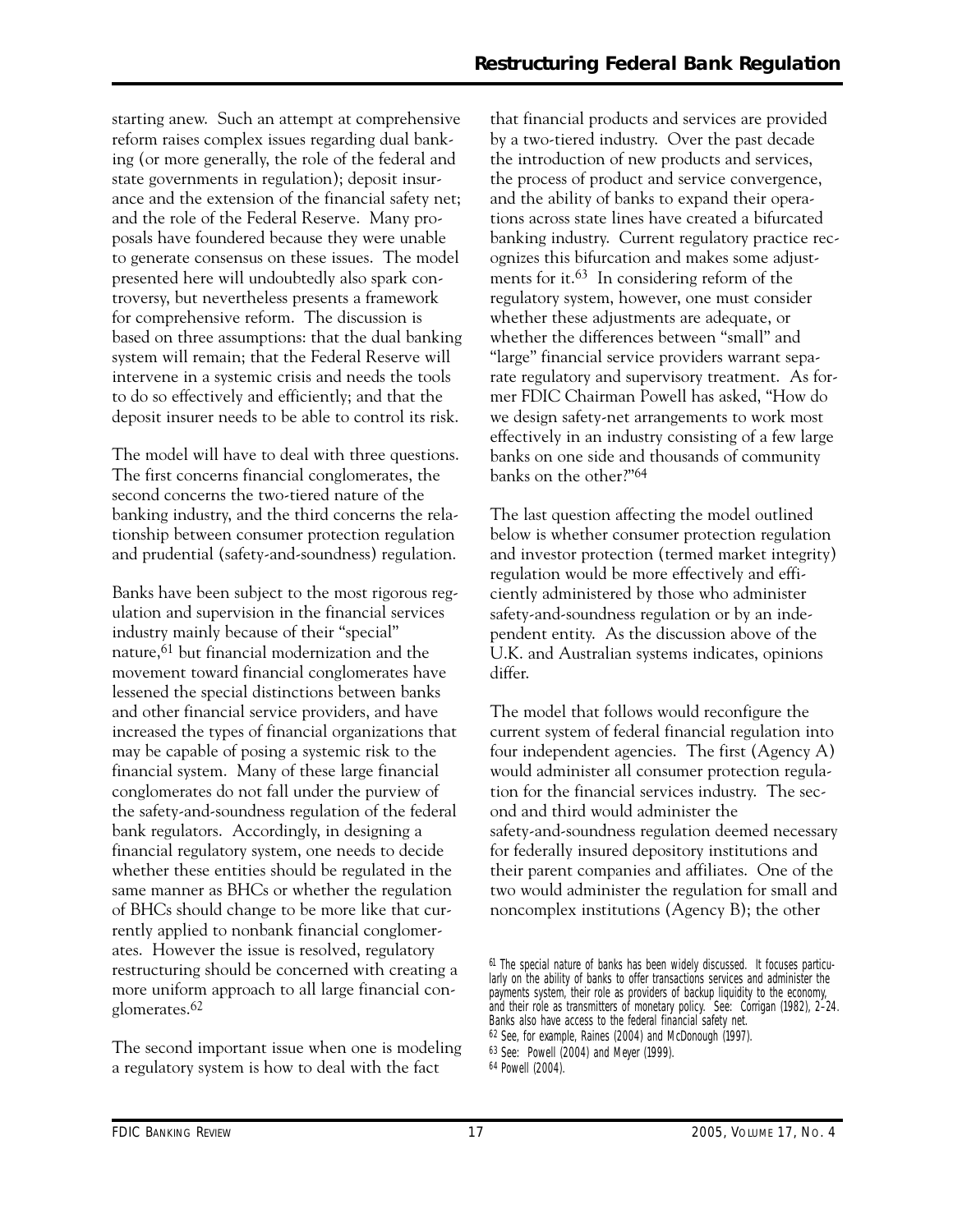would administer the regulation for large or complex institutions (Agency C).65 The fourth agency (Agency D) would administer the federal deposit insurance programs for all insured depositories. In addition, the Federal Reserve would have authority to require information from or conduct examinations of any financial institution deemed to pose a systemic risk to the financial system regardless of its insurance status. As described later, the model also considers antitrust enforcement and state-chartered institutions.

The model is based on the size and the degree of complexity of a particular financial organization. The vast majority of financial organizations are not large and complex, and for this majority, regulation of the insured financial entity without the need for consolidated regulation or umbrella supervision of the parent company should be sufficient. For large or complex organizations, however, an additional layer of supervision (in the form of umbrella supervision of the parent company) is needed to ensure that risk is managed between entities.

The key question, therefore, is no longer which industry a financial organization fits into, but whether the institution is large or complex. In any event, for all institutions a case could be made for putting consumer and investor protection in the hands of a single regulator (that is, for functional regulation). Much of the regulation protecting consumers crosses industry lines and in these areas consumers of financial products would likely find it easier to deal with one regulator rather than with the current maze of regulators.

*Consumer protection and market integrity regulator*. The regulator for consumer protection (Agency A) would administer federal consumer-related and investor-related regulations for all financial service providers. This agency would take over the regulation and supervision of depository institutions with respect to consumer protection laws and would administer the current functions of such agencies as the SEC, the CFTC, the Employee Benefits Security Administration of the Department of Labor, and the Pension Benefit Guaranty Corporation, among others.

Over the past several years, emphasis has also been placed on obtaining strategic law-enforcement information gathered from reports supplied by a variety of financial services firms. Enforcement of the Bank Secrecy Act and other antimoney laundering and anti-terrorist financing laws, currently carried out by federal bank regulators in conjunction with the Treasury and the Department of State, among others, could also be consolidated under this regulator.

*Safety-and-soundness regulator for relatively small, noncomplex insured depository institutions*. This agency (Agency B) would be the federal safetyand-soundness regulator for relatively small, noncomplex insured depository institutions regardless of charter.66 This regulator would have the authority to grant federal charters, establish capital requirements, enforce prompt corrective action, collect information necessary for the timely monitoring of the institution, and take action to ensure that firewalls were not breached.

If insured depository institutions were part of a larger organization, they should be separate affiliates within a holding company structure. Administration of consumer protection regulation for the insured depository institutions and any nonbank affiliates would be functional.67 The parent holding company would be unregulated, although it would be required to provide such information as would be necessary for the regulator to determine that the firewalls were not being breached.68 This information would be obtained

65 Complexity refers to the scope of products and services offered by the the financial entity and the degree of risk inherent in those products and services. 66 The size of the institution is based on that of the insured entity or sum of entities, if there are multiple affiliated insured institutions. Although the exact definition would have to be determined, a possible definition of a relatively small, noncomplex insured depository is "an institution with less than \$5 billion in assets, with a relatively simple balance sheet (that is, an institution primarily engaged in providing traditional products and services according to its charter type), with no significant off-balance-sheet exposures, and with a minimal reliance on intangible income sources." [Daniel Nuxoll (senior economist, FDIC) in discussion with author. 2003.]

67 They would be regulated by the agency in charge of consumer protection and by any appropriate state authority.

68 Consolidated regulation currently exercised over BHCs would be abandoned. In 1987, an FDIC study concluded that banking companies could be allowed to offer a wider variety of products because banks could be insulated from the risks associated with nonbank affiliates without the need to spin a regulatory web around the entire organization. FDIC (1987), 101–2.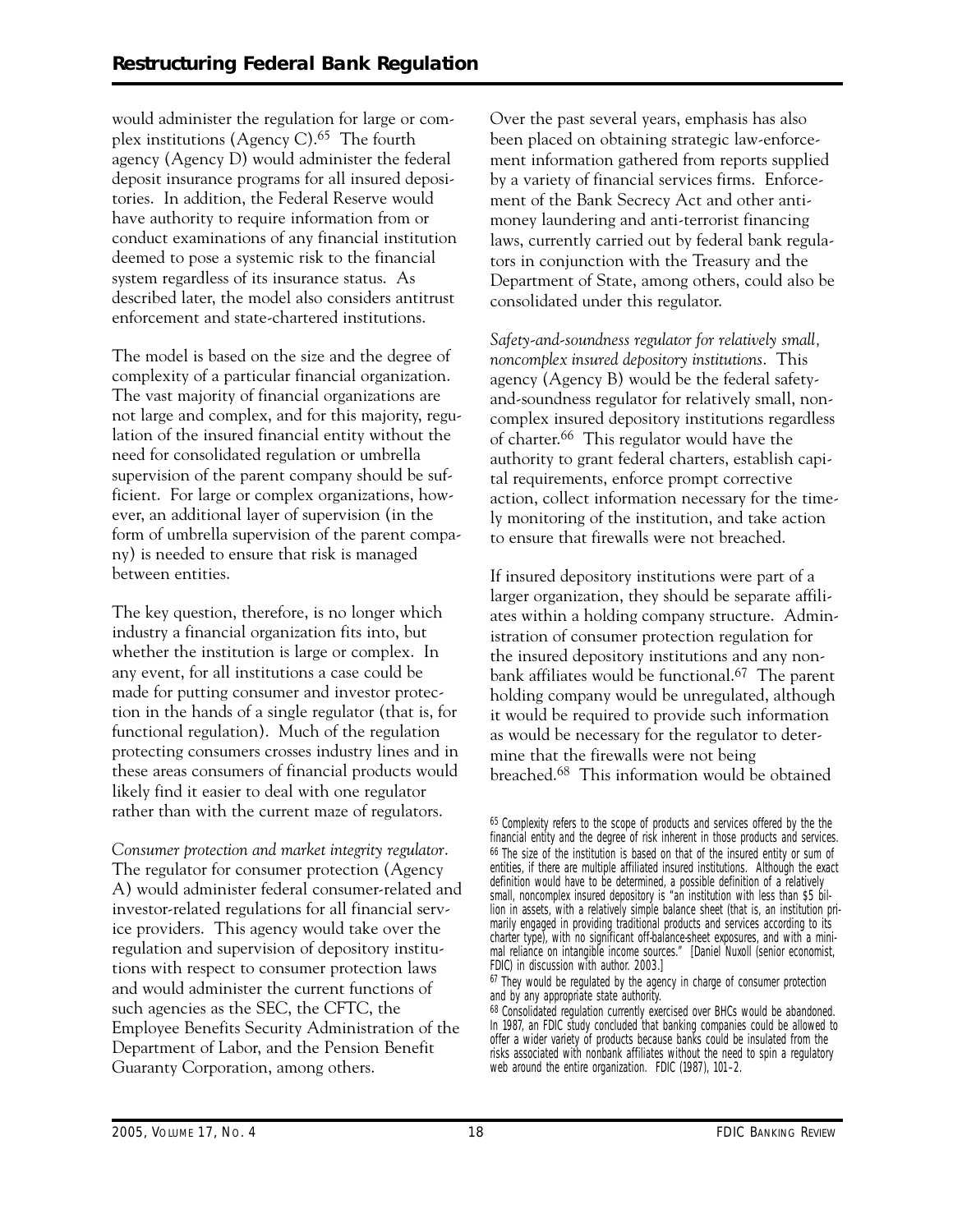through supervision of the regulated financial entity.

*Safety-and-soundness regulator for other insured depository institutions*. This agency (Agency C) would be the federal safety-and-soundness regulator for insured depositories that are deemed large or complex or that are part of a large, complex financial conglomerate.69 As above, the insured depository institutions should be separate affiliates within the holding company structure. Also, as above, the regulator would have the authority to establish capital requirements, enforce prompt corrective action, collect information necessary for the timely monitoring of the institution, and take whatever action was needed to ensure that firewalls were not breached.

In addition, this regulator would exercise umbrella supervision of the parent financial holding company and of the nonbank affiliates of the bank.70 In this context, umbrella supervision refers to the ability to collect information about the parent financial company and its affiliates; and the ability to monitor, assess and act to control the risks imposed on the insured institution by other parts of the organization.71 Umbrella supervision here would not extend consolidated regulation (as currently applied to BHCs) to the parent holding company or its affiliates.72 The purpose of umbrella supervision would be to enhance the effectiveness of the firewalls separating the insured entity from its parent and affiliates.

This regulator would also apply safety-and-soundness regulation to nondepository financial institutions or organizations that are large or complex and that pose a contingent liability to the government. Fannie Mae, Freddie Mac, and the FHLBs would fall into this category, for example.

*Regulator for federal deposit insurance programs*. This agency (Agency D) would be the regulator for all federal deposit insurance programs. It would administer deposit insurance and receivership functions and would maintain backup supervisory and enforcement authority over insured depository institutions.

*Role of the central bank*. Although under this model the Federal Reserve would no longer have a direct role in the supervision of depository institutions, it would maintain and even expand its role in controlling systemic risk wherever systemic risk might occur in the financial system. As noted above, in a recent speech, Franklin Raines discussed the need for having a single umbrella financial regulator that would monitor systemic-risk issues and set broad policies to control systemic risk.73 Although he did not cite the Federal Reserve as this regulator, the Federal Reserve is an obvious choice because of its role in promoting financial stability and its history of intervening in crises involving systemic risk within the financial system.

To fulfill this role, the Federal Reserve would have backup authority to intervene in financial markets to ensure financial stability. It would retain a supervisory interest in financial institutions that were deemed to pose an ongoing systemic risk to the financial system regardless of whether such institutions were supervised by another federal regulator. The list of these institutions would be distinguished by their activities as well as their size. Examples would be institutions with a substantial market position in a financially critical market, such as providers of a significant portion of payments-clearing services.74

<sup>69</sup> As one would expect, any depository institution that does not fall into the category of small and noncomplex would be placed here. The criterion for determining a large or complex financial conglomerate is problematic and is beyond the scope of this paper to develop.

<sup>&</sup>lt;sup>70</sup> For financial companies owned by a nonfinancial commercial parent, umbrella supervision would be applied to the financial entities but would not extend to the parent commercial firm. The financial entities of these companies would be placed into the appropriate regulatory category on the basis of the size and complexity of the operations of the financial entity regardless of the parent company.

<sup>71</sup> See Helfer (1997), 10: "In view of the increasing complexity of the financial marketplace, functional regulation alone may not be sufficient to ensure effective and efficient oversight of banks and other providers of financial serv-<br>lices Some activities practices and intercompany dealings that affect Some activities, practices, and intercompany dealings that affect the distribution of risk across the organization may go unnoticed if there is singular reliance on a functional approach. This suggests a need for some coordination and attention to interstitial concerns, such as maintaining accurate information regarding all operations in the organization, and monitoring compliance with the rules on intercompany dealings  $\ldots$ 

<sup>72</sup> See: Kwast (1996), 746.

<sup>73</sup> Raines (2004), 3.

<sup>74</sup> Litan, in FDIC (2003a).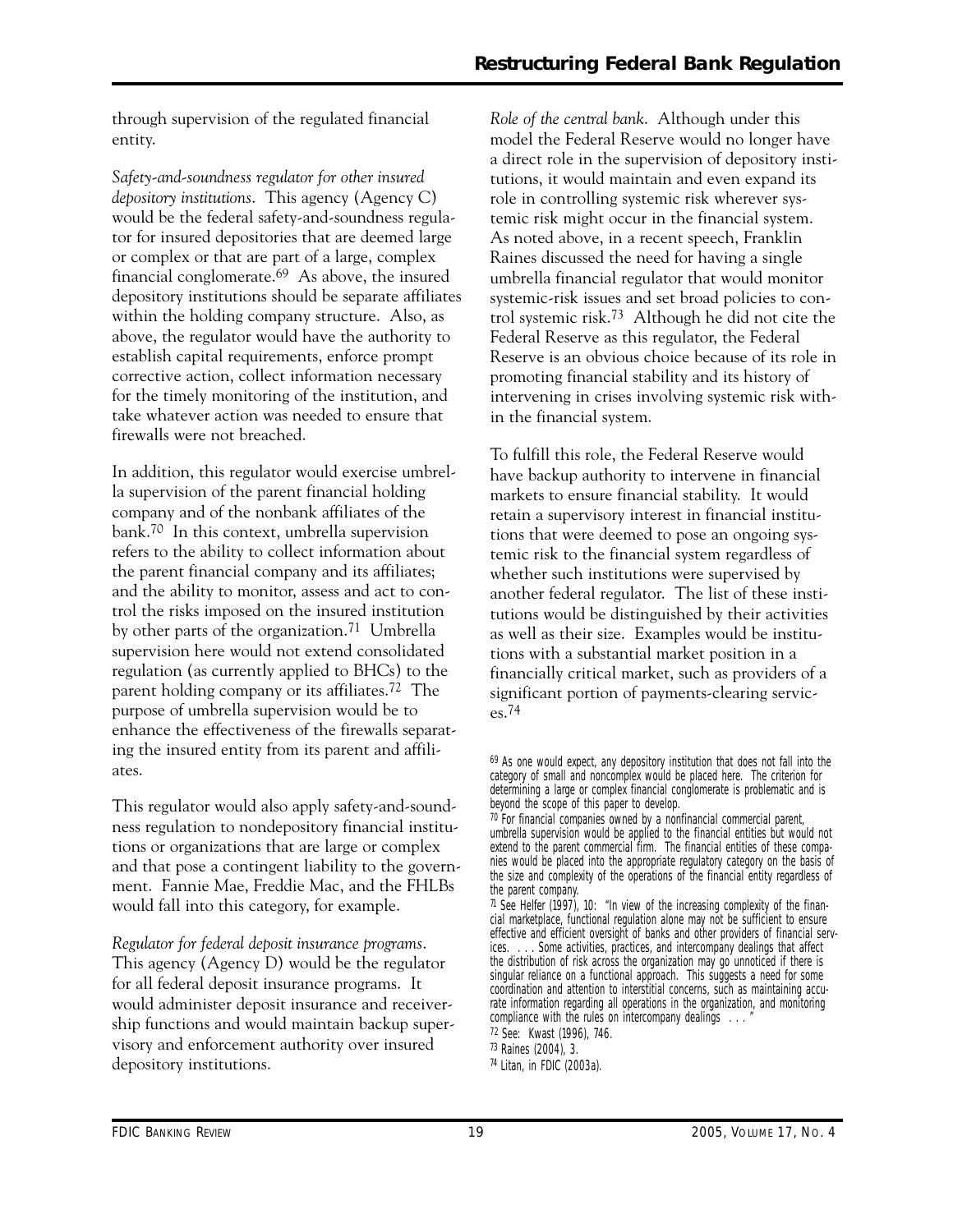*Antitrust enforcement*. Antitrust enforcement would be administered by either the DOJ or the Federal Reserve. An argument for having the Federal Reserve maintain this function is that in applying the antitrust statutes, the Federal Reserve would be able to consider the likely effects of consolidation on systemic risk. Conversely, antitrust enforcement could be placed solely within the purview of the DOJ, and the Federal Reserve could make its views known if it believed there were systemic risk implications.

*Dual banking and the role of the states*. States would maintain their role as regulator and supervisor of all state-chartered institutions. For statechartered institutions that did not have a federal safety-and-soundness regulator, states would be the sole safety-and-soundness regulators. For state-chartered institutions that were federally regulated and supervised, states would share regulatory responsibilities with their federal counterparts.

## **Conclusion**

Reform of the U.S. financial regulatory system is far from assured. Matters are complicated by the dual system for regulating financial services firms. State regulators—including banking commissioners, states' attorneys general and others—compete with their federal counterparts in the regulation and supervision of financial services firms. In addition, state regulators are the sole supervisors of insurance companies, since the United States has no national charter for these firms.

The dynamic tension created by the presence not only of state regulators but also of multiple federal regulators has led many banking commentators to observe that nothing will change the regulatory structure of the financial services industry unless the politics of the current system are taken into consideration. Unlike citizens of other countries, who may not worry about concentrations of power, U.S. citizens have demonstrated a clear preference for decentralization. Further, it is commonly said that regulatory reform in the United States will be very hard to achieve without a big event to propel it forward. Although some tinkering around the edges may be possible, wholesale change—which would require congressional action—is not likely in the absence of a crisis that would minimize battles over turf and unite the entrenched constituencies.

That said, a number of industry observers have speculated that product convergence, or what Schooner and Taylor have termed functional despecialization, could provide a powerful argument for regulatory consolidation in the United States.75 Indeed, many of the countries opting for regulatory consolidation have cited concerns over an apparently increasing divergence between their old regulatory structure and the financial industry that the structure was responsible for regulating. The main factors hastening the divergence are financial innovation, a growing similarity between financial products, the widespread availability of new information technologies, and globalization.76

This paper has provided background and a framework for thinking about the issues involved in restructuring the federal financial regulatory system. It has reviewed past proposals and investigated ways in which other countries are restructuring their systems. Although many observers of the banking system doubt that the U.S. system will ever undergo restructuring, the financial services industry continues to evolve and, as it does so, questions continue to be raised as to whether the current regulatory system is up to the challenge. The task of legislators, regulators and others is to be sure that the regulatory system can accommodate financial change yet promote the regulatory objectives of ensuring safety and soundness, fostering efficiency and competition, and protecting consumers, all the while maintaining the stability of the financial system. Whether a restructuring of the federal financial system will eventually occur remains to be seen.

<sup>75</sup> Schooner and Taylor (2003), 317-346.

<sup>76</sup> De Luna Martinez and Rose (2003).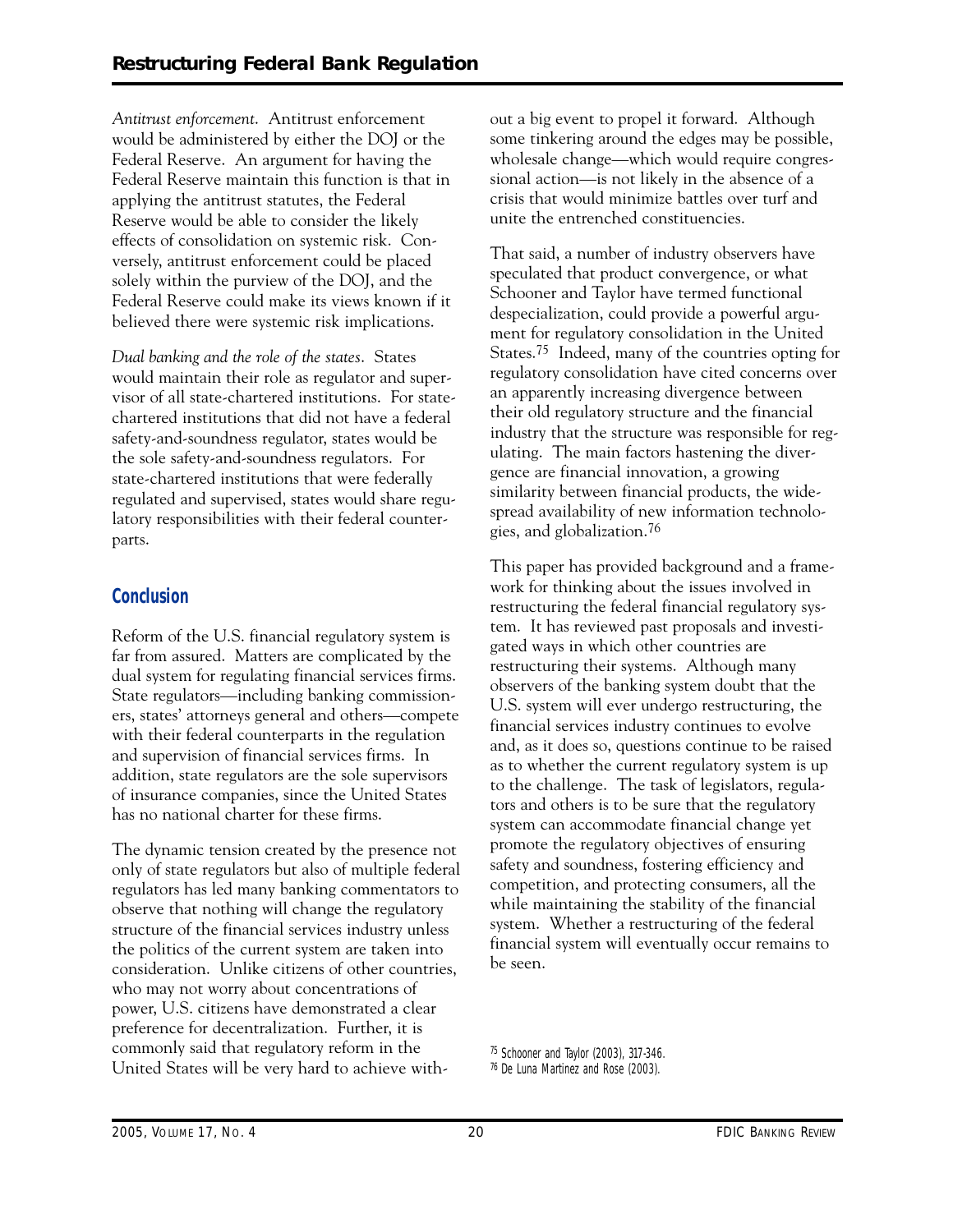#### **REFERENCES**

- Bentsen, Lloyd. 1994. Prepared Statement. *Banking Industry Regulatory Consolidation: Hearings before the U.S. Senate Committee on Banking, Housing, and Urban Affairs*. 103rd Cong., 2nd sess., March 1-9.
- Bernanke, Ben. 2001. Comment. In *Prudential Supervision: What Works and What Doesn't*, edited by Frederic Mishkin, 293-300. The University of Chicago Press.
- Blair, Christine. 2004. The Mixing of Banking and Commerce: Current Policy Issues. *FDIC Banking Review* 16, no. 4: 97–120.
- Board of Governors of the Federal Reserve System. 1994. The Views of the Board of Governors of the Federal Reserve System on the Consolidation of Bank Supervision and Regulation. *Banking Industry Regulatory Consolidation: Hearings before the U.S. Senate Committee on Banking, Housing, and Urban Affairs*. 103rd Cong., 2nd Sess., March 1-9.
- ———. 2000. Framework for Financial Holding Company Supervision. Supervisory Letter, SR 00-13. August 15.
- Bush Task Group. 1984. *Blueprint for Reform: The Report of the Task Group on Regulation of Financial Services*. Washington, D.C. U.S. Government Printing Office.
- Carns, Frederick S. 1995. A Two-Window System for Banking Reform. *FDIC Banking Review* 8, no. 2: 1-12.
- Commission on Money and Credit. 1963. *Report of the Committee on Financial Institutions to the President of the United States*. Washington, D.C. U.S. Government Printing Office.
- Corrigan, E.G. 1982. Are Banks Special? Federal Reserve Bank of Minneapolis *Annual Report*.
- De Luna Martinez, Jose and Thomas A. Rose. 2003. International Survey of Integrated Financial Sector Supervision. Policy Research Working Paper 3096. The World Bank.
- European Union. 2002. Directive 2002/87/EC of the European Parliament and of the Council. December 16.
- Federal Deposit Insurance Corporation (FDIC). 1987. *Mandate for Change: Restructuring the Banking Industry*. Washington, D.C. FDIC.
- ———. 2003a. The Future of Financial Regulation: Structural Reform or Status Quo? FDIC. Conference. Washington, D.C., March 13.
- ———. 2003b. *Quarterly Banking Profile*. Fourth Quarter. FDIC.
- Federal Home Loan Bank Board (FHLBB). 1983. *Agenda for Reform*. Washington, D.C., FHLBB.
- Fein, Melanie L. 1995. Functional Regulation: A Concept for Glass-Steagall Reform? *Stanford Journal of Law, Business & Finance* 2, no. 1:89-128.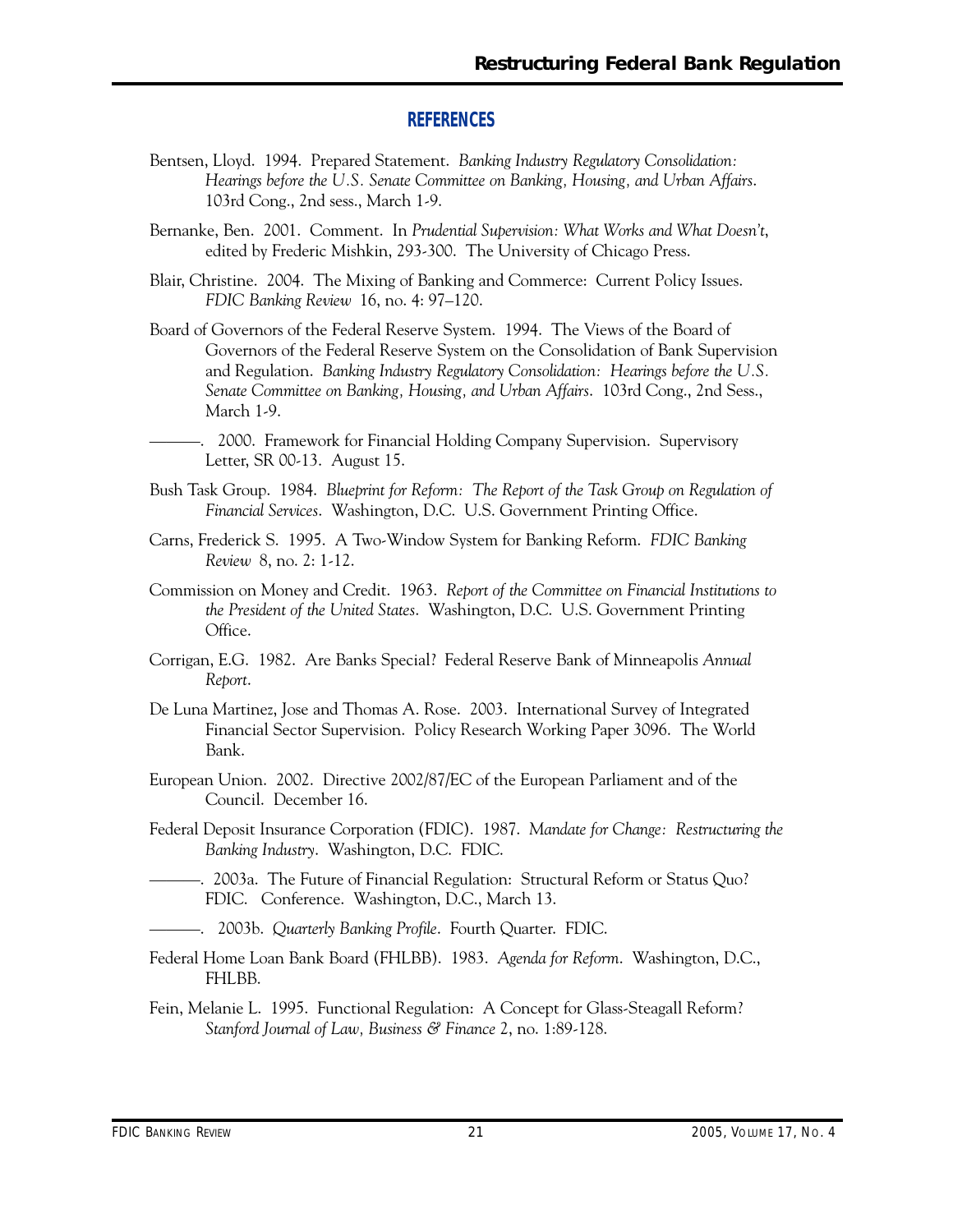- Feldman, Ron, Jangryoul Kim, Preston Miller and Jason Schmidt. 2002. Are Banking Supervisory Data Useful for Macroeconomic Forecasts? Working Paper 1-02. Federal Reserve Bank of Minneapolis.
- Ferguson, Roger W., Jr. 2000. Umbrella Supervision: Emerging Approaches. Remarks before the National Association of Urban Bankers, Urban Financial Services Coalition, San Francisco, CA., May 26.
- FINE Study. 1975. *Financial Institutions and the Nation's Economy (FINE) "Discussion Principles": Hearings before the U.S. House of Representatives Subcommittee on Financial Institutions Supervision, Regulation and Insurance of the Committee on Banking, Currency and Housing*. 94th Cong. 1st & 2nd Sess. December 2-10.
- Frame, W. Scott, and Lawrence J. White. 2004. Fussing and Fuming over Fannie and Freddie: How Much Smoke, How Much Fire? Unpublished.
- George, E.A.J. 1998. The New Lady of Threadneedle Street. Speech at the Vital Topic Lecture given at the Manchester Business School, February 24.
- Golembe, Carter H. 1998. Central Banking and the English Experiment. *The Golembe Reports*, 6.
- ———. 1999. The U.S. Financial Regulatory Structure—Out of Step with the Rest of the World? *The Golembe Reports*, 5.
- ———. 2000. Reform of the Financial Regulatory Structure. *The Golembe Reports*, 2 and 3.
- Haubrich, Joseph G. and James B. Thomson. 2005. Umbrella Supervision. Federal Reserve Bank of Cleveland *Economic Commentary,* September 15.
- Helfer, Ricki. 1997. Testimony before the U.S. House of Representatives Committee on Banking and Financial Services, Subcommittee on Capital Markets, Securities and Government Sponsored Enterprises. *Financial Modernization*. 105th Cong., 1st sess., March 5.
- Hoenig, Thomas M. 1996. Rethinking Financial Regulation. Federal Reserve Bank of Kansas City *Economic Review* 81, no.2:5-13.
- Horvitz, Paul M. 1982. Consolidation of the Regulatory Agency Structure: Has the Time for It Come? Federal Reserve Bank of Atlanta *Economic Review*, 43-52.
- ———. 1987. Reorganization of the Financial Regulatory Agencies. In *Financial Institutions and Markets in a Changing World*, edited by Donald R. Fraser and Peter S. Rose, 122-45. Irwin.
- Hunt Commission. 1971. *Report of the President's Commission on Financial Structure and Regulation*. Washington, D.C. U.S. Government Printing Office.
- Kwast, Myron L. 1996. Supervising the Universal Bank. In *Universal Banking: Financial System Design Reconsidered*, edited by Anthony Saunders and Ingo Walter, pp. 743 49. Irwin.
- McDonough, William. 1997. The Changing Role of Supervision. Before the Meeting of the Institute of International Bankers, September 10.
- Meyer, Laurence H. 1999. Remarks. Before the Institute of International Bankers Annual Breakfast Dialogue, September 27.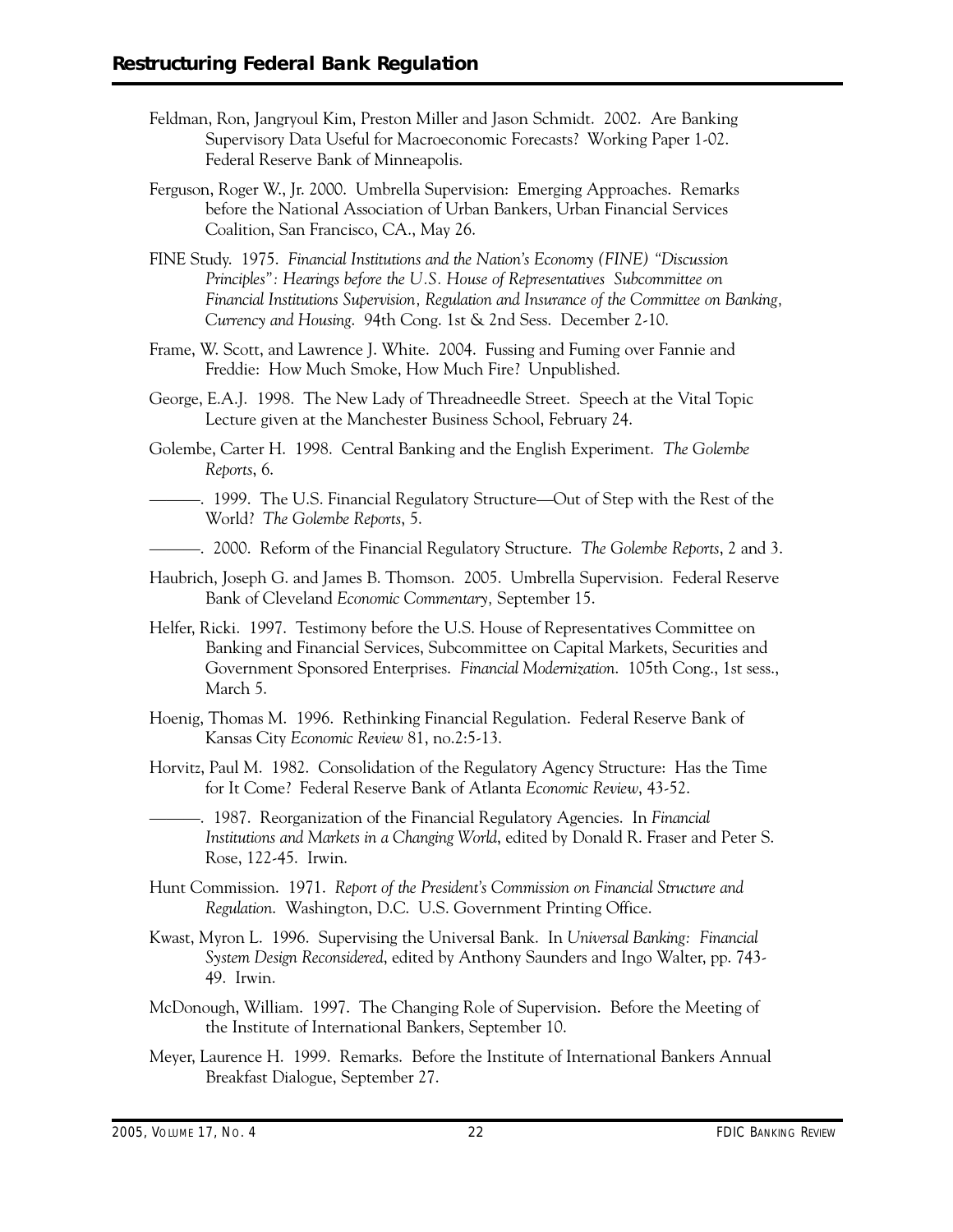- Office of the Comptroller of the Currency (OCC). 2003. National Banks and the Dual Banking System. OCC.
- Olson, Mark W. 2002. The European Union's Financial Services Action Plan. The European Union's Financial Services Action Plan and Its Implications for the American Financial Services Industry: Testimony before the U.S. House of Representatives Committee on Financial Services. 107th Cong., 2nd sess., May 22.
- Peek, Joe, Eric S. Rosengren and Geoffrey M.B. Tootell. 1999. Using Bank Supervisory Data to Improve Macroeconomic Forecasts. Federal Reserve Bank of Boston New England *Economic Review*, Sept/Oct.
- ———. 2001. Synergies between Bank Supervision and Monetary Policy. In *Prudential Supervision*, edited by Frederic S. Mishkin, 273-93. The University of Chicago Press.
- Peterson, Manfred O. 1977. Conflicts Between Monetary Policy and Bank Supervision. *Issues in Bank Regulation*, Autumn.
- Pianalto, Sandra. 1984. Reorganizing the U.S. Banking Regulatory Structure. Federal Reserve Bank of Cleveland *Economic Commentary*, April 9.
- Powell, Donald E. 2002. What Can Bank Regulators Do Better? In *Proceedings of the 38th Annual Conference on Bank Structure and Competition*, 16-20. Federal Reserve Bank of Chicago.
- ———. 2004. Remarks before the National Association for Business Economics. Washington, D.C., March 26.
- Raines, Franklin D. 2004. Remarks before the Federal Reserve Bank of Chicago's 40th Annual Conference on Bank Structure & Competition, Chicago, IL., May 7.
- Schooner, Heidi M. 1998. Regulating Risk Not Function. *University of Cincinnati Law Review* 66, no.2:441-88.
- ———. 2002. Functional Regulation: The Securitization of Banking Law. *Banking Law*, 188-200.
- ———. 2003. The Role of Central Banks in Bank Supervision in the United States and the United Kingdom. *Brooklyn Journal of International Law* 28, no.2:411-44.
- Schooner, Heidi M. and Michael Taylor. 1999. Convergence and Competition: The Case of Bank Regulation in Britain and the United States. *Michigan Journal of International Law* 20, no.4:595-655.
- ———. 2003. United Kingdom and United States Responses to the Regulatory Challenges of Modern Financial Markets. *Texas International Law Journal* 38, no.2:317-46.
- Shad, John S.R. 1982. Statement. In *Hearings before the Senate Committee on Banking, Housing, and Urban Affairs Subcommittee on Securities*. 97th Cong. 2nd sess.
- Spong, Kenneth. 2000. *Banking Regulation: Its Purposes, Implementation, and Effects*. Federal Reserve Bank of Kansas City.
- Syron, Richard F. 1994. The Fed Must Continue to Supervise Banks. Federal Reserve Bank of Boston *New England Economic Review*, Jan/Feb:3-8.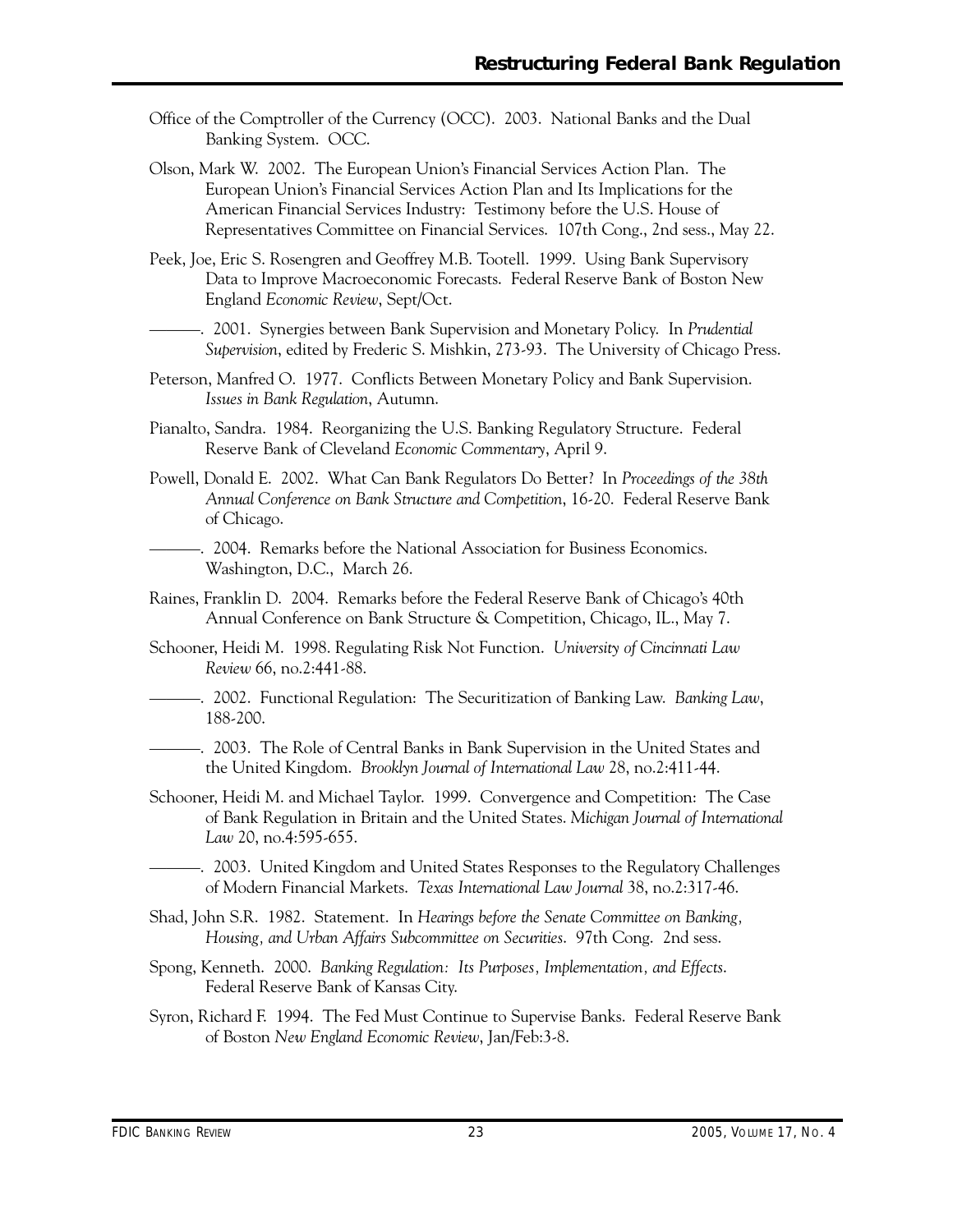- U.S. Department of the Treasury. 1991. *Modernizing the Financial System: Recommendations for Safer, More Competitive Banks*. Department of the Treasury.
- Wall, Larry D. and Robert A. Eisenbeis. 1999. Financial Regulatory Structure and the Resolution of Conflicting Goals. *Journal of Financial Services Research* 16, nos.2 and 3:133-45.
- Wallison, Peter J. 1999. The Fed's Dual Roles as Monetary Authority and Bank Supervisor. Speech before the Support Group for Modern National Banking, Washington, D.C., May 24.
- ———. 2003. Remarks. Presented at the American Enterprise Institute Conference, *Is Consolidated Financial Regulation Appropriate for the United States?* February 21.
- Weinberg, John A. 2002. Competition among Bank Regulators. Federal Reserve Bank of Richmond *Economic Quarterly,* Fall:19-36.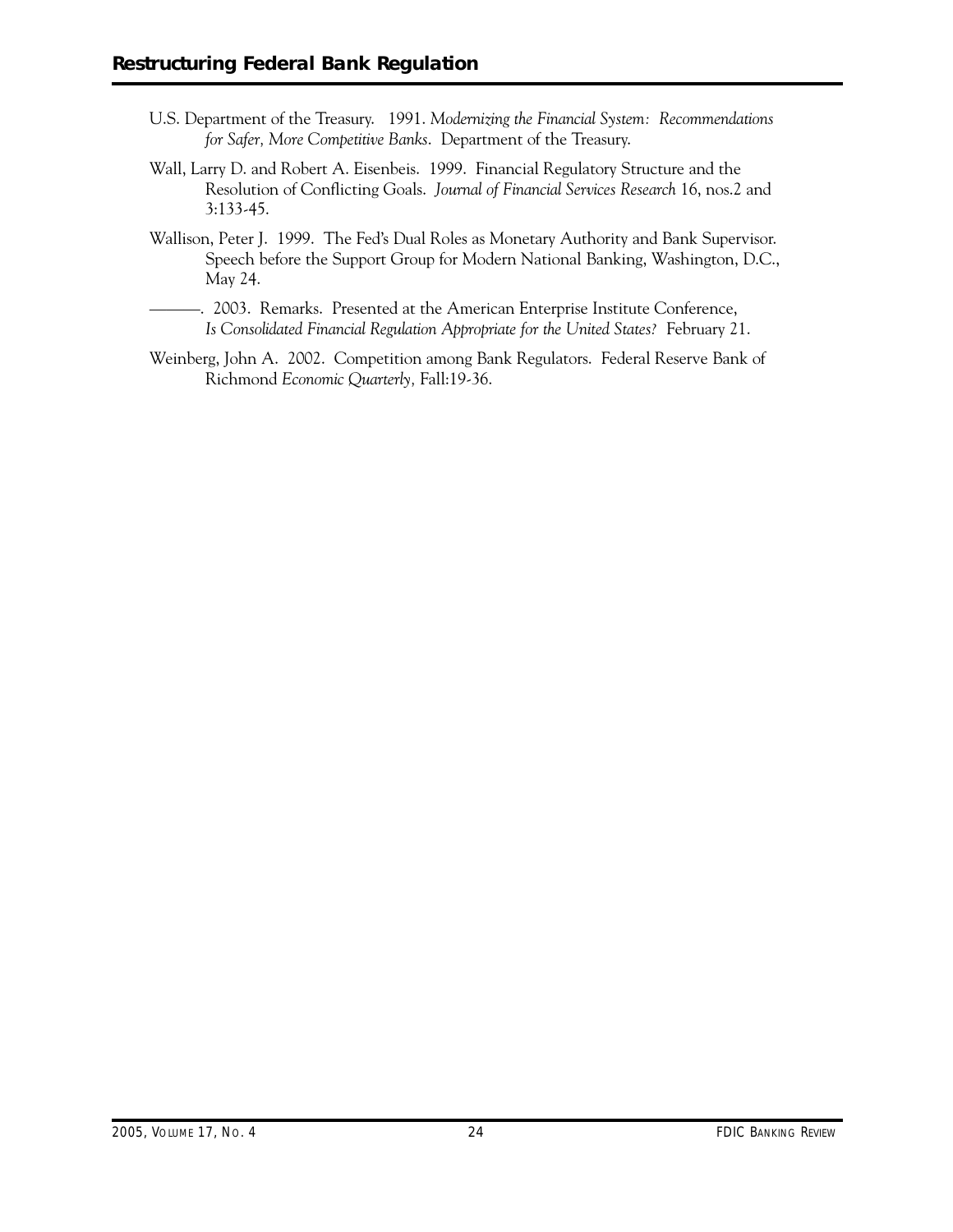## **APPENDIX**

## **Past Proposals for Regulatory Restructuring**

This appendix briefly describes the 24 major proposals for regulatory restructuring that have been made (but not acted on) since the bulk of the federal regulatory system was instituted in the early 1930s.

1. *Brookings Study*. In the 1930s, the Brookings Institution analyzed the federal bureaucracy for a Senate committee. Among the recommendations was one to reorganize the bank regulatory structure. The FDIC would have become the principal federal bank regulator, the OCC would have been abolished, and the Federal Reserve's examination and supervisory responsibilities for state banks would have been transferred to the FDIC.

2. *Hoover Commission*. In 1949, three Hoover Commission task forces recommended that federal bank regulatory authority be centralized. One task force wanted to transfer the FDIC to the Federal Reserve, the second wanted to transfer the OCC to the Federal Reserve, and the third wanted to fold both the FDIC and the OCC into the Federal Reserve. The Commission itself opted for a fourth approach, recommending that the FDIC be transferred to the Treasury Department.

3. *Commission on Money and Credit*. In 1961, the Commission on Money and Credit recommended that the functions of the FDIC and the OCC be transferred to the Federal Reserve.

4. *Advisory Committee on Banking*. In 1962, the OCC's Advisory Committee on Banking proposed eliminating the Federal Reserve's bank supervisory role. All supervisory authority relating to national banks would have been exercised by the OCC. All supervisory authority relating to state banks would have been exercised by the FDIC, which would have been placed within the Treasury Department.

5. *Patman Bill*. A proposal in 1965 by House Banking Committee Chairman Wright Patman, H.R. 6885, would have consolidated all federal bank regulation, including deposit insurance functions, in the Treasury Department.

6. *Hunt Commission*. In 1971 the Hunt Commission, formally titled the Presidential Commission on Financial Structure and Regulation, recommended the establishment of three new independent agencies: (1) the Administrator of National Banks, which would have replaced the OCC; (2) the Administrator of State Banks, which would have assumed the supervisory functions of the FDIC and the Federal Reserve; and (3) the Federal Deposit Guarantee Administration, which would have incorporated the FDIC, the FSLIC, and the credit union insurance agency.

7. *Compendium of Major Issues in Bank Regulation*. In 1975 the Senate Banking Committee commissioned a series of papers on issues of structural reform from preparers outside the government. Several papers recommended that the FDIC become the primary federal bank supervisor, mainly because the deposit insurer has ultimate responsibility for all bank supervisory activities.

8. *Wille Proposal*. In testimony before Congress in 1975, FDIC Chairman Frank Wille proposed the creation of a five-member Federal Banking Board to administer the deposit insurance system. He also called for a Federal Supervisor of State Banks to assume thc combined supervisory functions of the FDIC and the Federal Reserve vis-àvis state banks.

9. *FINE Study*. In 1975, the House Banking Committee held a series of hearings on regulatory structure. The product of the hearings was a fourvolume work titled Financial Institutions and the Nation's Economy (FINE) "Discussion Principles." The study recommended the establishment of a Federal Depository Institutions Commission to administer all supervisory functions of the FDIC, the Federal Reserve, the OCC, the FHLBB, and the NCUA. Insurance functions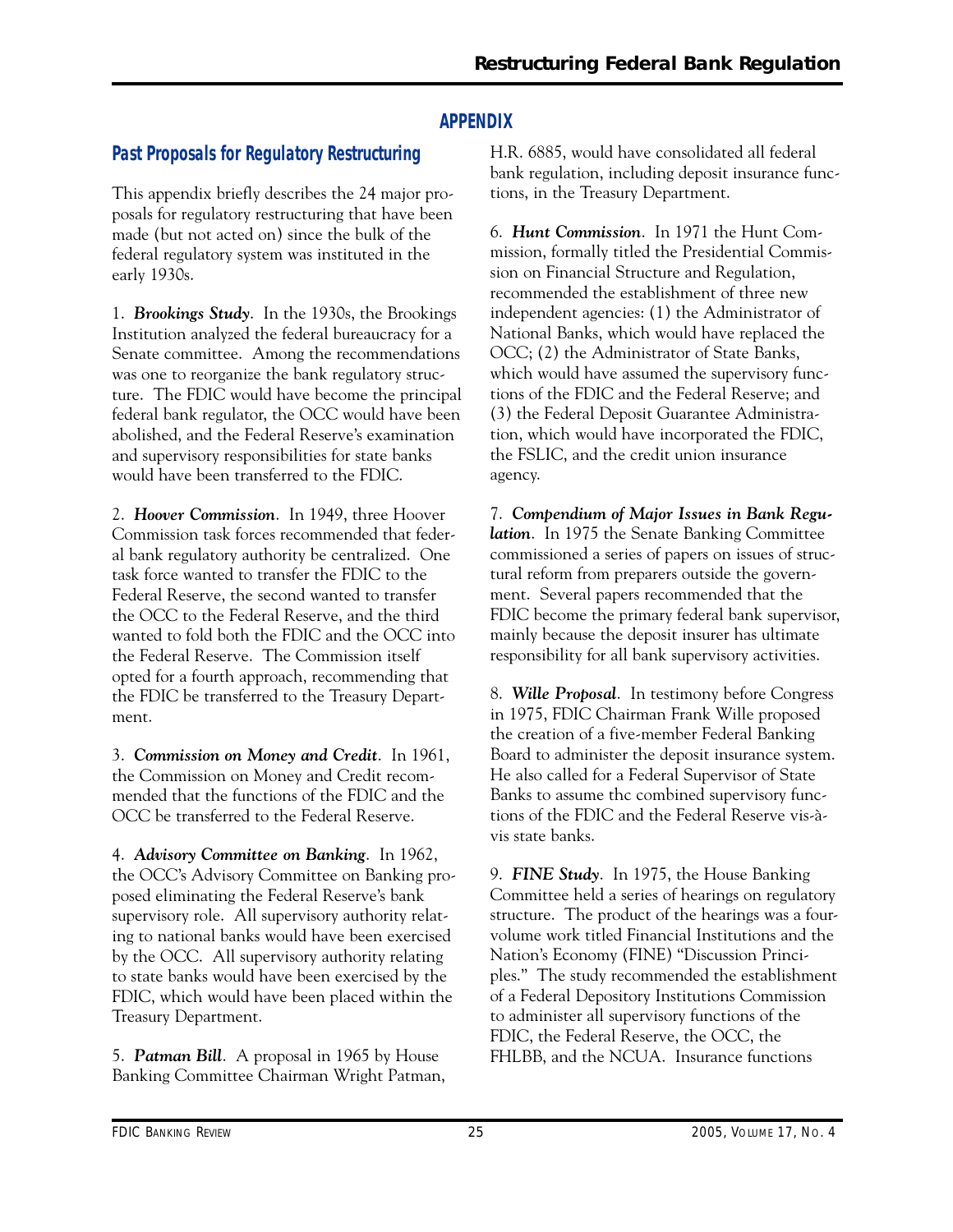would be handled by a subsidiary agency within the commission.

10. *Senate Governmental Affairs Committee Proposal*. In 1977, the Senate Governmental Affairs Committee recommended the consolidation of the bank regulatory agencies into a single agency. The Consolidated Banking Regulation Act of 1979 would have merged supervisory functions into a five-member Federal Bank Commission.

11. *Deposit Insurance in a Changing Environment*. In a 1983 study, the FDIC recommended the merger of the FSLIC into the FDIC. In addition, it recommended that the FDIC be removed from all regulatory functions not directly related to safety and soundness. The bank and thrift regulatory and supervisory functions of the Federal Reserve Board, the OCC, and the FHLBB would be consolidated in a new separate agency. The FDIC would have the authority to conduct examinations, require reports, and take enforcement actions, but it would limit its attention to problem and near-problem institutions.

12. *Bush Task Group*. In 1984, the Task Group on Regulation of Financial Services, chaired by then–Vice President George H.W. Bush, produced Blueprint for Reform. The recommendations would have reduced the number of agencies involved in day-to-day bank supervision from three to two. A new Federal Banking Agency (FBA) would continue the OCC's supervisory responsibilities. The Federal Reserve would take over supervision of all state-chartered banks except banks in states where the state supervisory authorities were "certified" to perform the function themselves. Except for about 50 international-class holding companies, the federal supervisor—the FBA or the Federal Reserve—of a bank would also supervise the parent holding company. The Federal Reserve would supervise the internationals. The FDIC would lose day-today supervisory authority; its responsibilities would be confined to providing deposit insurance, although it would be able to examine troubled banks in conjunction with their primary supervisor. Finally, functional regulation would play a

role in that enforcement of antitrust and securities laws would be transferred to the Justice Department and the Securities and Exchange Commission, respectively.

#### 13. *Depository Institutions Affiliation Act*

*(DIAA)*. The DIAA was a piece of legislation that languished in several Congresses in the 1980s. The act would have established a National Financial Services Committee consisting of the chairmen of the Federal Reserve, the FDIC, the SEC, and the Commodity Futures Trading Commission; the Secretaries of Commerce and the Treasury; the Comptroller of the Currency; and the Attorney General. The committee would seek to establish uniform principles and standards for the examination and supervision of financial institutions and other providers of financial services.

14. *National Commission on Financial Institution Reform, Recovery and Enforcement*. In Subtitle F, Title XXV, of the Comprehensive Crime Control Act of 1990, Congress created an independent commission to examine the thrift crisis of the l980s and to make appropriate recommendations. In its study, Origins and Causes of the S&L Debacle: A Blueprint for Reform, the commission recommended that federal deposit insurance be limited to accounts in "monetary service companies," which would be able to invest only in short-term, highly rated market securities. A corollary recommendation was that the FDIC be made the sole federal insurer of depository institutions and the sole federal charterer and regulator of insured institutions. The OCC and the OTS would be eliminated. The FDIC would remain an independent agency but would be required to consult regularly with the Federal Reserve and make available to it all pertinent information about the condition of insured depository institutions. The Federal Reserve would appoint an independent Oversight Board to evaluate new and proposed programs, statutes, rules, and regulations. The Oversight Board would not take actions on its own but would report its findings and recommendations to Congress and the public.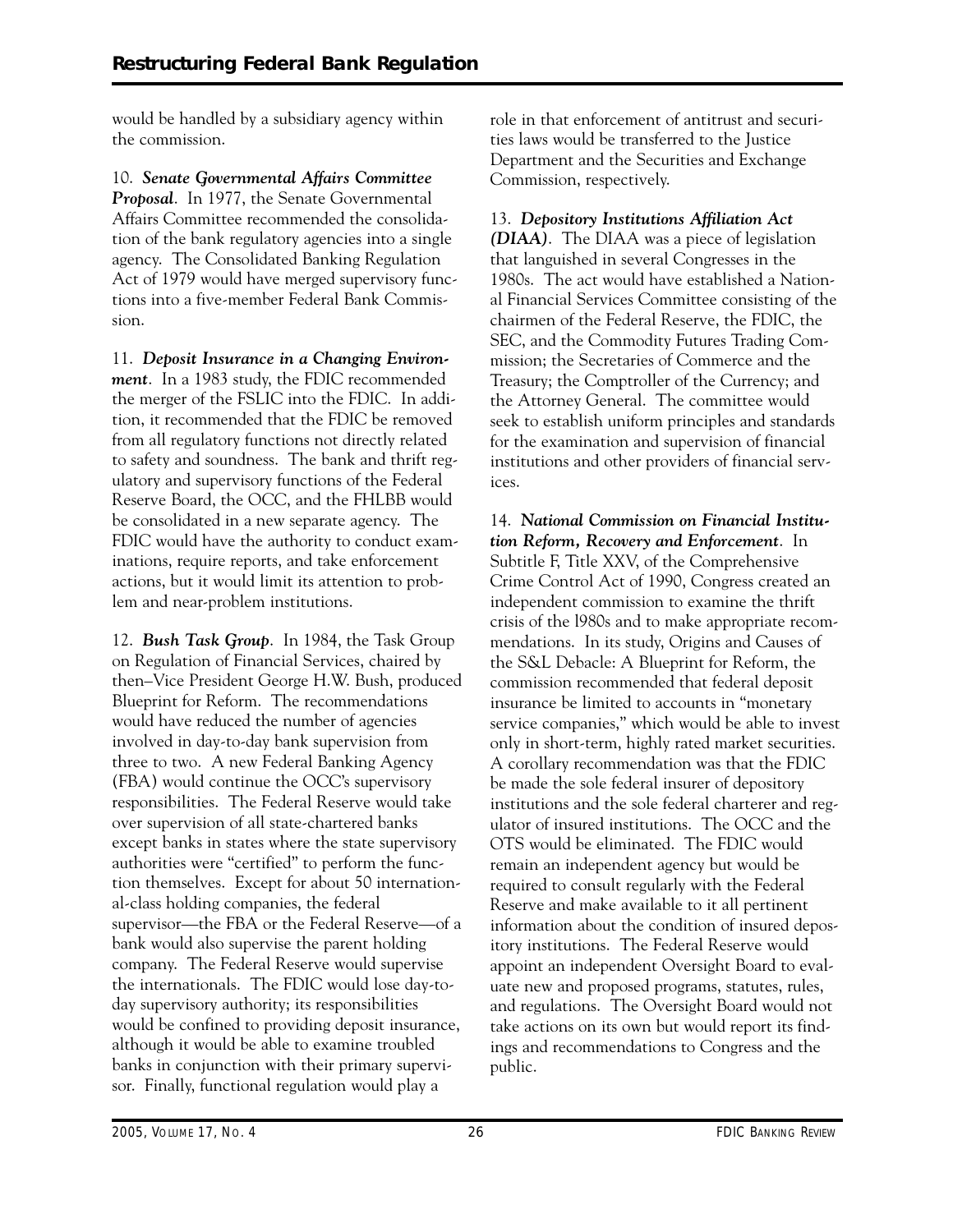15. *Modernizing the Financial System*. The regulatory structure recommendations of the 1991 Treasury-led study of the federal deposit insurance system largely followed the recommendations of the 1984 Bush Task Force. The four federal banking regulators—the Federal Reserve, the FDIC, the OCC, and the OTS—would be reduced to two, and the same federal regulator would be responsible for both a bank holding company and its subsidiary banks. A new Federal Banking Agency (FBA) within the Treasury Department would succeed to the responsibilities of both the OCC and the OTS. The FBA would also be responsible for the bank holding company parents of national banks. The Federal Reserve would have responsibility for all state-chartered banks and their parent holding companies. The Federal Reserve and the FBA would jointly agree on bank holding company regulatory policies. The FDIC would focus solely on the deposit insurance system and on the resolutions of troubled banks and thrifts.

16. *H.R. 1227, the Bank Regulatory Consolidation and Reform Act*. This 1993 bill, introduced by Representative Jim Leach, would have combined the OCC and the OTS into a separate independent federal banking agency that would regulate all federally chartered thrifts and their holding companies as well as national banks and their holding companies unless a holding company's assets exceeded \$25 billion. The FDIC would regulate all state-chartered thrifts and their holding companies as well as state-chartered banks and their holding companies unless a holding company's assets exceeded \$25 billion. Bank holding companies with assets above \$25 billion, and their subsidiary banks, would be regulated by the Federal Reserve.

17. *H.R. 1214, S. 1633, the Regulatory Consolidation Act*. These 1993 bills, introduced in the House by Banking Committee Chairman Henry Gonzalez and in the Senate by Banking Committee Chairman Donald Riegle, would have consolidated federal bank and thrift regulatory functions into a single independent commission, the Federal Banking Commission. The OCC and the OTS would be abolished. The Federal Reserve would continue to manage monetary policy. The FDIC would continue to administer deposit insurance and exercise conservatorship and receivership functions, but its regulatory duties with respect to nonmember banks would be transferred to the commission. The bills differed in several respects. The main differences were the number of members on the independent commission and the composition of the FDIC Board of Directors. Under the House bill, the commission would have seven members: the Secretary of the Treasury, the Chairman of the Federal Reserve Board, the Chairman of the FDIC, and four public members, one of whom would serve as the commission's chairman. The five-member FDIC Board of Directors would be composed of the chairman of the commission and four public members, one of whom would be the FDIC Chairman. (And the commission would have a consumer division to enforce consumer protection laws.) Under the Senate bill, the commission would have five members: the Secretary of the Treasury or his or her designee, a Federal Reserve Board Governor, and three public members. The five-member FDIC Board would be composed of the Secretary of the Treasury or his or her designee, the chairman of the commission, and three public members, one of whom would be the FDIC Chairman.

18. *Clinton Administration*. In a November 1993 document titled "Consolidating the Federal Bank Regulatory Agencies," the Treasury Department proposed the consolidation of federal bank and thrift regulatory functions in an independent Federal Banking Commission (FBC). The proposal is similar to the approaches of H.R. 1214 and S. 1633. The FDIC would be limited to insurance functions, including the handling of failed and failing institutions. The Federal Reserve would keep its central banking functions but would have no primary bank regulatory responsibilities, although it would be able to participate in the FBC's examination of a limited number of banking organizations—the ones most significant to the payments system. The states would continue to regulate the banks they char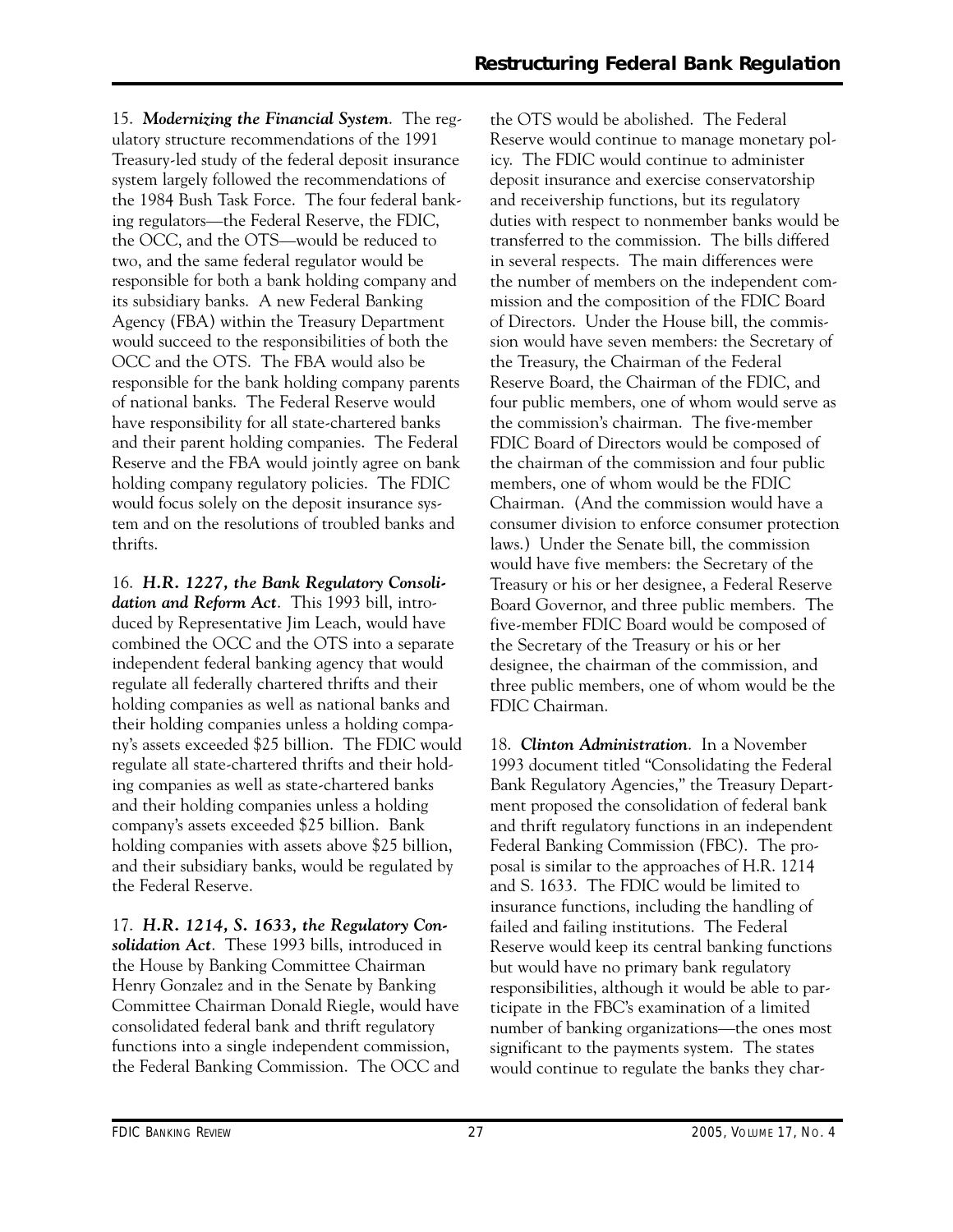ter. Thus, state banks would be regulated by both the FBC and the states. The FBC would have five members: a chairperson appointed by the president; the Secretary of the Treasury or his or her designee; a member of the Federal Reserve Board, selected by the Board; and two other presidentially appointed members. An early 1994 revision of the proposal expanded the Federal Reserve Board's participation to include joint examinations of a sampling of both large and small banks, joint examinations of the largest bank holding companies, lead examinations of holding companies whose main bank is state chartered, and backup authority to correct emergency problems in any of the 20 largest banks.

19. *Federal Reserve Board*. In January 1994, Federal Reserve Board Governor John P. LaWare advanced a five-component plan. First, the OCC and the OTS would be merged. The resulting agency might be called the Federal Banking Commission (FBC). Second, the FDIC would be removed as a regulator of healthy institutions. It would keep its insurance functions. Third, examination by charter would be replaced by the principle of one organization, one examiner. The FBC would examine organizations whose lead depository institution was a national bank or thrift. The Federal Reserve would examine organizations whose lead depository institution was state chartered. Fourth, as an exception to the previous point, a small number of financially important organizations would be treated somewhat differently. The holding companies and nonbank subsidiaries would be regulated and supervised by the Federal Reserve, whereas the bank subsidiaries would be regulated and supervised by the primary regulator of the lead bank. Fifth, the Federal Reserve would remain in charge of holding company rulemaking and supervision as well as the regulation of foreign banks. The FBC would write rules for national institutions, and the Federal Reserve would write rules for state institutions, but the two regulators would be required to make their rules as consistent (each with the other's) as possible.

20. *H.R. 17, the Bank Regulatory Consolidation and Reform Act*. This 1995 bill, introduced by House Banking Committee Chairman Jim Leach, is similar but not identical to Leach's 1993 proposal (H.R. 1227). The OCC and the OTS would be consolidated into a new independent agency, the Federal Banking Agency, which would regulate all federal depository institutions (except those that are subsidiaries of depository institution holding companies regulated by the Federal Reserve or the FDIC); savings and loan holding companies whose principal depository institution subsidiary was a federal savings association; and bank holding companies that had consolidated depository institution assets of less than \$25 billion and whose principal depository institution subsidiary had a federal charter. The FDIC would regulate all state-chartered nonmember depository institutions except those that were subsidiaries of depository institution holding companies regulated by the Federal Banking Agency or the Federal Reserve; savings and loan holding companies whose principal depository institution subsidiary was a state savings associations; and bank holding companies that had consolidated depository institution assets of less than \$25 billion and whose principal depository institution subsidiary was a state-chartered nonmember depository institutions. The Federal Reserve would regulate all state-chartered Federal Reserve–member depository institutions except those that were subsidiaries of depository institution holding companies regulated by the Federal Banking Agency or the FDIC; bank holding companies that had consolidated depository institution assets of less than \$25 billion and whose principal depository institution subsidiaries were state-chartered Federal Reserve–member depository institutions; and all bank holding companies with consolidated depository institution assets of \$25 billion or more.

21. *Federal Deposit Insurance Act Amendment of 1995*. House Banking Committee Vice Chairman Bill McCollum included a regulatory restructuring proposal in a bill (H.R. 1769) he introduced to capitalize the Savings Association Insurance Fund and spread the debt service costs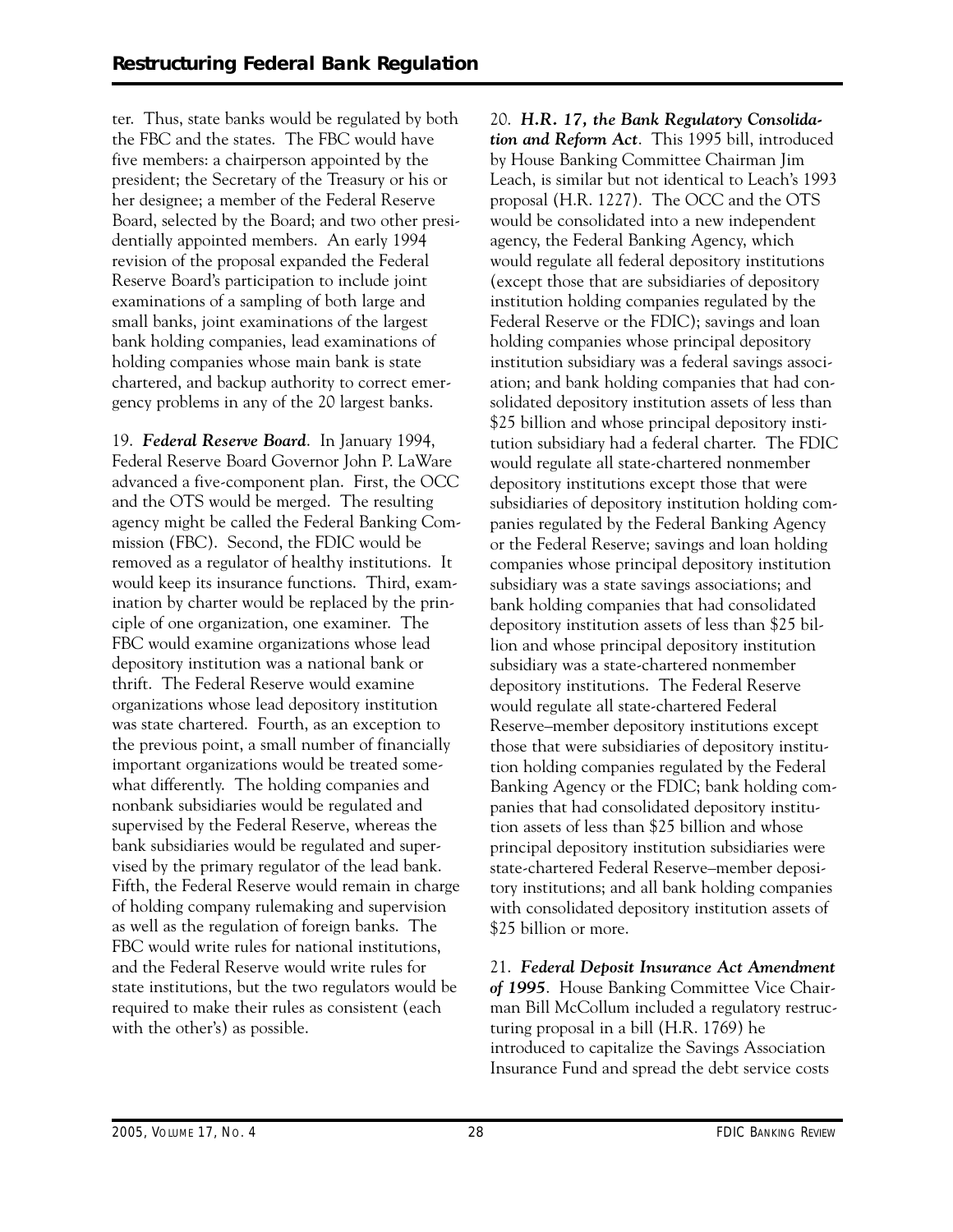of the Financing Corporation to all FDIC-insured institutions. The McCollum proposal would consolidate the OCC and the OTS into a new independent agency similar to that in the Leach bill (H.R. 17).

22. *The Thrift Charter Convergence Act of 1995*. Representative Marge Roukema included a regulatory restructuring proposal in a bill (H.R. 2363) she introduced to capitalize the Savings Association Insurance Fund and spread the debt service costs of the Financing Corporation to all FDIC-insured institutions. The Roukema proposal provided for the conversion of federal savings associations into banks; the treatment of state savings associations as banks for purposes of federal banking law; the abolition of the OTS; and the transfer of OTS employees, functions, and property to the OCC, the FDIC, and the Federal Reserve, as appropriate.

23. *General Accounting Office*. In testimony before Congress in May 1996, the General Accounting Office, based largely on a review of foreign bank regulatory systems, made four recommendations for changes in the U.S. bank regulatory system. First, the number of federal agencies with primary responsibilities for bank oversight should be reduced by consolidating the OTS, the OCC, and the FDIC's primary supervisory responsibilities into a new agency. Second, the Federal

Reserve and the Treasury Department should be included in some fashion in bank oversight. Third, the FDIC should have the necessary authority to protect the deposit insurance funds. Fourth, mechanisms to help ensure consistent oversight and reduce regulatory burden should be incorporated into the regulatory system.

24. *Financial Modernization, 105th Congress*. Financial modernization was a topic of broad interest in the 105th Congress (1997–1998). As reported out of the House Banking Committee in June 1997, H.R. 10, the Financial Services Competition Act of 1997, combined elements of several bills, including the House version of the Depository Institution Affiliation Act and a Department of the Treasury proposal. Regarding regulatory restructuring, H.R. 10 would have abolished the OTS, merging it into the OCC, and would have created a National Council on Financial Services composed of the Secretary of the Treasury; the Chairmen of the Federal Reserve Board, the FDIC, the SEC, and the CFTC; the Comptroller of the Currency; a state securities regulator; a state banking supervisor; and two presidential appointees with experience in state insurance regulation. These regulatory restructuring measures were not in the version of H.R. 10 that was passed by the House in May 1998, and they were not revived in later versions of the bill.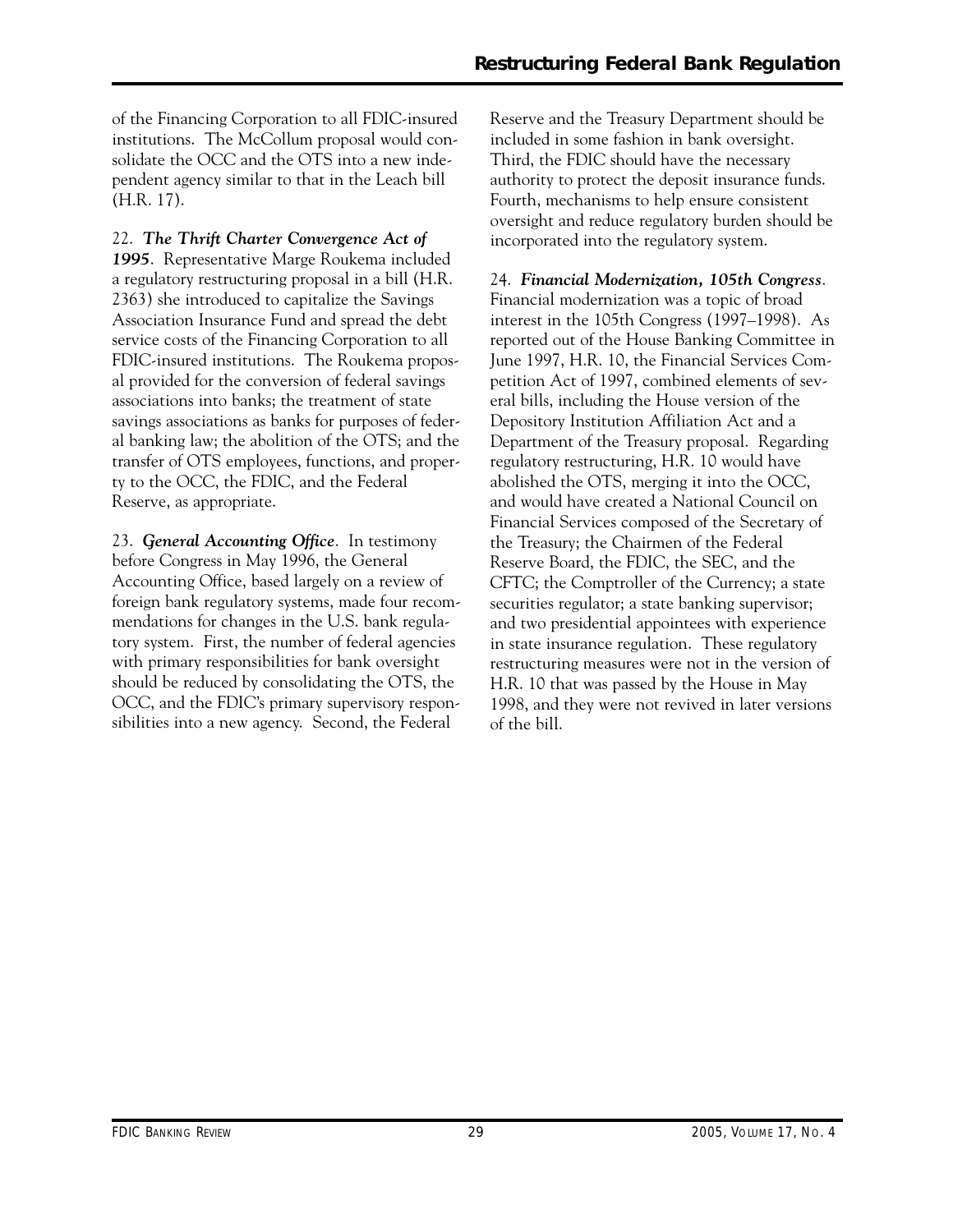# **Consolidation in the U.S. Banking Industry: Is the "Long, Strange Trip" About to End?**

*by Kenneth D. Jones and Tim Critchfield\** 

In 1995, the Brookings Institution published a paper entitled "The Transformation of the U.S. Banking Industry: What a Long, Strange Trip It's Been."1 Using a breathtaking array of facts and figures, the paper described in great detail the dramatic changes that had occurred in the U.S. commercial banking industry over the 15 years from 1979 to 1994. The banking industry was transformed during that period, according to the paper (p. 127), by "the massive reduction in the number of banking organizations; the significant increase in the number of failures; the dramatic rise in offbalance sheet activities; the major expansion in lending to U.S. corporations by foreign banks; the widespread adoption of ATMs; . . . and the opening up of interstate banking markets." The paper went on to explain that most of these major changes in banking could be traced to two developments: (1) the extraordinary number of major regulatory changes during the period, from deposit deregulation in the early 1980s to the relaxation of branching restrictions later in the decade; and (2) clearly identifiable innovations in technology and applied finance, including improvements in information processing and telecommunication technologies, the securitization and sale of bank loans, and the development of derivatives markets.

Other research would later confirm the paper's assessments and its explanation of the course of events in the banking industry over the period 1979–1994.

Yet, nearly a decade after the publication of that paper, data indicate that the transformation of the banking industry is ongoing and that the number of banking organizations continues to decline though recently there have been signs that the number of organizations is beginning to stabilize. In fact, when we take a closer look at the data, we find that the rate of decline in the number of banking organizations appears to be slowing markedly. Indeed, if the data from the past few years indicate anything about future direction, the rate of decline can be expected to slow even more over the next five-year period. Moreover, some evidence suggests that this slowdown in the rate of decline might presage a return to a relatively stable

<sup>\*</sup> The authors are in the Division of Insurance and Research at the Federal Deposit Insurance Corporation. Kenneth D. Jones is a senior financial economist, and Tim Critchfield is a senior financial analyst. The authors wish to thank Tyler Davis, Ron Kidd, Terry Kissinger, Steve McGinnis, and Chau Nguyen for their valuable assistance. The views expressed in this paper are those of authors and not necessarily those of the FDIC. Naturally, any errors are the responsibility of the authors. 1 Berger, Kashyap, and Scalise (1995).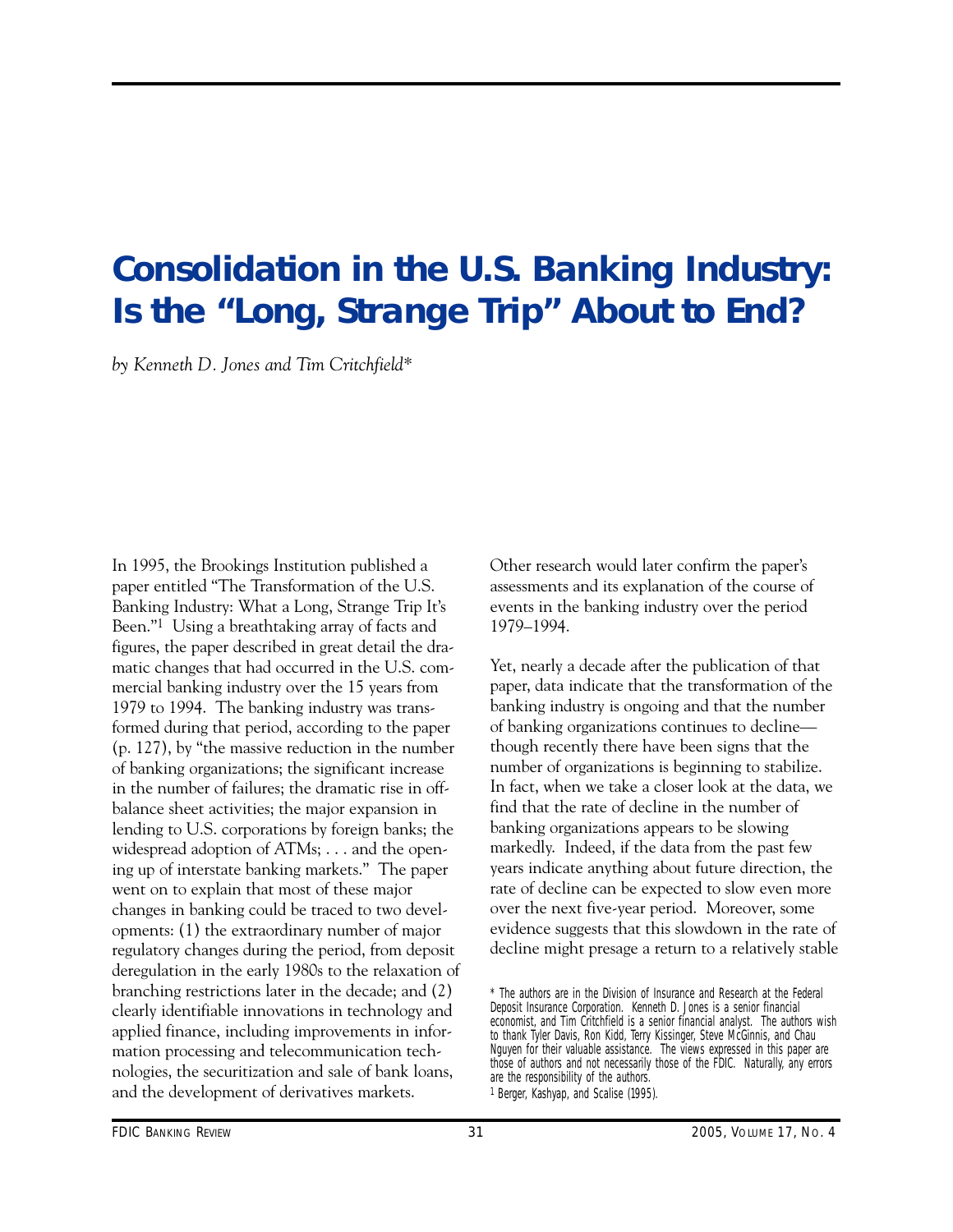population of banking organizations. Such a result would be in sharp contrast to conventional wisdom—which foresees continued consolidation of the banking industry in the United States.

Because this paper is part of a collective review of the U.S. banking industry's past and an anticipation of its future, many aspects of the industry's transformation are discussed in companion papers.2 Our focus, therefore, is primarily on industry structure: how it has already changed and how it might evolve in the future. Accordingly, we begin with an updated review of the structural changes that occurred in the industry over the two decades 1984–2003. This should give us a better understanding of the scope of the decline that has taken place. We then review the causes of this decline and the literature on how the decline has affected such things as asset concentration, banking competition, efficiency, profitability, shareholder value, and the availability and pricing of banking services. After this analysis of the past, we offer some projections of future banking industry structure.

#### **Overview of Structural Change in the U.S. Banking Industry 1984–2003**

Over the two decades 1984–2003, the structure of the U.S. banking industry indeed underwent an

almost unprecedented transformation—one marked by a substantial decline in the number of commercial banks and savings institutions and by a growing concentration of industry assets among a few dozen extremely large financial institutions. This is not news. As mentioned above, the decline in the number of banking organizations has been ongoing for more than two decades and has been well documented in the literature.3 Nevertheless, a brief overview will serve to clarify both the scope of the decline and the increasing concentration of assets among the nation's largest banking organizations.4

2 In 2004, the FDIC released its findings from a comprehensive research project looking into the future of banking. The study as a whole projects likely trends in the structure and performance of the banking industry and anticipates the policy issues that will confront the industry and the regulatory community in the coming years. Copies of the research papers making up the study can be obtained at http://www.fdic.gov/bank/analytical/future/index.html

<sup>3</sup> Discussions about the declining number of banks can be found not only in the paper already mentioned (Berger, Kashyap, and Scalise [1995]) but also in Berger, Demsetz, and Strahan (1999); Hughes, Lang, Mester, and Moon (1999); and the Group of Ten (2001).

4 Data limitations at the level of banking organizations restrict our analysis to the years 1984–2003. And because the number of commercial banks alone peaked in 1984 at 14,496, we use that year as the beginning of our discussion of the consolidation trend, even though in certain respects the transformation of the U.S. banking industry may be said to have begun earlier.

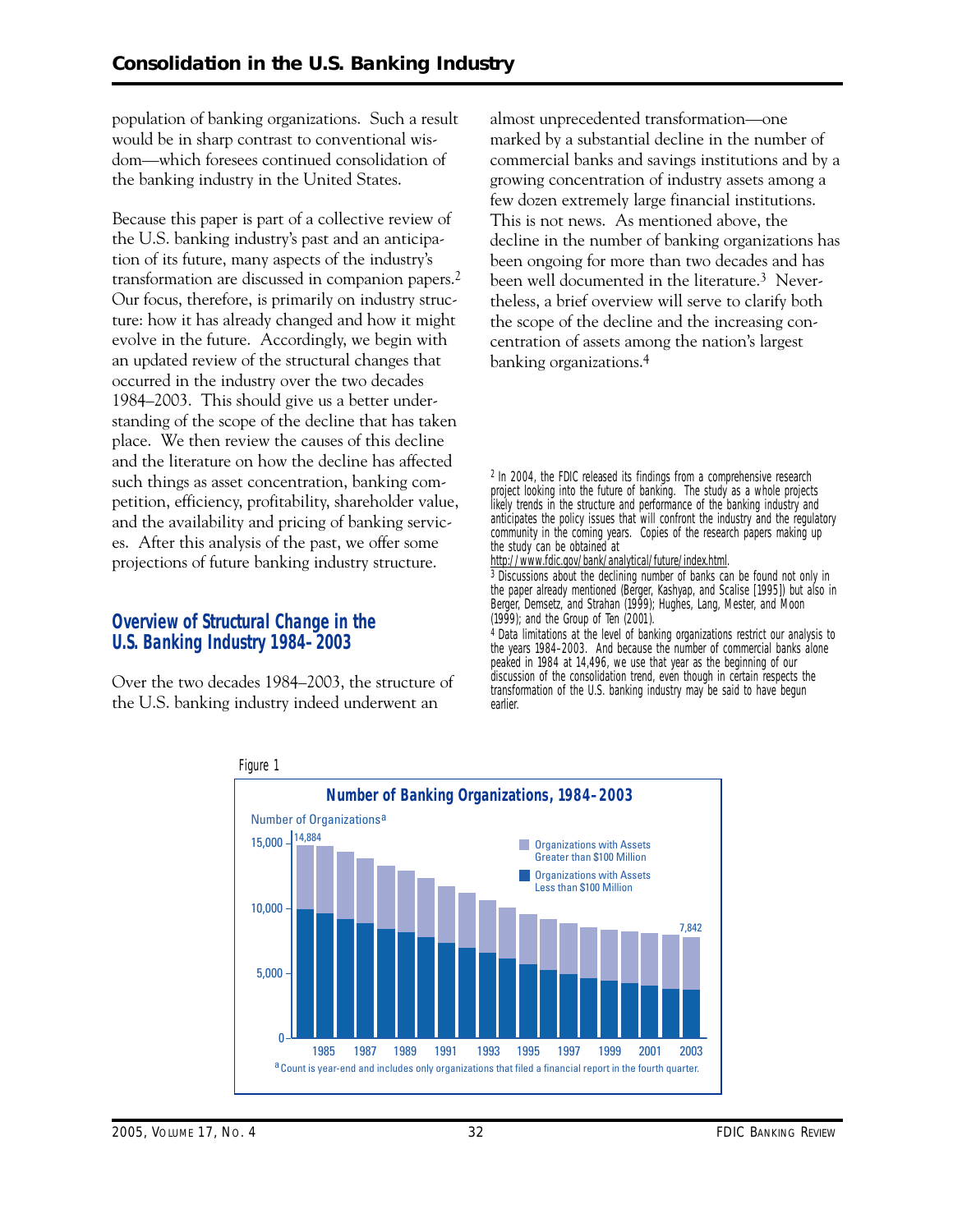#### *Industry Size*

At year-end 1984, there were 15,084 banking and thrift organizations (defined as commercial bank and thrift holding companies, independent banks, and independent thrifts).5 By year-end 2003, that number had fallen to 7,842—a decline of almost 48 percent (figure 1). Distributed by size, nearly all the decline occurred in the community bank sector (organizations with less than \$1 billion in assets in 2002 dollars), and especially among the smallest size group (less than \$100 million in assets in 2002 dollars).6 Yet the community banking sector still accounts for 94 percent of banking organizations (figure 2).

Geographically, the decline in the number of banking organizations appears to have been remarkably uniform across a variety of regions and markets. Critchfield et al. (2004), for example, examined the decline of community banks across four market segments—rural markets, small metropolitan markets, and suburban and urban parts of large metropolitan markets—and found that the declines across all four markets were proportionally similar (figure 3). The dynamics underlying the declines, however, differed depending on the market. Rural areas, for example, saw proportionally fewer mergers and very little de novo entry in comparison with both small and large metro markets, where a larger number of mergers was partially offset by a larger number of new-bank start-ups.





Overall, the bulk of the decline in the number of organizations between yearend 1984 and year-end 2003 was due to unassisted mergers and acquisitions (see figure 4, which decomposes the net change in the number of banking organizations into several components).7 In every year but one, mergers and acquisitions were the single largest contributor to the net decline in banking organizations.8 During the entire period, 8,122 individual bank and thrift organizations disappeared through unassisted mergers and holding company purchases.

From 1985 through 1992, though, failures also contributed significantly to the decline in the number of banking organizations (figures 4 and 5). Of the 2,698 bank and thrift closings caused by failure during the entire period 1984–2003,9 almost 75 percent of them occurred in the five years 1987–1991, when failures averaged

5 The expansion of banking powers over the period we are studying has left few differences between commercial banks and savings institutions (thrifts), so unless otherwise specified, our analysis combines the two types of institutions. Moreover, we focus on top-tier organizations rather than on individual institutions in order to avoid counting multiple charters belonging to a single corporate entity. The count here for year-end 1984 (15,084) includes all active organizations, whereas figure 1 (which shows a total of 14,884 organizations for year-end 1984) includes only organizations that filed a financial report at the end of 1984.

6 Asset size classes have been adjusted for inflation using the GDP price deflator with 2002 as the base year. Hence, the number of banks in 2003 that had less than \$100 million in assets is comparable to the number of banks in 1984 that had less than \$66 million in assets. 7 "Other additions" included in figure 4 were non-FDICinsured institutions that became FDIC-insured, often transferring from state insurance programs in the mid-1980s. "Other changes" were voluntary liquidations of organizations.

<sup>8</sup> The sole exception was 1989, when the savings and loan (S&L) and banking crises were near their peak. 9 This number includes not only 2,262 organizations (including multibank holding companies) that were eliminated because of failure but also individual charters that were merged into other charters with FDIC assistance; however, it does not include insolvent institutions that remained open with FDIC financial assistance.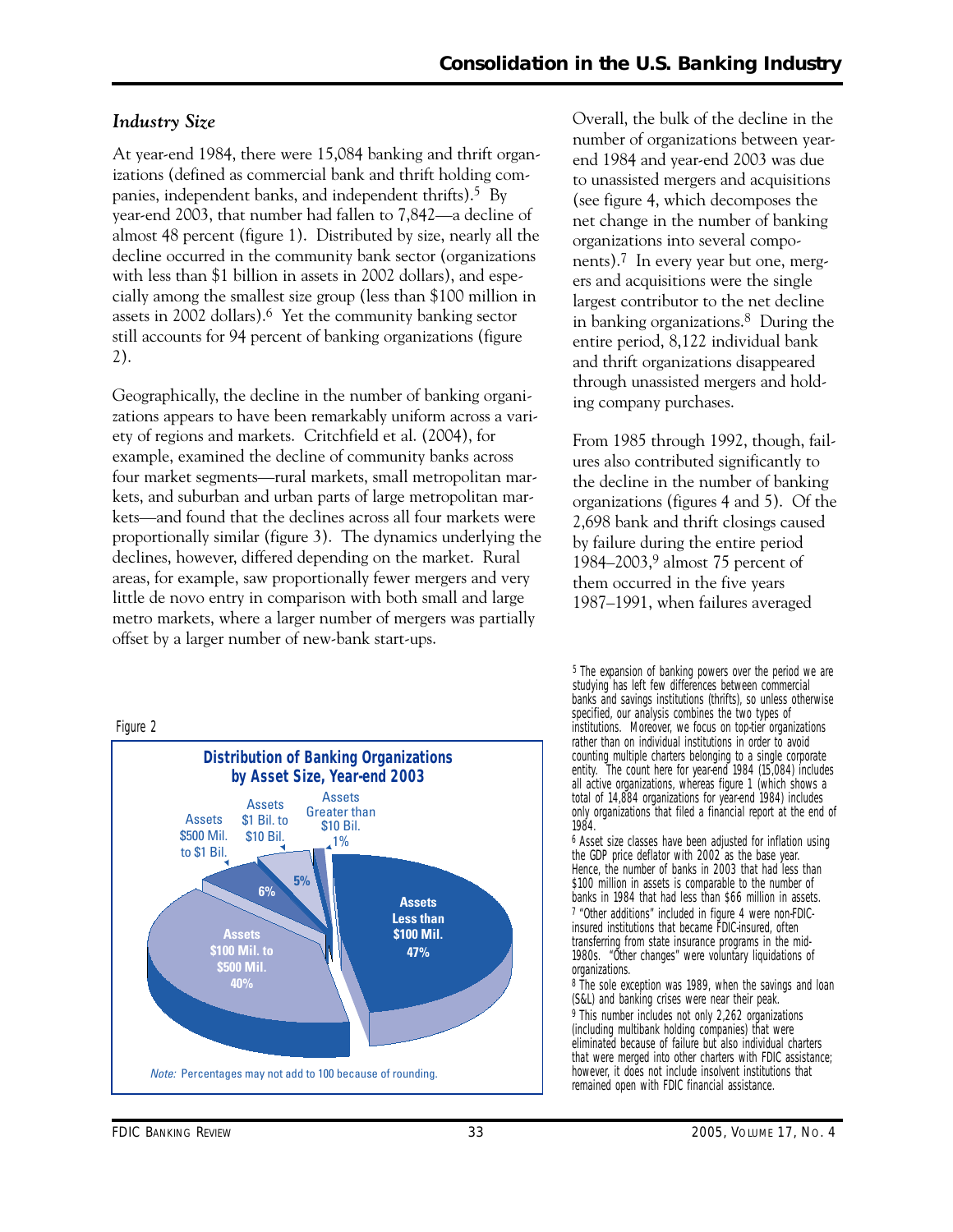388 per year.10 In contrast, from 1994 to 2003 only 66 institutions failed—a figure that reflects greatly improved economic conditions and stronger safety-and-soundness regulation.

The decline caused by mergers, acquisitions, and failures was partially offset by the entry of 3,097 new banking organizations between year-end 1984 and year-end 2003. This number is remarkable, given the overriding downward trend. During the entire period, the number of de novo bank entrants averaged 163 per year, even though the creation of new banks was suppressed at the height of the thrift and banking crises. The number of start-up institutions peaked in 1984, then declined each year until 1993; then, as economic conditions improved and more capital became available, de novo entry into the banking industry resumed and continued through the end of the century.

Figure 3



With the beginning of an economic recession in March 2001, the number of new charter formations again began decreasing.

As indicated by the trends in mergers, acquisitions, and failures on the one hand, and start-ups on the other hand, the pace of the decline in the number of banking organizations has not been uniform. Indeed, graphing the rate of change reveals a very strong cyclical pattern, with declines occurring at a rate that increased in the 1980s, only to slow in the 1990s (figure 6). Since 1992 the rate of decline in the number of institutions has trended consistently lower. (This pattern has important implications for our projections of the structure of the industry.)

## *Industry Concentration*

At the same time that the number of banking organizations was decreasing, industry assets were increasing. Over the 1984–2003 period, banking industry assets grew from \$3.3 trillion to \$9.1 trillion—a increase of nearly 70 percent in real terms.11 Existing assets and asset growth,

10 The number of failures peaked in 1989, when 536 banks and thrift institutions failed.

11 We determined real growth by adjusting nominal dollars for inflation using the GDP chain-type price deflator, with 2002 selected as the base year.



Figure 4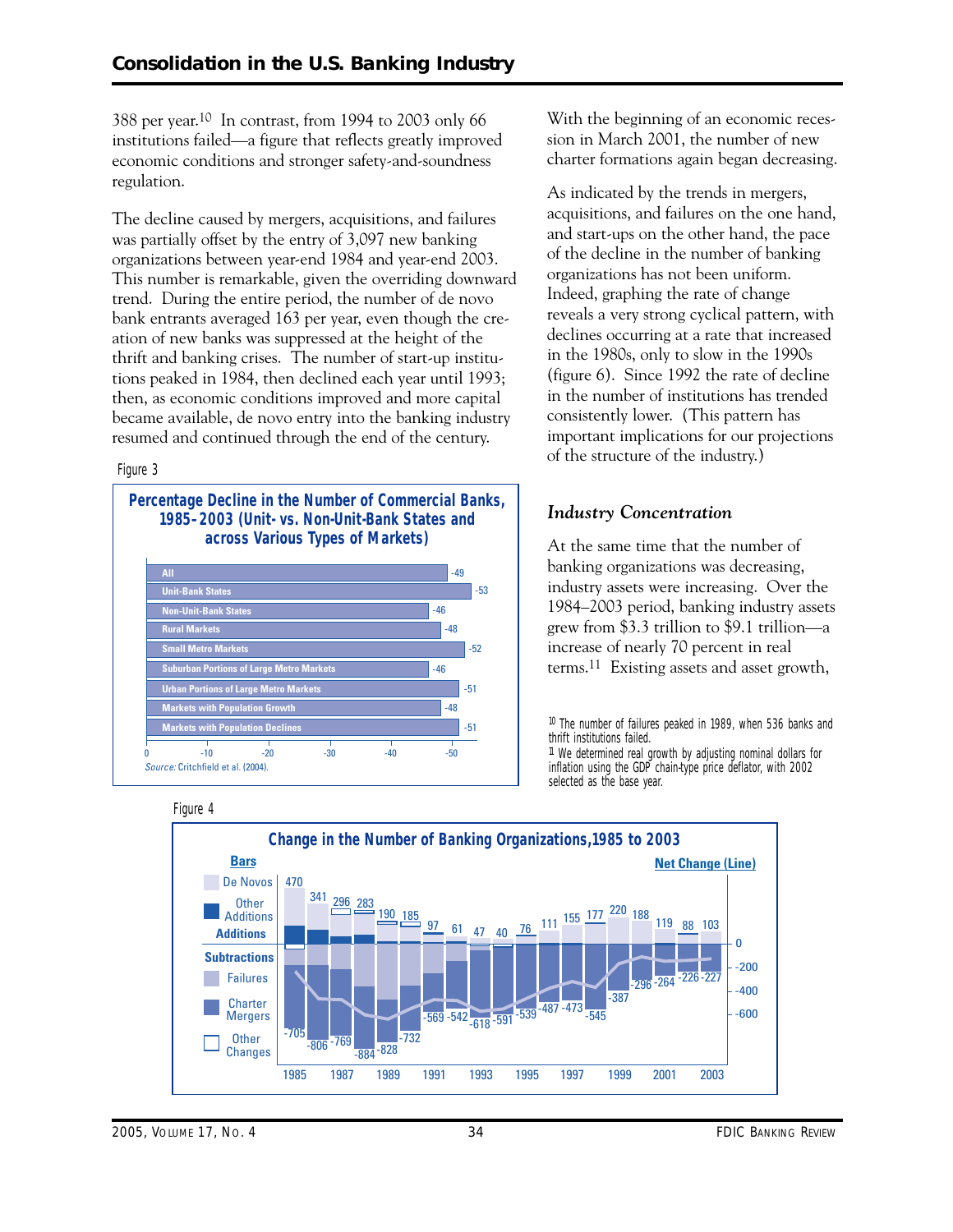









Figure 5 however, were not evenly distributed across the industry but, instead, were becoming more and more concentrated among the nation's largest financial institutions. This trend can be seen in figure 7, which compares asset share over time for each of five size groups during our period. The asset share of the largest size group—organizations with more than \$10 billion in assets—increased dramatically, rising from 42 percent in 1984 to 73 percent in 2003. In contrast, the share of industry assets held by community banks (organizations with less than \$1 billion of assets) dropped from 28 percent in 1984 to only 14 percent in 2003; and the smallest banks, organizations with less than \$100 million in assets, accounted as a group for only 2 percent of industry assets in 2003 compared with 8 percent in 1984.

> In terms of deposits, industry concentration has been equally dramatic: a quarter of the nation's domestic deposits are now controlled by just 3 organizations (see table A.1), whereas in 1984 that same proportion was held by 42 companies. At year-end 2003, Bank of America Corporation, the largest holder of domestic bank deposits, held approximately \$512 billion in domestic deposits (9.8 percent of the industry) and had \$870 billion in assets  $(9.6$  percent of the industry).<sup>12</sup> Also at year-end 2003, the 3,683 banking organizations that each held less than \$100 million in assets accounted as a group for only \$192 billion of industry assets (2 percent, as noted above) and \$160 billion (3 percent) of domestic deposits.

> Analyzing banking industry concentration, Moore and Siems (1998) and Rhoades (2000) found that, despite some recent

12 In October 2003, Bank of America announced that it would acquire the nation's eighth-largest bank—FleetBoston Financial—in a \$47 billion all-stock transaction. Our numbers are for the combined organization based on year-end 2003 data.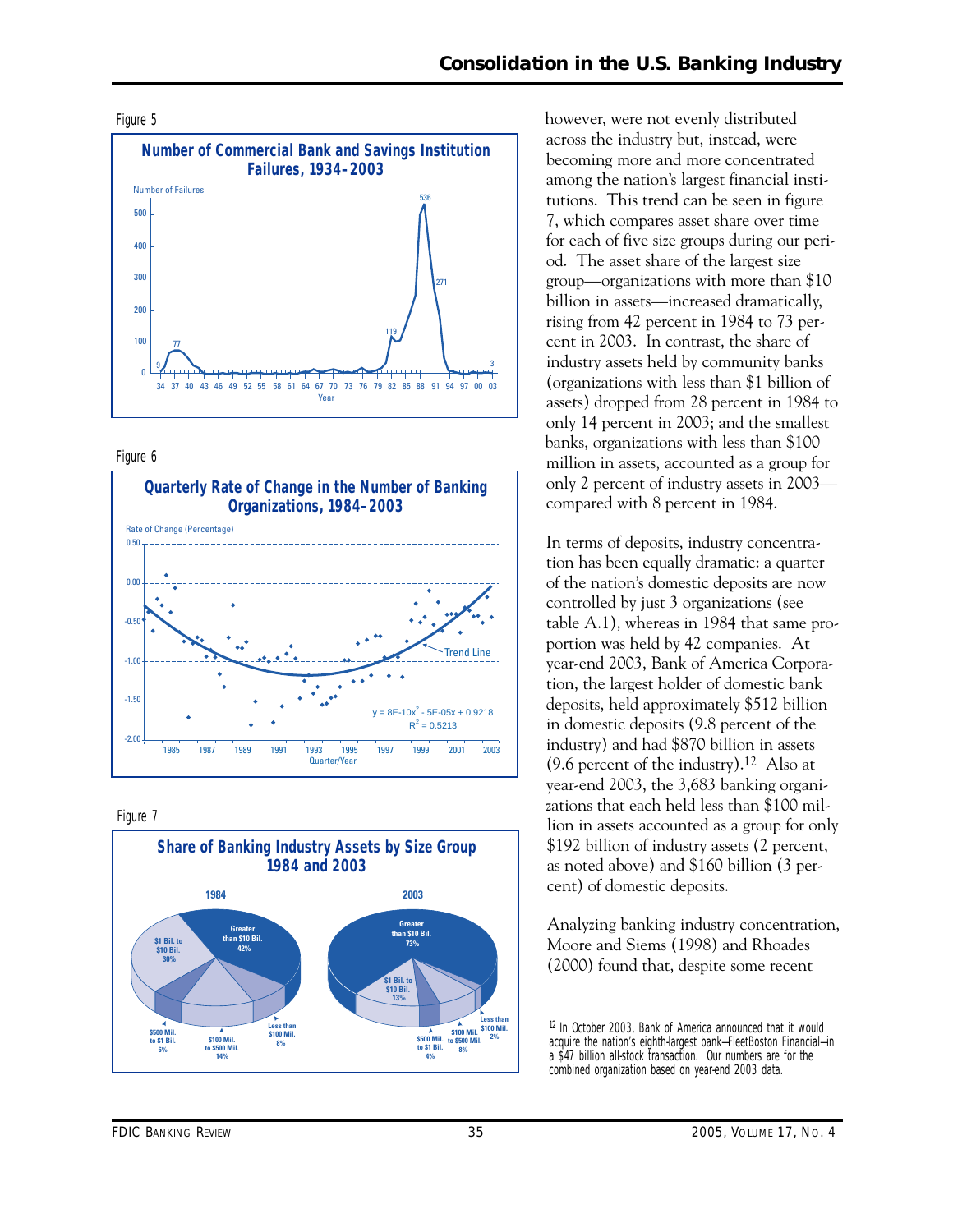increases, national and local measures of concentration had remained, on average, relatively low.13 This was surprising, given that many mergers had been of the within-market type—those most likely to result in increases in concentration. Hence, despite the heightened merger activity among banks over the two decades 1984–2003, it appears that current concentration measures generally remain below the level where monopolistic behavior might manifest itself. Part of the reason may be that deregulatory efforts to lower entry barriers and expand bank powers—helped along by advances in technology—have resulted in an expanded geographic reach of competitors. Competition from nonbank financial market participants also provides an important check on market power. However, Rhoades (2000) does caution that, although MSA (metropolitan statistical area) market concentration remains fairly low on average, it has nonetheless increased substantially since 1984, and the increase suggests that in the future there is likely to be a growing number of MSA markets in which bank merger proposals raise significant competitive issues.

## **Fundamental Causes of Consolidation**

Naturally policy makers, academics, and others have wanted to know the "why" of consolidation. Why, after decades of seeming to change so little, did the industry begin to consolidate and restructure itself so dramatically? There is no single reason for the consolidation trend and no single underlying cause. Rather, the trend might best be viewed as the result of a combination of macroand microeconomic factors: external forces that fundamentally and irrevocably changed the environment in which banks operated, and banks' strategic responses to those environmental forces (ostensibly with the goal of maximizing shareholder value). Previous studies of the consolidation phenomenon have examined and discussed the various factors at considerable length. Berger, Kashyap, and Scalise (1995), Berger, Demsetz, and Strahan (1999), and Shull and Hanweck (2001), in particular, offer broad reviews of the literature.14

## *Environmental Factors*

At the macroeconomic level, consolidation has been driven by exogenous changes in the banking industry's economic environment, and these changes have often worked in concert to encourage consolidation. Foremost among them have been globalization of the marketplace, technological change, deregulation, and major macroeconomic events (such as the thrift and banking crises of the 1980s and the early 1990s, and the economic and stock market boom of the late 1990s). Globalization and technological change have been persistent forces for change over the entire period, and deregulation (in its various manifestations) has been a recurring enabling force. In contrast, the strength and influence of major macroeconomic events have varied over time. For example, the economic forces that led to the thrift and banking crises were influential primarily in the middle to late 1980s and early 1990s; by the mid-1990s the crises were over, and bank and thrift failures were no longer a major contributor to industry consolidation. Similarly, the influence of the economic growth and stock market boom of the late 1990s was largely restricted to a specific period. Hence, adding a temporal dimension to the discussion of the external influences on consolidation will help us not only understand the current trend but also formulate expectations about the future.

*Globalization and Technology*. Globalization began slowly in the aftermath of World War II. After that war, the major economies of the world gradually became more connected and interdependent,

<sup>14</sup> Expanded discussions of the macroeconomic forces driving consolidation can also be found in Rhoades (2000); Hannan and Rhoades (1992); and Boyd and Graham (1998). The microeconomic underpinnings of banking consolidation are discussed in Hughes, Lang, Mester, Moon, and Pagano (2003), Milbourn, Boot, and Thakor (1999), Calomiris and Karceski (1998), and Hughes, Lang, Mester, and Moon (1996).

<sup>13</sup> Standard measures of concentration include the Herfindahl-Hirschmann Index (HHI—defined as the sum of the squares of the individual market shares of all banks in the market) and the three-firm concentration ratio (CR3—that is, the percentage of deposits accounted for by the three largest banking organizations in the market).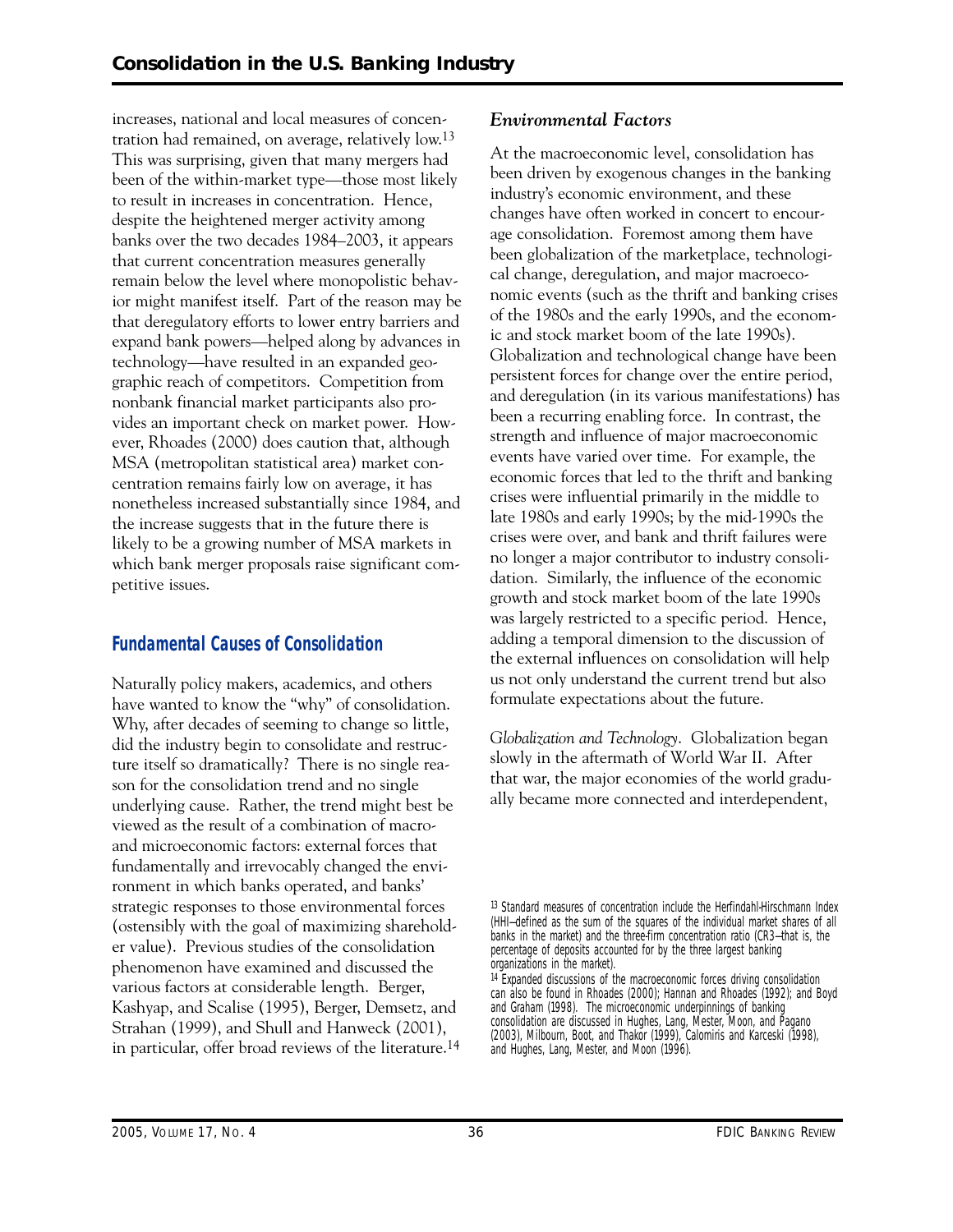This trend toward globalization accelerated in the 1970s and 1980s—in tandem with the beginnings of what would become a revolution in information and telecommunication (ITC) technologies. Indeed, by the end of the twentieth century, technological change would affect nearly every aspect of the business of banking: the demand for banking services, the character and intensity of sector competition, and the very structure of the industry.15 Through what has been described as "a protracted series of technology shocks with order-of-magnitude effects on the costs of transmitting and processing information," advances in ITC technologies have created new advantages of scale in production and have lowered barriers to entry.16

Dramatically lowered costs and the ability to transmit information almost instantaneously around the globe effectively freed the financial services industry from the constraints of time and place. In the new global financial economy, banks, securities firms, corporations, and even individual investors became able to transfer huge amounts of capital around the globe with the click of a mouse. Yet, while these new technologies enabled financial firms of all types to exploit innovations in financial and economic theory, engineer new products, and implement new techniques for managing risk, they also resulted in a sharply more competitive marketplace for banking and financial services. To survive and prosper, banking organizations needed to respond to this new environment. Consolidation was one response. However, the strict regulatory environment that existed before the 1980s largely precluded any dramatic consolidation within the banking industry. Not until regulatory constraints were relaxed did consolidation of the banking industry begin in earnest.

*Deregulation*. In the early 1980s, policy makers began a decades-long process of deregulating the banking and thrift industries so that they could be more responsive to marketplace realities (see table A.2). Over time, these legislative and other deregulatory efforts gradually (albeit haltingly) loosened the constraints on the industry, thus freeing it to cope more effectively with both the new environmental challenges and the heightened competition that resulted. In two areas—banking activities and branching—legislative and regulatory efforts were particularly important for the consolidation trend: restrictions on permissible banking activities were relaxed, and geographic limitations on branching were removed. The importance of these two efforts is perhaps best illustrated by the spate of interstate mergers that occurred immediately after passage of the Riegle-Neal Interstate Banking and Branching Efficiency Act of 1994 (figure 8). Although some researchers have argued that much of the merger activity associated with the deregulatory process reflected only pent-up demand that had been long accumulating because of other causal factors, there can be no doubt about the influence of deregulation on the merg-

Figure 8



<sup>15</sup> For more detailed discussions of technology and the effects it has had on the restructuring of the financial services sector, see Berger (2003), Berger and DeYoung (2002), the Group of Ten (2001), Hunter (2001), Mishkin and Strahan (1999), and Emmons and Greenbaum (1998).

16 Emmons and Greenbaum (1998), 37.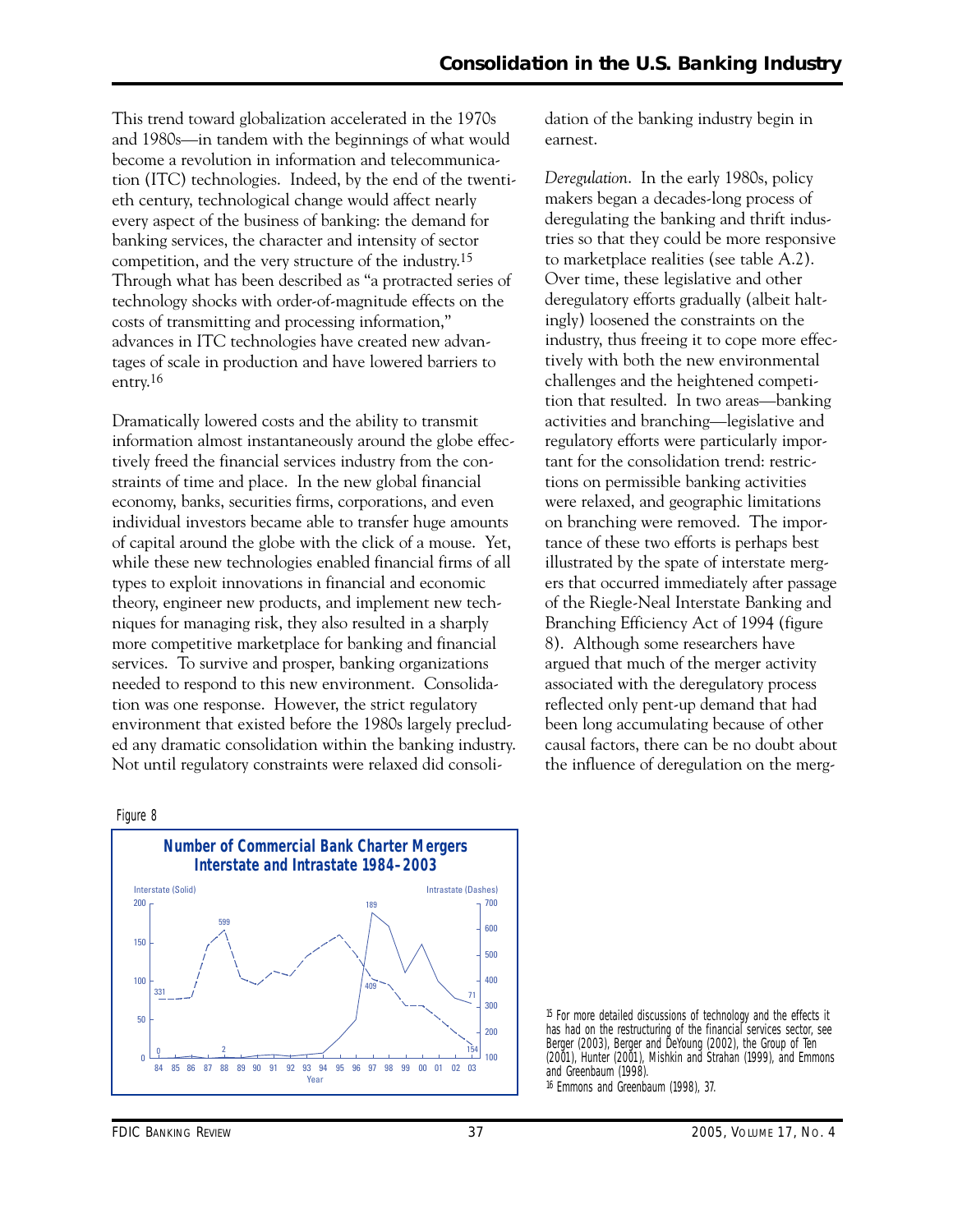er wave as it unfolded in the United States: if deregulation in and of itself was not a primary causal factor, it was certainly an essential enabling factor.17

*Macroeconomic Events*. In the 1970s—even before deregulation and before the full effects of the revolution in ITC technologies had been felt—a series of macroeconomic shocks combined with the twin forces of globalization and technology to dramatically alter the economic environment within which banks operated. Indeed, the decade of the 1970s saw the introduction of floating exchange rates, increased volatility in interest rates, oil price shocks, stagflation, and unexpected changes in other real economic and financial variables. These economic conditions, and governmental responses to them, began putting stress on the environment in which banks and thrifts had successfully operated, unchanged, for many decades.

In the early 1980s these stresses were intensified by double-digit inflation and then by the anti-inflationary monetary policies designed to combat it. By mid-decade, wild swings in interest rates, combined with sharp declines in oil and gas prices and in the value of real estate, precipitated a series of rolling regional recessions that wreaked havoc on the nation's S&L and banking industries. The number of failures soared, soon reaching (and then far exceeding) levels that had not been seen since the Great Depression. But as bank failures rose to record levels, so did bank mergers and acquisitions: federal regulators responded to the growing number of weak and failing depository institutions and shrinking insurance-fund balances by loosening their restrictions on mergers. The FDIC even provided financial support to encourage better-capitalized and profitable banking organizations to acquire weakened or insolvent institutions. As a result, during the 1980s the consolidation movement was particularly strong.

\* \* \*

The consolidation of the banking industry continued into, and then through, the 1990s, but it is important to note that the forces driving the trend in the 1990s differed markedly from the forces

driving it in the 1980s. Indeed, in many respects the 1980s and the 1990s were the worst of times and the best of times (respectively) for the banking industry. Banks in the 1980s were struggling under harshly unfavorable economic conditions and outdated legislative and regulatory constraints. Many banks and S&L were unprofitable. Many failed. In contrast, the middle to late 1990s saw a convergence of several factors that created an environment extremely conducive to merger activity. First, unlike the 1980s, the middle to late 1990s were a period when banks were highly profitable, flush with cash, and reveling in favorable economic and interest-rate environments. In fact, bank performance from 1993 through the end of the decade (and beyond) would set multiple records for profitability (figures 9 and 10). Second, Riegle-Neal's removal of barriers to interstate banking and branching provided opportunities for many organizations to consolidate operations and pursue geographic diversification through acquisitions. Third, a record-breaking bull market in stocks pushed market valuations of banks and thrifts to unprecedented levels, encouraging many banking firms to use their stock as currency to purchase the hard assets of other banking firms (figure 11). This was especially the case when managers believed their firms' own stocks were "favorably" priced. Conversely, managers of firms wishing to be acquired were able to maximize firm value by selling out at record market-to-book valuations. While these conditions persisted, consolidation continued at a relatively rapid pace—although it was partially offset by a rise in the number of new bank start-ups.

At the end of the decade, however, several events appeared to have had a markedly dampening effect on bank merger activity and on the pace of indus-

 $17$  As mentioned, the Riegle-Neal Act (along with regional interstate compacts that repealed interstate branching restrictions) had a significant effect on bank merger activity and industry consolidation. In contrast, the latest legislative initiative aimed at modernizing the financial services industry—the Gramm-Leach-Bliley Act of 1999 (GLB)—has not had a similar effect. As explained by Rhoades (2000), GLB provides for cross-industry mergers between banks, securities firms, and insurance companies. However, such combinations are likely to be considered by only the largest banking organizations. Moreover, by definition, the combination of a banking firm and another type of financial services provider does not result in the loss of a bank charter. Hence, the combination will have no effect on the number of banking organizations.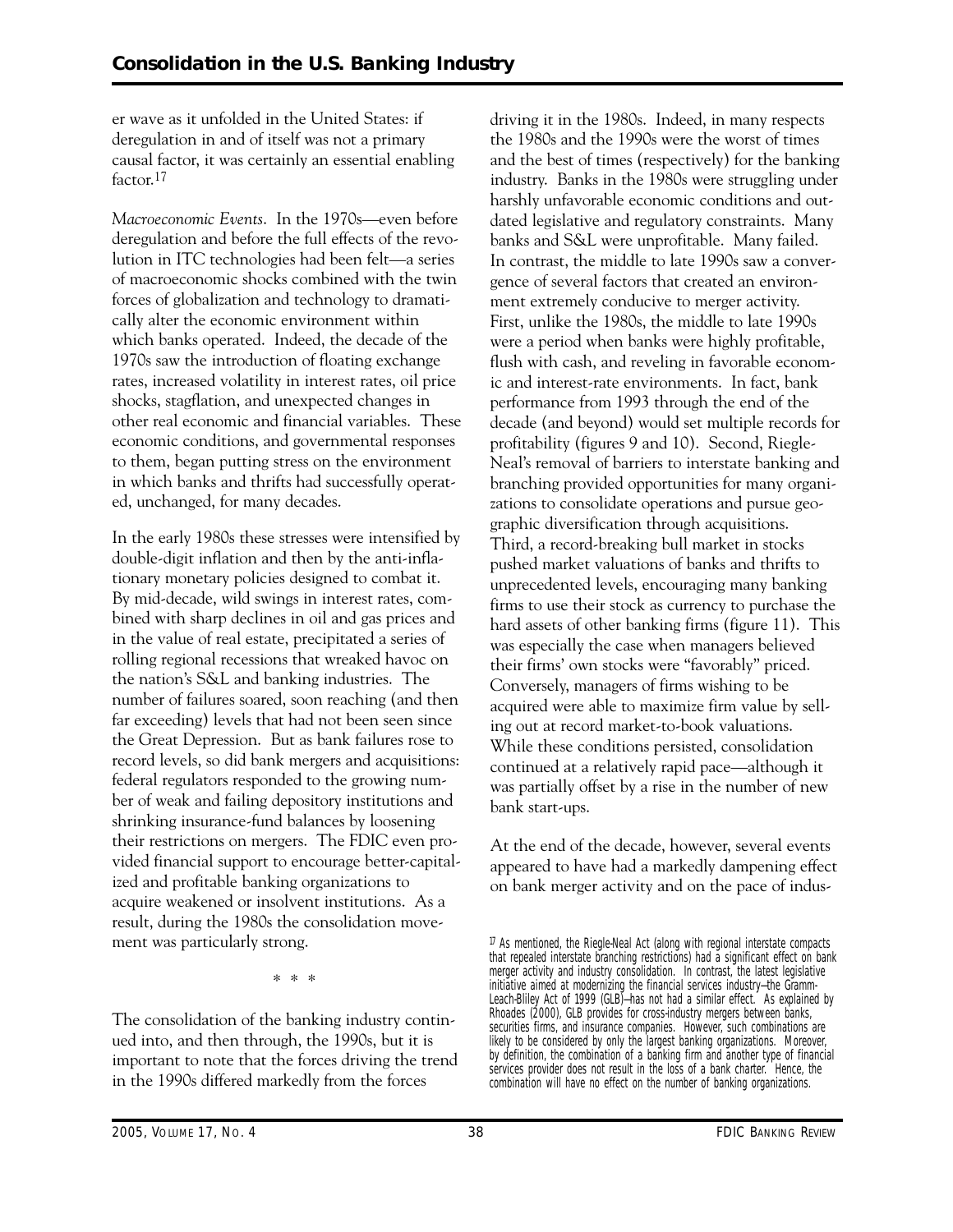







Figure 9 try consolidation. First, Y2K-related concerns might have caused some merger plans to be postponed until after the beginning of the new millennium. Then in March 2000 the record run-up in stock prices reversed itself.18 A year later (in March 2001) the U.S. economy entered a mild recession. Coincident with these adverse economic developments, a significant accounting change in the way mergers were recorded served to discourage stock-funded bank merger transactions.19 Finally, the terrorist attacks on the World Trade Center and the Pentagon on September 11, 2001, and the subsequent wars in Afghanistan and Iraq adversely affected the broader economic and business environments. Nevertheless, consolidation in the banking industry continued into the twenty-first century, though at a much slower rate.

#### *Microeconomic Factors in Merger Decisions*

As we have just seen, at the macroeconomic level consolidation has been influenced by technology, deregulation, macroeconomic events, and other environmental factors. But it is the microeconomic factors that, in the aggregate, are largely responsible for the consolidation trend. These factors are the individual decisions Figure 11 **by banking firms to pursue a merger or**  $\frac{1}{2}$ acquisition strategy. From a microeconomic perspective, a bank's decision to consolidate charters—to merge with or acquire another firm—should reflect management's

> <sup>18</sup> For the next several years, all the major stock indexes would fall dramatically; from March 2000 to March 2003, for example, the S&P 500 benchmark fell a cumulative 43 percent. 19 Financial Accounting Standards Rule 141 (FAS 141) terminated the use of pooling-of-interest accounting for business combinations after 2001 and required that purchase accounting methodology be used instead. Purchase accounting requires a firm to record goodwill if the market value of net assets acquired is less than the purchase price. Historically goodwill was amortized regularly, but now (under FAS 142) companies must test goodwill (and other intangibles) for impairment once each fiscal year. A finding of impairment may require additional noninterest-expense recognition.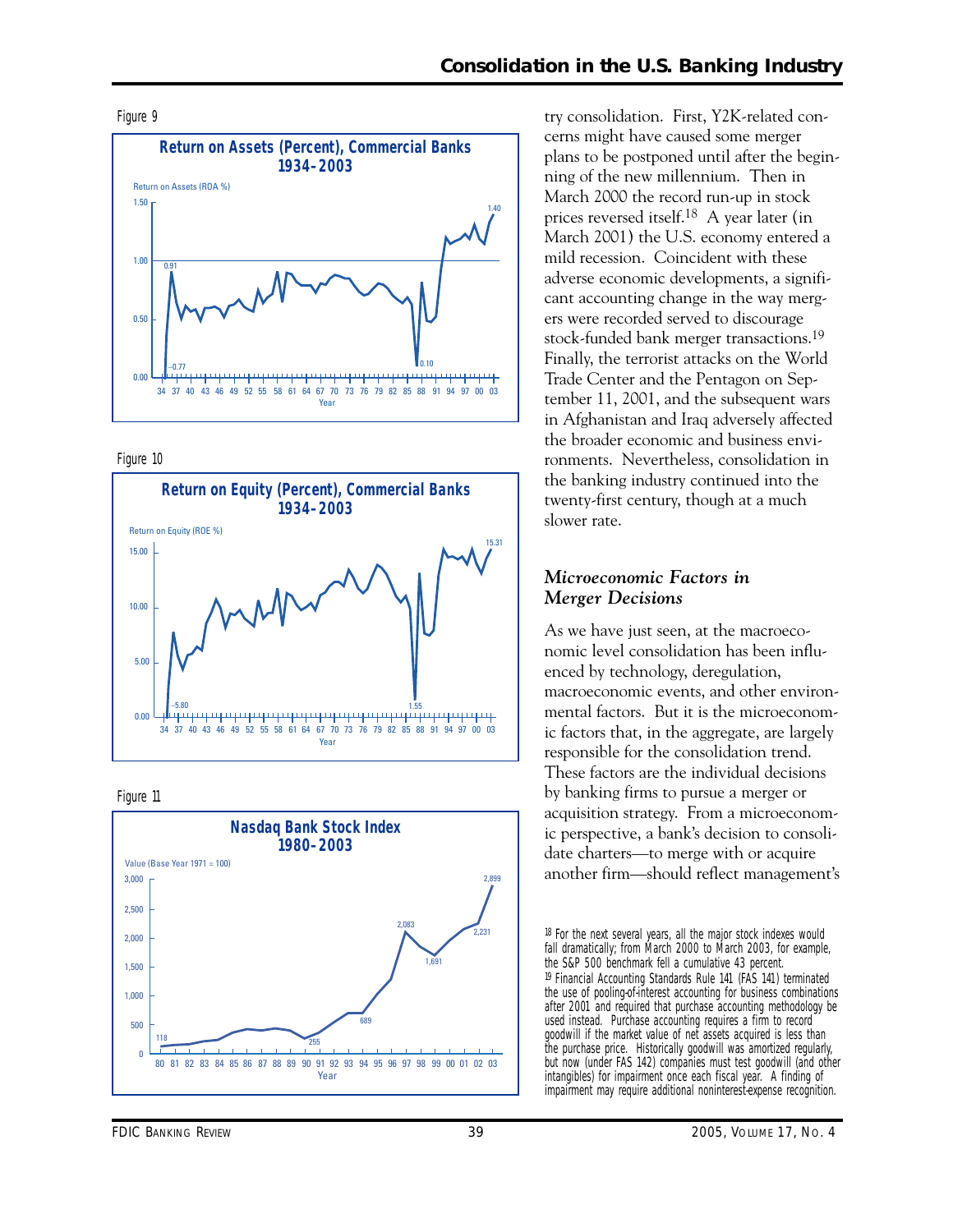chosen strategy for maximizing or preserving firm value in the face of increased competitive pressure stemming from a more market-oriented environment. For example, a merger strategy can be based on value-maximizing motives, such as achieving economies of scale and scope or reducing risk or increasing profits through geographic and product diversification. Indeed, in a recent survey of bank management, value-maximizing motives were most often cited as the principal reason to undertake a merger.<sup>20</sup>

A firm's decision to merge, however, may also be influenced by motives that do not necessarily maximize the firm's value. Adverse changes in a bank's competitive environment may compel a banking firm to undertake an acquisition as part of a purely defensive strategy, or merger decisions may be based wholly or partly on the self-serving motives of managers. (Bliss and Rosen [2001] and Ryan [1999], for example, suggest that empire building and increased managerial compensation might be the primary motive behind some bank mergers.) Another motive—suggested by Shull and Hanweck (2001), Penas and Unal (2004), and others—is a desire to obtain "too-big-to-fail" status and the funding and other competitive advantages that seem to accrue to the largest and most complex banking organizations.

Just as economic and regulatory conditions in the 1980s differed significantly from those in the 1990s, some economists have suggested that the motivations behind bank mergers in the 1980s were different from the motivations behind the mergers of the 1990s. Berger (1998, 106) observes that

Consistent with a change in merger motives, many of the merger participants in the 1980s focused on expanding their geographic bases to gain strategic long-run advantage by getting footholds in new locations, rather than on reducing costs or raising profits in the short run. Merger participants in the 1990s appear to be more focused on cutting costs quickly through mergers—for example, they often announce goals for employee layoffs, branch closings, and total cost savings in advance of mergers.

It may well be that merger motives have changed over time. Additional research will undoubtedly help us better understand if this is so.

## **The Effects of Consolidation**

Perhaps more important than knowing why consolidation has occurred in the U.S. banking industry is understanding what its effects have been on the banking industry, its shareholders, and the customers served. In theory, globalization, technology, and deregulation should have resulted in a significant increase in competition. Increased competition, in turn, should drive value-maximizing managers to seek greater efficiencies through consolidation. In other words, if profit-oriented managers think that there are economies of scale or scope to be gained or that opportunities exist to replace inefficient managers at other firms or to enhance profitability by servicing customers better, a competitive environment will encourage these managers to seek such economies or opportunities. Of course, the question of whether the current consolidation trend has made the banking industry more efficient or a better provider of services to the banking public is an empirical one.

Fortunately, the effects of consolidation have been a particularly active area of empirical research for more than a decade, and a consensus is beginning to form. Table A.3 gives a synopsis of these general findings. However, we should first note that researchers have faced substantial econometric difficulties in their attempts to test for efficiency and other potential gains from consolidation. Pilloff and Santomero (1998) and Calomiris and Karceski (1998), in particular, have enumerated several methodological pitfalls that make it hard to assess the effects of consolidation accurately. Among the pitfalls are these: (1) because of increased competition, efficiency gains from mergers might not be reflected in net earnings; (2) lags in performance improvement may be extensive (three to five years), especially for mergers motivated by strategic

20 Group of Ten (2001).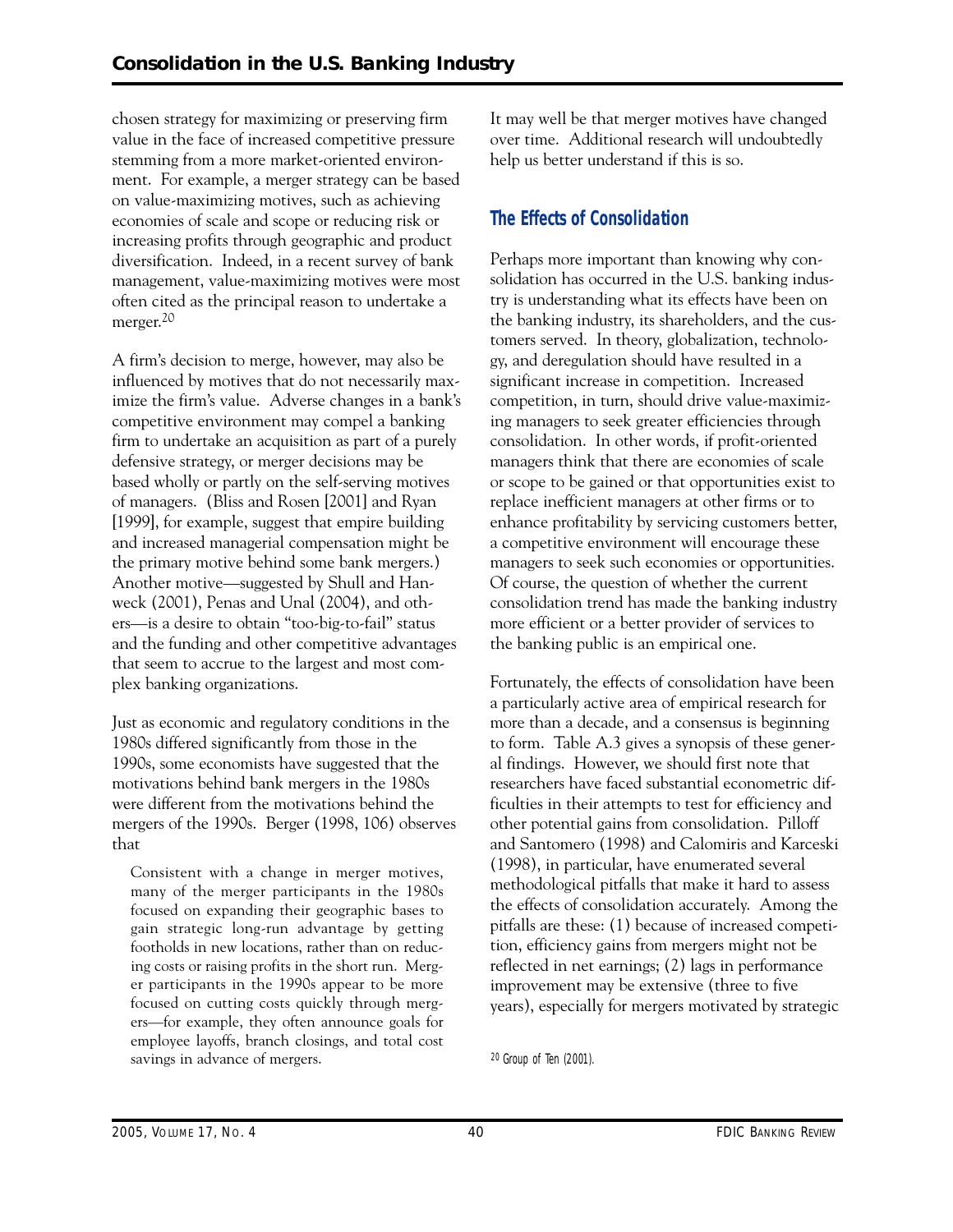goals such as diversification rather than by a desire to cut costs; (3) constructing a believable benchmark (for purposes of comparison) in the midst of a merger wave may be difficult; and (4) controlling for multiple causal and motivational factors over time and across mergers may be difficult. In addition to these methodological difficulties, there is also likely to be a problem reconciling the findings of studies based on 1980s data with the findings of studies that use 1990s data. Furthermore, as our chronological account indicates, the causal factors (and probably the motivations) driving mergers in the 1990s were very different from those driving mergers in the 1980s. With these qualifications in mind, we now briefly summarize the existing evidence about the effects of consolidation.

On the positive side, findings to date suggest that consolidation has resulted in somewhat greater profit efficiency (profit efficiency measures how close a bank is to earning the maximum profits that a best-practice bank would earn under the same circumstances).21 According to Berger (1998), profit efficiency is enhanced by mergers because the combined firms generally achieve greater diversification of their risk exposures through a better mix of geographic areas, industries, loan types, and maturity structures. In turn, improved diversification might allow the combined banking organization to undertake a portfolio shift from security investments into consumer and business loans—activities with higher expected values. Hence, profit efficiency would be greater with consolidation because capital is put to better use and because greater geographic diversification tends to reduce risk.22

Findings to date also suggest somewhat greater payment-system efficiency (see Hancock, Humphrey, and Wilcox [1999] and Adams, Bauer, and Sickles [2002]) and, for institutions that have increased their geographic diversification, possibly a lower risk of insolvency (Group of Ten [2001] and Berger and DeYoung [2001]). Finally, a potential negative effect of the reduced number of banking organizations has been avoided: access to banking services (including lending to small businesses) seems to have been relatively unaffected (see, for example,

Avery et al. [1999], DeYoung et al. [1998], and Jayaratne and Wolken [1999]).

On the other hand, most researchers—especially those focusing on the 1980s and early 1990s have not been able to identify any of the broadbased improvements in cost efficiency that one might have expected from economies of scale or scope.23 Given that managers most often cite gains from increased cost efficiency as the primary motivation for strategic consolidations, this finding (or the lack thereof) represents a fairly substantial puzzle. Some researchers have tried to explain away the lack of support for economies of scale by citing measurement and econometric difficulties and a time horizon too short for making observations. And in fact, a few more-recent studies that claim to have overcome some of these obstacles have reported results suggesting that scale-related efficiency gains in the 1990s have been substantial (Hughes, Mester, and Moon [2001] and Hughes, Mester, and Moon [1999], among others). Additional investigations into gains in efficiency will undoubtedly help solve this puzzle.

In addition to lacking consensus on cost-efficiency gains, empirical work to date has also failed to find substantive evidence of other benefits that one might hope consolidation would yield. For example, there is little evidence that either consumers or shareholders have benefited from consolidation in the industry (Shull and Hanweck [2001], Kahn, Pennachi, and Sopranzetti [2001], and Prager and Hannan [1998]). Rather, there is growing evidence that increases in market power at the local level may be adversely affecting consumer prices (for both depositors and borrowers).24 And as we mention above, there is also some evidence that

21 Berger's (1998), concept of profit efficiency includes not only the cost efficiency effects of mergers and acquisitions but also the revenue effects of changes in output that occur after a merger. 22 For additional evidence on increased profit efficiencies, see Akhavein, Berger, and Humphrey (1997) and Boyd and Graham (1998). 23 A number of studies have found little or no evidence of scale economies. These include Stiroh (2000) and Berger, Demsetz, and Strahan (1999). Additional studies with similar findings are listed in table A.3. For the findings on scope economies, see Stiroh (2004), Amel et al. (2002), DeLong (2001), and Demsetz and Strahan (1997), among others.

24 See Shull and Hanweck (2001), and Berger, Demsetz, and Strahan (1999), among others.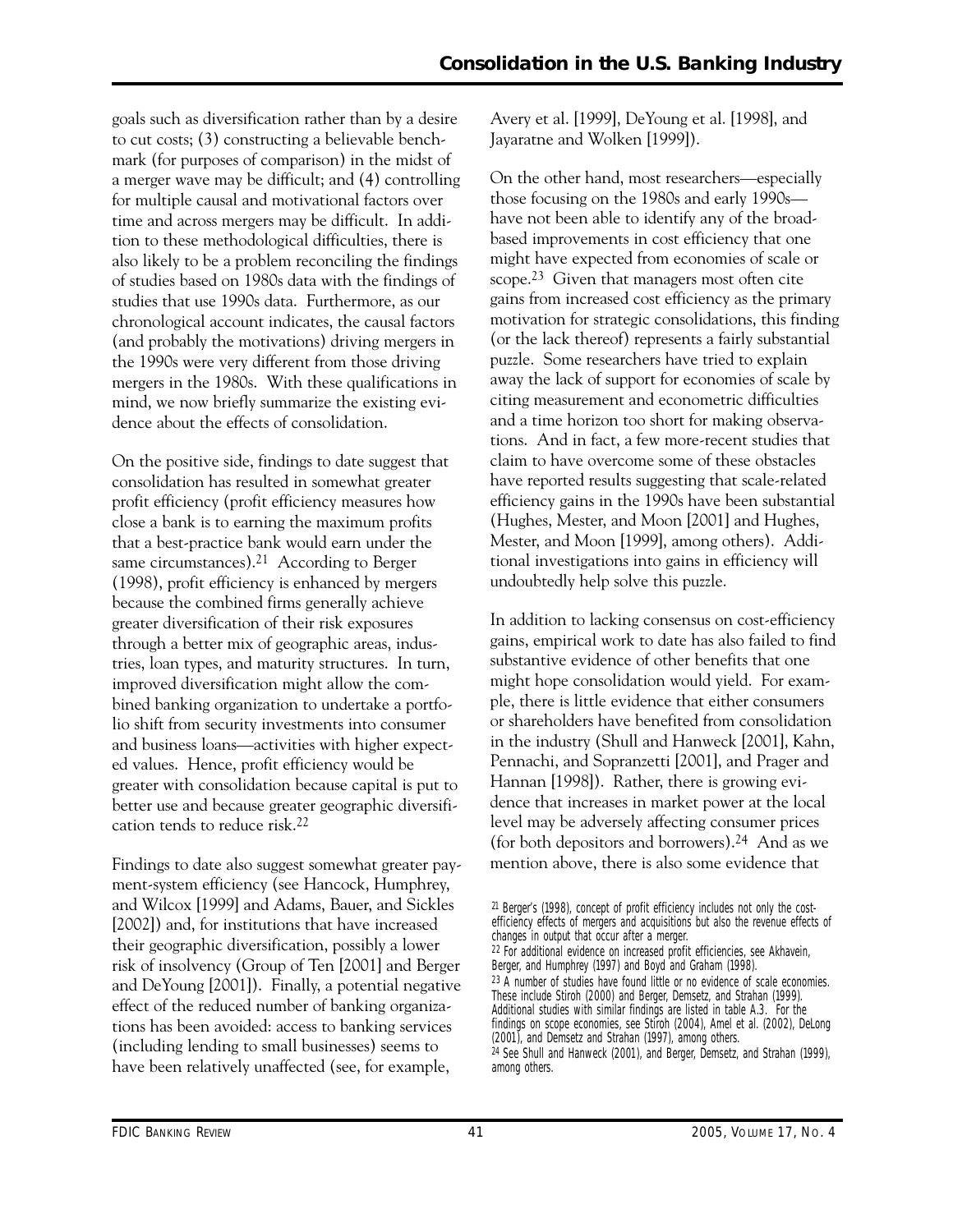managers may be pursuing mergers and acquisitions for reasons other than maximizing firm value: researchers who have studied the issue have consistently found support for the idea that empire building and increased managerial compensation are often primary motives behind bank mergers.25 Finally, findings from several researchers suggest that industry consolidation and the emergence of large, complex banking organizations have probably increased systemic risk in the banking system and exacerbated the too-big-to-fail problem in banking.26

Thus, despite the many empirical studies of consolidation in the U.S. banking industry, much uncertainty remains not only about the importance of the various factors behind the merger trend but also about the effects of consolidation on bank shareholders and on those who use banking services. Before we can fully understand either the causes of consolidation or all its ramifications, more work needs to be done.

## **Projections of Banking Industry Structure**

Because banks play an important role in the U.S. financial system, changes in the industry's structure are likely to have widespread effects. Hence, for planning purposes it would be useful if structural changes could be anticipated before they occurred.

#### *Review of Previous Projections and Their Methodologies*

Of the studies that have documented and discussed the decline in the number of banks, several including Hannan and Rhoades (1992), Nolle (1995), Berger, Kashyap, and Scalise (1995), and Robertson (2001)—have also projected the future size and structure of the banking industry. Most of these projections are based on linear extrapolations from past trends. Although these studies all use somewhat different approaches, they all predicted a sharp decline in the number of commercial banking organizations through the decade of the 1990s and beyond.27

In the earliest of these papers, Hannan and Rhoades (1992) approached the task of projecting future U.S. commercial banking structure by assuming that the national trend would follow past responses to the relaxation of interstate banking regulations at the regional level. Accordingly, the authors examined more closely the structural transition to interstate branching experienced by the Southeast and New England over the period 1980–1989.28 The authors approximated linear trends for each region by calculating an average annual rate of change in the number of commercial banking organizations for the period studied (and for the subperiod 1984–1989). They then assumed that the number of commercial banking organizations in the nation starting in 1989 would change at the rate that had been observed in the two regions. This method projected the number of commercial banking organizations in the United States to be in the range of 5,000 to 6,000 by the year 2010 (depending on the region and period used). For comparative purposes, the authors also based projections on extrapolations from national trends. This resulted in a projection of just over 5,000 commercial banking organizations by 2010.

In addition to extrapolating from regional and national trends, the authors also extrapolated from the banking structure observed in the state of California, where intrastate branching had been allowed since 1908. The commercial banking structure in California, they reasoned, would represent a sort of equilibrium case since the structure there had evolved in the absence of branching restrictions over a long period of time. In this

<sup>25</sup> See, for example, Hughes, Lang, Mester, Moon, and Pagano (2003), Bliss and Rosen (2001), and Gorton and Rosen (1995).

<sup>&</sup>lt;sup>26</sup> Support for the too-big-to-fail motive is found in Shull and Hanweck (2001), Penas and Unal (2004), and Kane (2000). Studies on systemic risk include De Nicola and Kwast (2002) and Saunders and Wilson (1999).  $27$  To the best of our knowledge, all previous studies excluded thrift organizations and projected only the numbers of commercial banking organizations or institutions.

<sup>&</sup>lt;sup>28</sup> Nolle (1995) reports that by 1984, most of the six New England states had established reciprocal arrangements allowing bank holding companies to own (typically through acquisition) banking subsidiaries in another New England state; by 1987, all six states were participating in these arrangements. Similarly, by 1985 most of the states in the southeastern region of the country had accepted reciprocal arrangements, and by 1988 all of them had.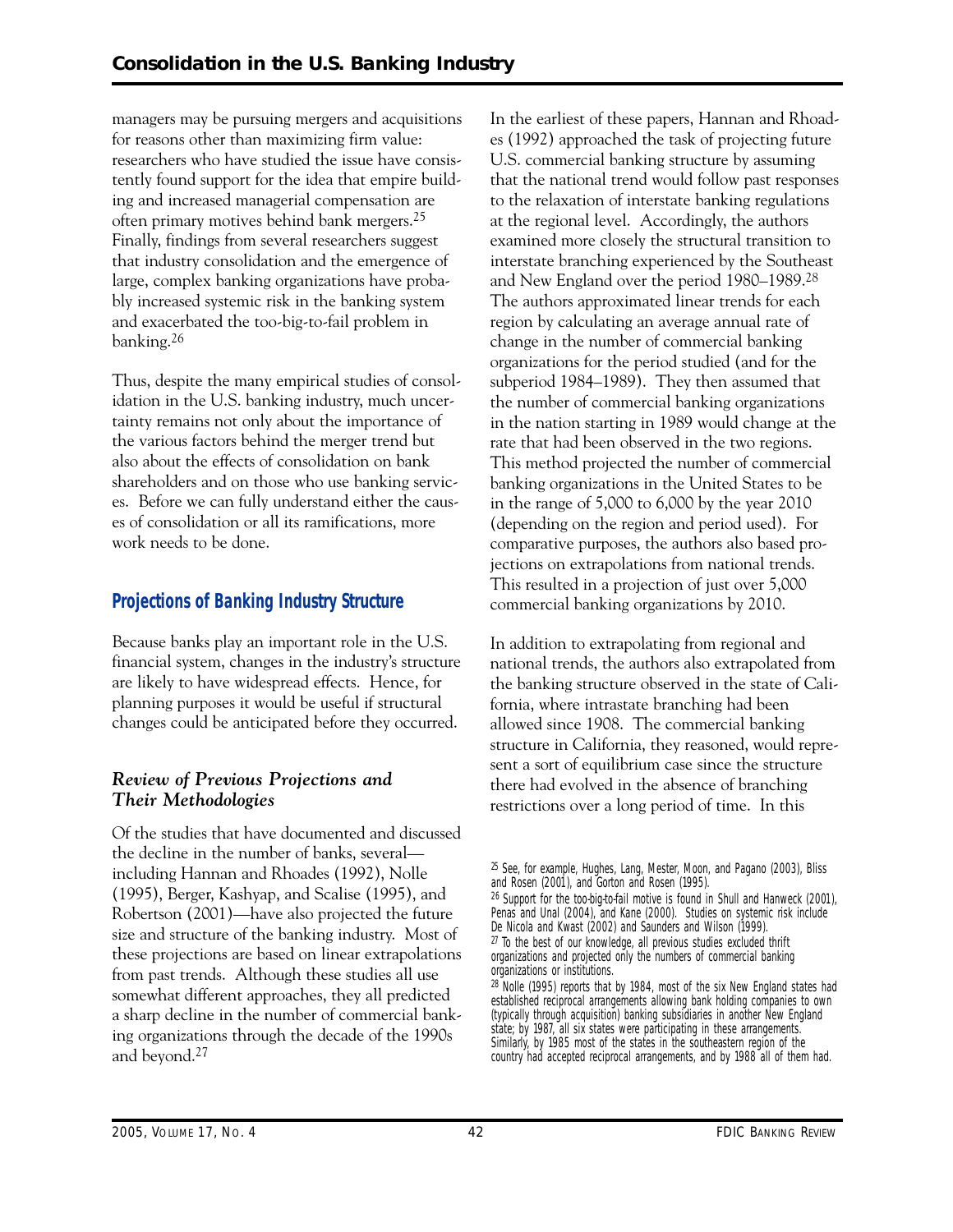extrapolation, the authors assumed that once all geographic restrictions on branching were lifted, the ratio of commercial banking organizations to bank deposits nationwide would approach the ratio already observed in California. Projections to 2010 based on this approach varied depending on the period used to formulate the trend. However, according to the authors the most realistic projection indicated that the U.S. banking industry would eventually shrink to about 3,500 commercial banking organizations.29

Given the range of predictions yielded by the different cases, Hannan and Rhoades eventually offered a "best-guess" projection for the year 2010 of 5,500 commercial banking organizations. Regardless of methodology, however, all extrapolations suggested that, even with a continuation of the decline, the long-run equilibrium banking structure in the United States would probably consist of a very large number of banking organizations.

Nolle's 1995 paper likewise attempted to simulate the possible effects on the U.S. banking structure of liberalizing interstate branching restrictions. Using data on the state-by-state pattern of mergers, failures, and entries over the seven-year period 1987–1993, Nolle mechanically projected the number of commercial banks (individually chartered institutions) through the end of the year 2000. He considered two scenarios: an extrapolation from past trends under the assumption that legislation allowing nationwide interstate branching would not be enacted, and a judgmental adjustment of the first scenario assuming that interstate branching legislation would be passed in 1994 and fully enacted by midyear 1997 (this latter scenario proved to be historically accurate).30 Results from the first scenario (the no-interstatebranching case) indicated a decrease of just under 2,100 banks (to 8,798 institutions) during the period 1994–2000—a decrease equal to about twothirds of the amount of consolidation observed over the 1987–1993 period. The second extrapolation (the interstate-branching case) suggested that the total additional effect on consolidation of interstate branching would be an additional

decline of about 1,000 banks (resulting in an industry total of 7,787 commercial banks in the year 2000). Given these results, Nolle concluded that interstate branching would not fundamentally alter the structure of the nation's commercial banking industry; that is, there would still be thousands of commercial banks and thousands of bank holding companies in existence at the turn of the millennium.

A conclusion similar to those reached by Rhoades and Hannan (1992) and Nolle (1995) was reached by Berger, Kashyap, and Scalise (BKS, 1995) as well, but they used a much more complex methodology. To quantify the possible effects of the removal of all state and federal restrictions on interstate branch banking, BKS constructed an econometric model to explain the distribution of domestic commercial bank assets across organization size classes on a state-by-state basis. In their model, the proportion of banking assets in each size class was assumed to be a function of state demographic variables as well as of a number of independent variables that had been designed to capture differences in the existence and the lifting of regulatory restrictions on statewide and interstate branching as well as on multibank holding company acquisitions.

Using the regressions, BKS then simulated the effects of nationwide interstate banking for 5 years, 10 years, 25 years, and the long term, under two scenarios: first, assuming zero growth of gross domestic banking assets; second, assuming asset growth at the national trend rate over the sample period (1979–1994). For each scenario the authors assumed that nationwide banking occurred

<sup>29</sup> Extrapolations from the 1980–1989 period actually predicted a slight increase in the number of commercial banking organizations nationwide. The estimate of 3,500 organizations is based on the trend from 1984 to 1989. <sup>30</sup> For his interstate branching scenario, Nolle assumed that no states would choose to opt out of interstate banking or branching provisions; that all multistate, multibank holding companies (MSMBHCs) in existence at midyear 1993 would still be in existence at midyear 1997, when interstate branching was assumed to be fully in effect; and that as a group these MSMBHCs would "branch up" 75 percent of their out-of-home-state subsidiary banks by year-end 2000.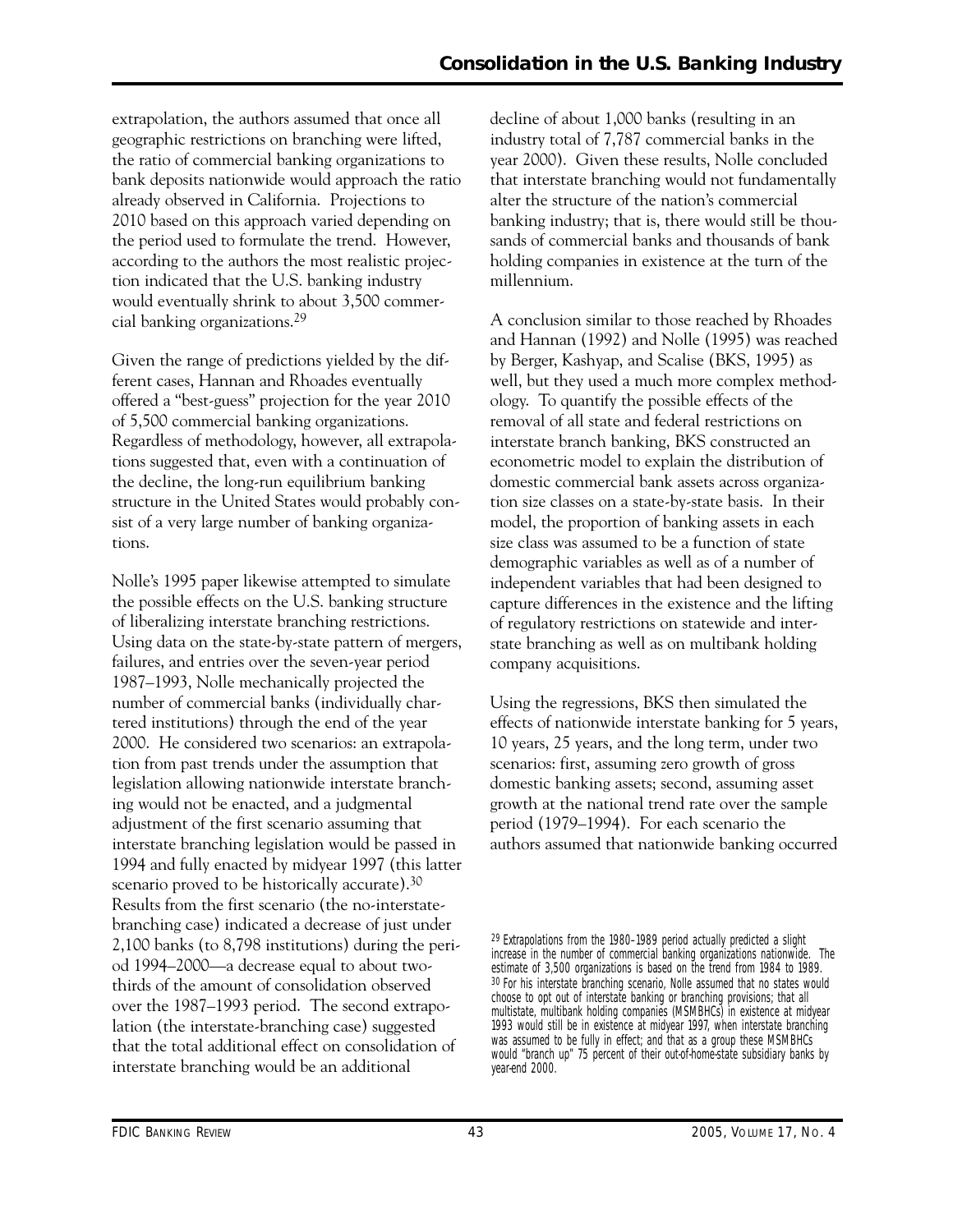immediately (in 1994); they therefore removed all variation among the explanatory variables related to the liberalization of geographic restrictions, except for variables capturing time-since-liberalization effects. These time-effect variables were adjusted for the number of years to be projected in the simulation. The changes in the predicted proportions for each size class for each state were then added to the actual proportions in 1994 to obtain the future value. The predicted shares of domestic banking assets for each size class were then aggregated across the 50 states to obtain a weighted average proportion of assets in each size class at the national level. Finally, BKS obtained an estimate of the number of commercial banking organizations in each size class by dividing the projected total dollar value of assets in each size class by the average size of organizations in that size class in 1994.

Results from the zero-growth simulations indicated that "the removal of all geographic barriers to nationwide banking was likely to result in continued substantial consolidation of the banking industry."31 Specifically, in this scenario the model predicted that the number of commercial banking organizations would fall by almost 4,000 by 1999, from a total of 7,926 to 4,106—a decline of almost 50 percent over five years. Surprisingly, little change was predicted to occur after 1999. When gross domestic assets were allowed to grow at trend rates, the predicted increase in consolidation in the first five years due to enactment of interstate branching was even greater: the number of commercial banking organizations falls to 3,440. In contrast to the zero-growth simulation—which predicted little consolidation after the first five years—the growth simulation projected the number of organizations as continuing to fall. Under this scenario the number of banking organizations falls to 1,939 in 25 years—a decline of 76 percent from 1994 levels. Notwithstanding these reductions, BKS's simulations still predicted that the banking structure in the United States would be characterized by thousands of small banking organizations. This finding was consistent with the findings of Hannan and Rhoades (1992) and Nolle (1995).

Finally, Robertson (2001) projected the number of commercial banking organizations in each size class by first calculating a transition matrix that indicated the probability that a bank would remain in the same size class from one year to the next, move to a new size class, or leave the industry altogether. After confirming matrix stability, he then applied the transition probabilities from the 1994–2000 transition matrix to the year-end 2000 numbers to obtain estimates for the industry's future size distribution. On the basis of this methodology, Robertson predicted that the number of commercial banking organizations would continue to decline—from 6,750 in 2000 to 4,567 in 2007, for a 32 percent reduction. Like the projections of earlier studies, Robertson's suggested that the number of smaller banking organizations would continue to fall steadily. Indeed, Robertson's simulation predicted that the number of banking organizations with less than \$100 million in real assets would decline by nearly 40 percent over the seven-year period he was forecasting.

### *New Linear Extrapolations: A Comparison with the Literature*

On the basis of earlier studies, then, it seems that we can expect to see further declines in the number of banking organizations, especially in the community banking sector (where the number of organizations with less than \$100 million in assets is expected to continue to fall dramatically). Some of the aforementioned projections, however, are based on data that are more than a decade old. We show above that the decline in the number of banking organizations, while ongoing, has slowed appreciably in the last few years. This slowing should have important implications for expectations about the future structure of the banking industry. Consequently, we have formulated new projections of industry structure based on the latest observed trends.

As a starting point, we adhered to the linear approach to project the number of banking organizations in each of five size classes through the year

31 Berger, Kashyap, and Scalise (1995), 113.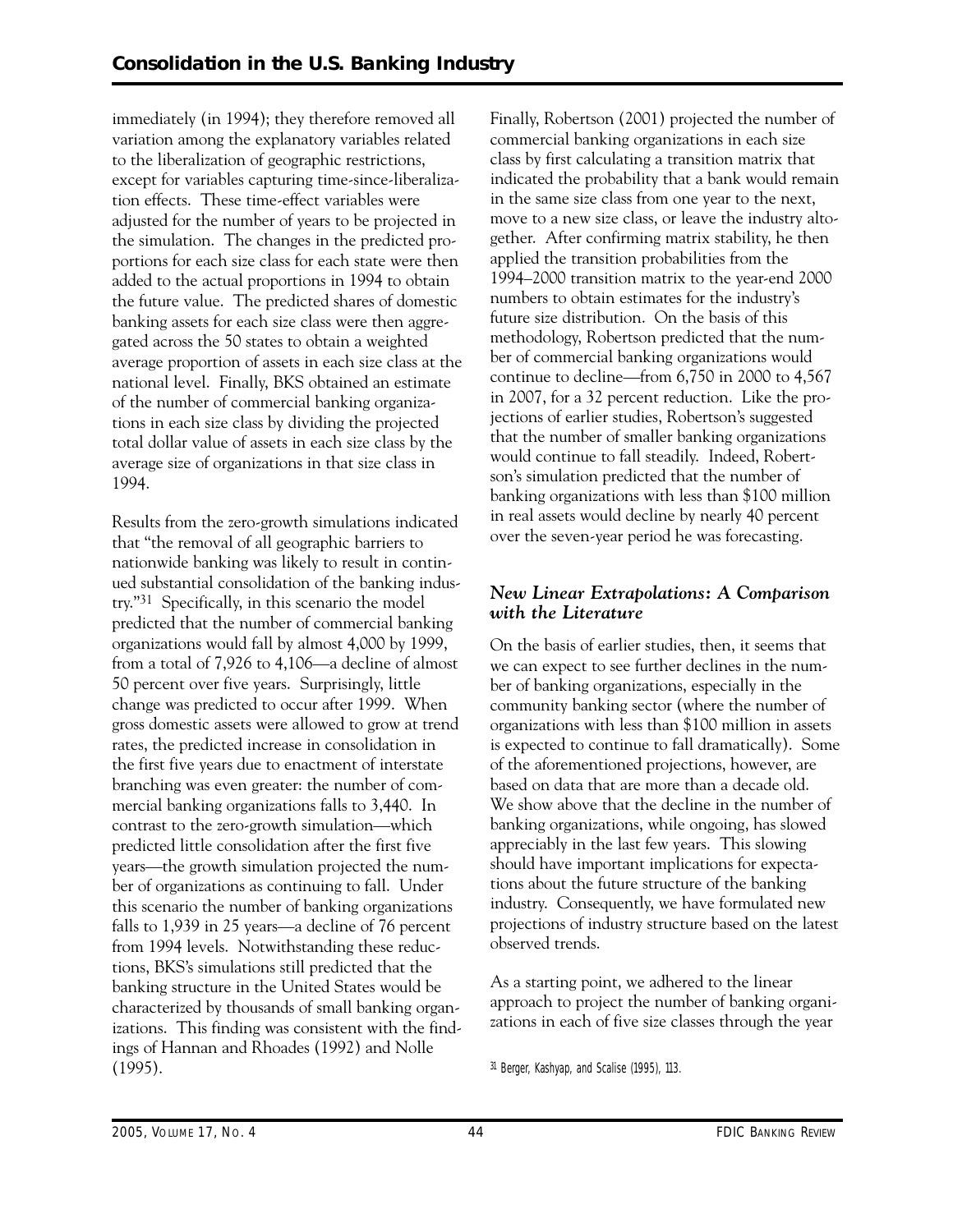| By GDP-Deflated Asset Class              |                             | $$100M \le$                                           | $$500M \leq$              | $$1B \le$                     |                               |              |
|------------------------------------------|-----------------------------|-------------------------------------------------------|---------------------------|-------------------------------|-------------------------------|--------------|
| <b>Number of</b><br><b>Organizations</b> | <b>Assets</b><br>$<$ \$100M | <b>Assets</b><br>$<$ \$500 $M$                        | <b>Assets</b><br>$<$ \$1B | <b>Assets</b><br>$<$ \$10 $B$ | <b>Assets</b><br>$\geq$ \$10B | <b>Total</b> |
|                                          |                             | <b>Panel A. Commercial Banks and Thrifts Combined</b> |                           |                               |                               |              |
| 5-Year Average                           |                             |                                                       |                           |                               |                               |              |
| Quarterly Change                         | $-50.55$                    | 7.85                                                  | 5.15                      | 2.50                          | 1.00                          | $-34.05$     |
| 2003                                     | 3,683                       | 3,172                                                 | 481                       | 411                           | 95                            | 7.842        |
| 2008                                     | 2.672                       | 3,329                                                 | 584                       | 461                           | 115                           | 7.161        |
| 2013                                     | 1.661                       | 3.486                                                 | 687                       | 511                           | 135                           | 6,480        |
|                                          |                             | Panel B. Commercial Bank Organizations Only           |                           |                               |                               |              |
| 5-Year Average<br>Quarterly Change       | $-43.40$                    | 13.50                                                 | 3.90                      | 2.70                          | 0.60                          | $-22.70$     |
| 2003                                     | 3.219                       | 2.568                                                 | 335                       | 290                           | 71                            | 6,483        |
| 2008                                     | 2.351                       | 2.838                                                 | 413                       | 344                           | 83                            | 6,029        |
| 2013                                     | 1.483                       | 3,108                                                 | 491                       | 398                           | 95                            | 5,575        |

2013. Our projections are based on the average quarterly net change over the fiveyear period 1999–2003. We chose to focus on only the last five years of data because we believe that the change occurring over this period better reflects the mix of forces affecting the banking industry at the turn of the millennium and that this period is therefore most relevant to anticipating the future direction of the industry's structure. To make our projections comparable with those of earlier studies, we projected both the number of commercial bank organizations and the number of commercial bank and thrift organizations combined. Table 1 presents our five- and ten-year projections. As can be seen in panel A, our linear extrapolations suggest a continuing decline (of 34 organizations per quarter) in the total number of banking and thrift organizations—from 7,842 at year-end 2003 to 7,161 at year-end 2008 and to 6,480 at the end of 2013. The projected decline over five years is 681 organizations (8.7 percent); over ten years, twice that. Projections for commercial bank organizations alone (panel B) show a similar pattern. Interestingly, projections for both groups indicate that the decline will occur

exclusively within the smallest size group (organizations with less than \$100 million in assets). Our extrapolations from the trends of the past five years indicate that all other size groups will grow by small amounts.

For comparison, figure 12 contrasts our linear projections for the number of commercial bank organizations with those from earlier studies. Remarkably, Hannan and Rhoades's (1992) "best-guess" 20-year projection for the number of commercial bank organizations in 2010 is not that much different from our own—their 5,500 compared



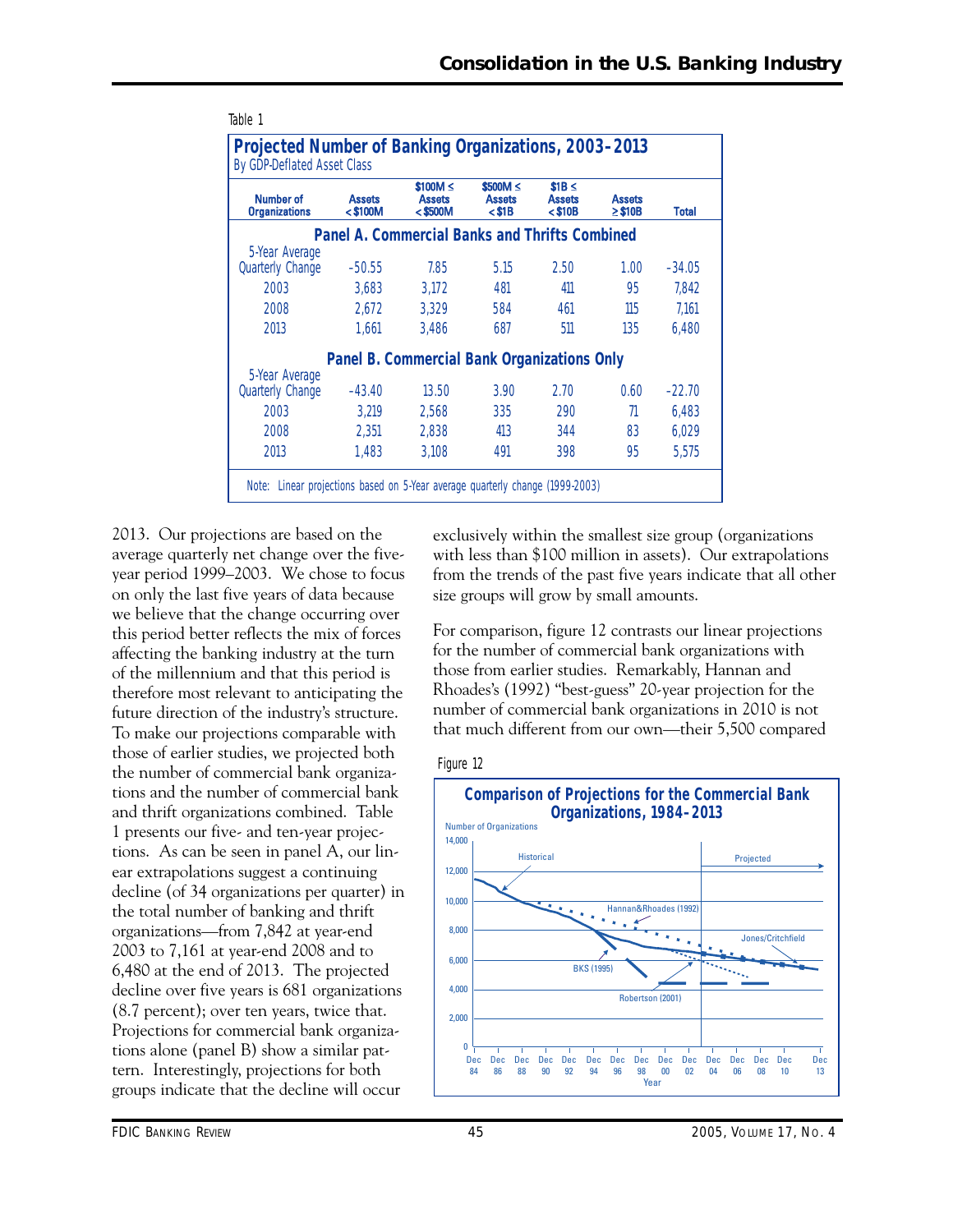with our 5,847. The projections by BKS (1995) and Robertson (2001), however, suggest significantly more of a decline among commercial bank organizations than is indicated by our linear extrapolation from the data for the last five years.

## *Beyond Linear Extrapolations*

Although linear extrapolations like those described above provide a simple means of projecting industry structure, Shull and Hanweck (2001) have argued that projections based on simple linear extrapolations of past trends are inadequate because they fail to specify the process generating the structural change. We tend to agree. Although we used the linear approach for illustrative purposes, we believe this approach is somewhat naive because it fails to incorporate all the information contained in the data. Most importantly, it ignores the changing nature of the forces behind the decline in the number of organizations. Consequently, for reasons that will soon become clear, we view our linear projections as representing the lower bound of our estimates of the future size of the banking industry.

To improve on the simple linear extrapolations presented above, what is needed is a forecasting methodology that can capture the underlying features of the full time series on banking structure. An extremely general econometric model that promises to do this in a simple and expeditious manner is the autoregressive integrated moving average time-series model (ARIMA). First developed by Box and Jenkins (1976), this approach to modeling the processes that generate a time series of data has "withstood the test of time and experimentation as a reasonable approach for describing underlying processes that are probably, in truth, impenetrably complex."32 In simple descriptive terms, this class of models either regresses a time series on its own past values or uses a moving average process to express a times series as a linear combination of past error terms, or does both. In practice, the Box-Jenkins approach to time-series model building has been made relatively easy through the use of modern statistical software programs. After testing various models for fit, we

selected for our forecasting a first-order moving average model, fit to the second-differenced log of the time series.33

Figure 13 illustrates our forecasts of the total number of banking organizations for the years 2004–2013, based on the estimated parameters of our time-series model. As can be seen, we project the consolidation trend in the banking industry as continuing over the next ten years, albeit at a slightly slower pace over the second five-year period. In the near term (the next five years), according to our model, the industry will decline by a total of 552 organizations, from 7,842 at year-end 2003 to 7,290 by the end of 2008 (a decline of 7 percent). By 2013, our forecast shows the banking industry shrinking by an additional 424 organizations, to 6,866 (a 6 percent decline)—for a total reduction of almost a thousand organizations (or slightly more than 12 percent) over the ten-year period.

Although we believe that the forecast based on our moving average model is a substantive improvement over the forecast obtained through the simple linear extrapolation method, another interpretation of the data suggests that consolidation of the industry is slowing more appreciably than is suggested even by our time-series forecast. Indeed, according to an interpretation presented by Shull and Hanweck (2001), the decades-long consolidation trend in banking may come to an end in the not-too-distant future. Basically, Shull and Hanweck view the structural change in banking as a dynamic and nonlinear process in which a

<sup>32</sup> Greene (2000), 531.

 terms of accuracy and efficiency. We chose to use the SBC because of its <sup>33</sup> Given a time series, one can estimate several types of models within the class of ARIMA models. Model selection can then be based on the use of information criteria such as Akaike's information criterion (AIC) or Schwarz's Bayesian criterion (SBC), which seek to identify the "best" model—best in greater emphasis on parsimony. Among the models tested, we settled on a first-order moving average model where the model was fit to the seconddifferenced log of the time series using maximum likelihood estimation (ARIMA [0,2,1]). Second-differencing was needed to achieve stationarity—an important underlying assumption of model estimation. To confirm stationarity, we examined the autocorrelation and partial correlation functions and conducted a Dickey-Fuller unit root test. See Box, Jenkins, and Reinsel (2000) or Judge et al. (1988) for a more detailed explanation of time-series model estimation and fit. Further details on model selection and testing are available from the authors of the present study.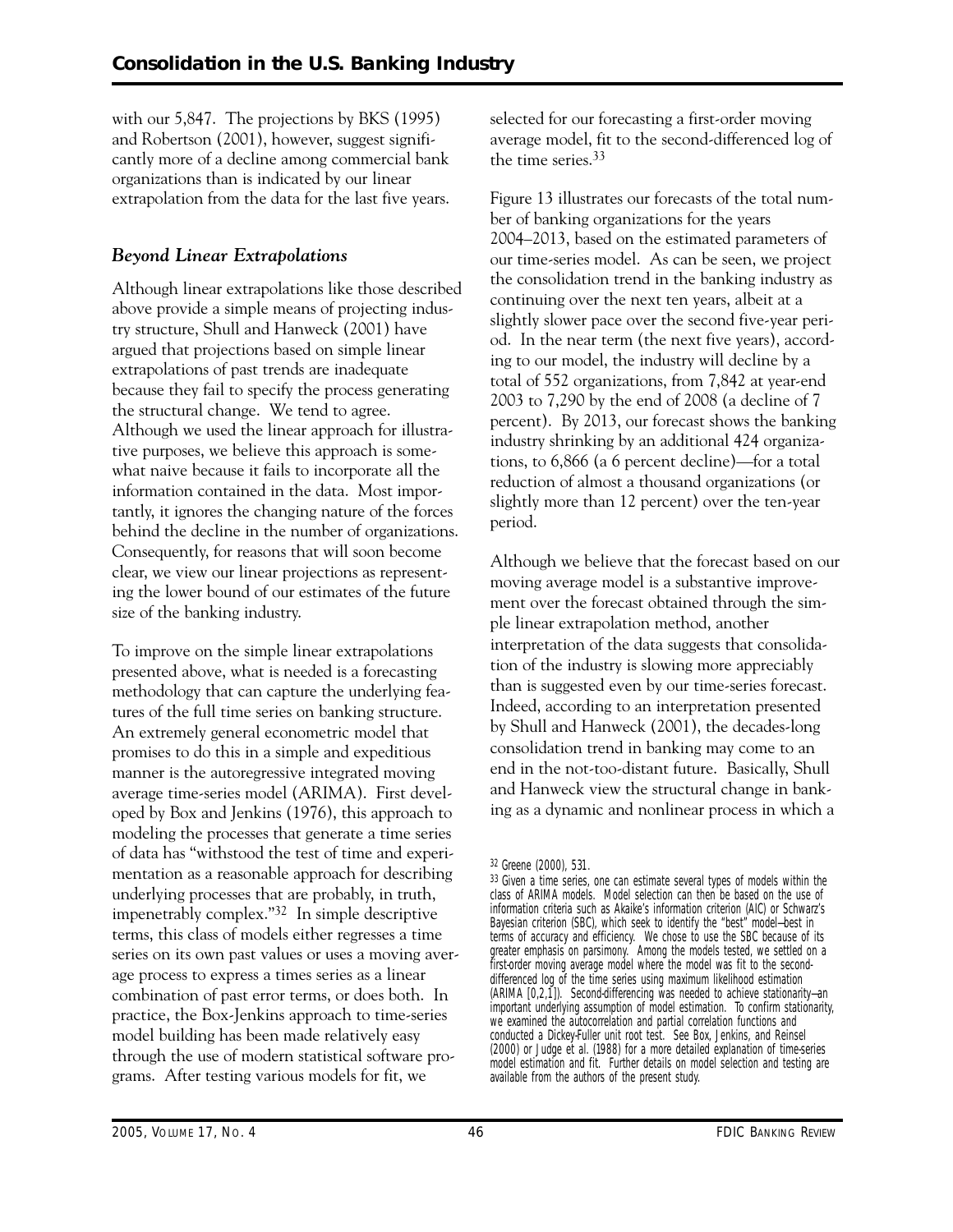population of banks in a stable state has been subjected to an exogenous shock (or shocks) that causes the population to shift to a new steady-state equilibrium. According to this interpretation, the reduction in the number of banking organizations is characterized as a situation in which an equilibrium banking structure (described by the stability in the number of banking organizations in the United States before 1980) was disturbed by economic, regulatory, and technological changes. The consequent decline reflected a transitional movement toward a new equilibrium structure.

#### Figure 13







Figure 14 follows Shull and Hanweck in using a phase diagram. It plots the quarterly rate of change in the number of banking organizations against the actual number of organizations for the period 1984–2003. In the diagram we can observe a distinct transitional pattern (as indicated by the trend ine) from an equilibrium structure of just over 15,000 organizations (when the rate of change was last near zero) to the current structure of just under 8,000 organizations (at yearend 2003). Indeed, the transitional nature of the plot is quite dramatic. One noteworthy feature of the diagram is that once the numbers of banking organizations began to decline, they did so first at an increasing rate and then at a decreasing rate. The turning point appears to have been at about 11,500 organizations. This is roughly the size of the industry in mid-1992. Interestingly, that year marked both the end of a national recession and the unofficial end of the S&L and banking crises. And if we layer the phase diagram with a time line, it becomes easy to see how the transition has progressed since 1984.

Extension of the trend line to a point of intersection with the zero-rate-of-change line would indicate that the structure of the banking industry will again reach an equilibrium structure in about five years, at approximately 7,250 organizations (assuming that progression along the trend proceeds unimpeded). The conclusion to be drawn from the phase diagram—that the decline in the number of banking organizations has slowed appreciably and that industry structure is likely to stabilize within the next few years at about 7,250 organizations—is at least numerically consistent with the five-year forecast generated by our moving average model.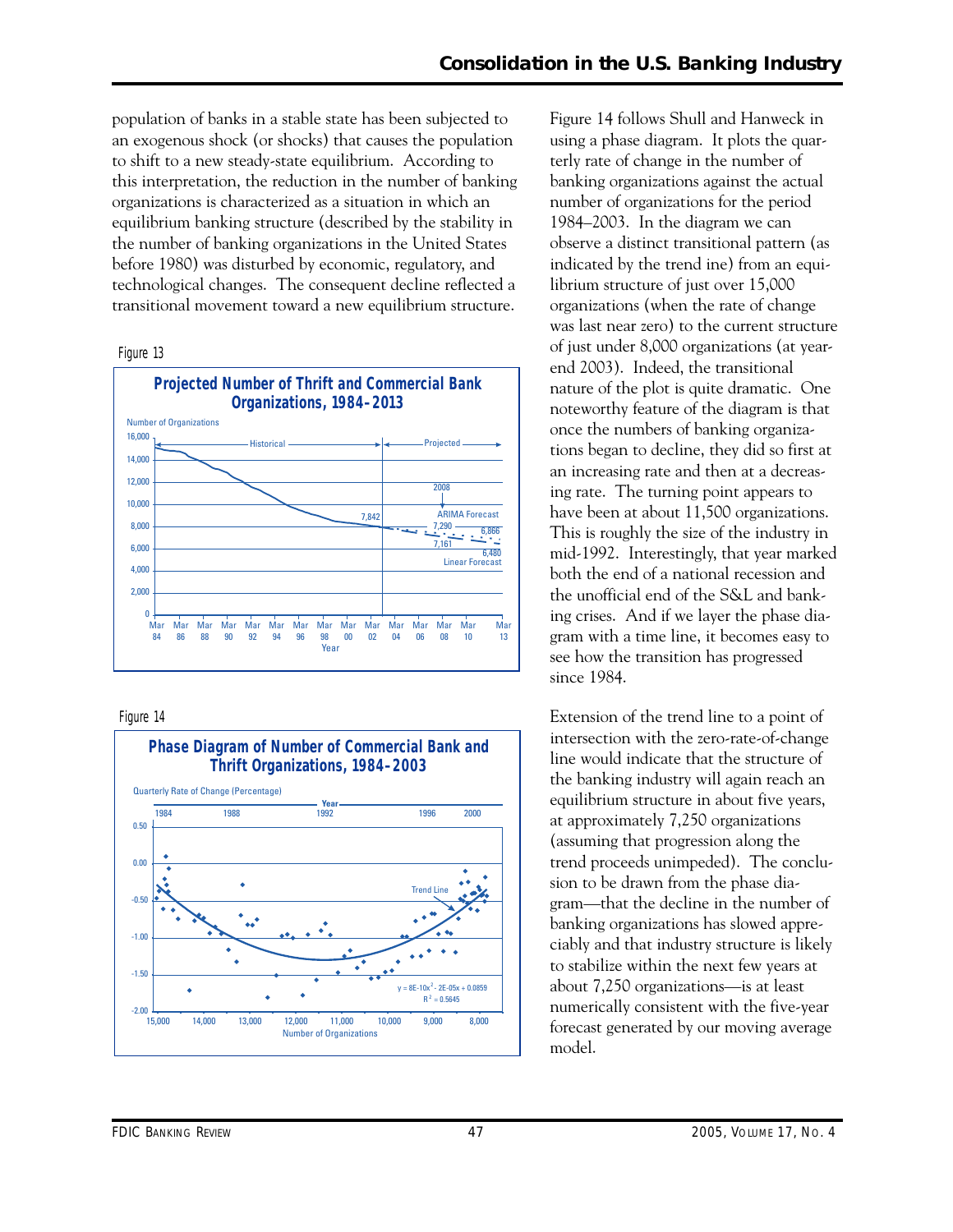## **Conclusion**

Considered together, our three forecasts (based on linear extrapolation, time-series modeling, and a phase diagram) imply that in the absence of a new shock to the industry, the U.S. banking industry is likely to retain a structure characterized by several thousand very small to medium-size community bank organizations, a less-numerous group of midsize regional organizations, and a handful of extremely large multinational banking organizations. Consistent with projections from earlier studies, our projections indicate that the U.S. banking industry is not likely to resemble the banking industries in countries such as Germany, which have only a handful of universal banks.

Although our forecasts contrast rather sharply with conventional wisdom about the future pace of decline in the number of banking institutions, we believe these projections to be reasonable under current conditions. The major influences of the 1980s, under which the decline accelerated, are no longer relevant. Gone are the high failure rates and other contractionary influences of the thrift and banking crises. Similarly, the effects of the liberalization of interstate banking and branching laws are largely in the past, as are the effects of

most other major deregulatory initiatives. Bank holding companies, for example, have already collapsed inefficient multistate, multibank structures, and opportunities for additional gains are limited. This might be especially true for the larger banks (which have been particularly active merger participants) as they become increasingly constrained by state and federal limits on deposit market shares. Also gone are the merger-accommodating atmosphere and the "irrational exuberance" that accompanied the amazing stock market boom of the late 1990s.

In their place is a more uncertain economic environment that has spawned fewer bank mergers and consolidations. Although we believe that sustained industry profitability and competitive pressures will lead to some additional decline in the number of banking organizations going forward, we do not foresee a return to the rate of decline witnessed in the late 1980s and early 1990s. Rather, we see a balance developing between the number of bank start-ups and the number of charter losses due to mergers and acquisitions—with little net change in the number of banking organizations nationwide. In other words, it just might be that the consolidation trend in banking—that "long, strange trip"—is nearing an end.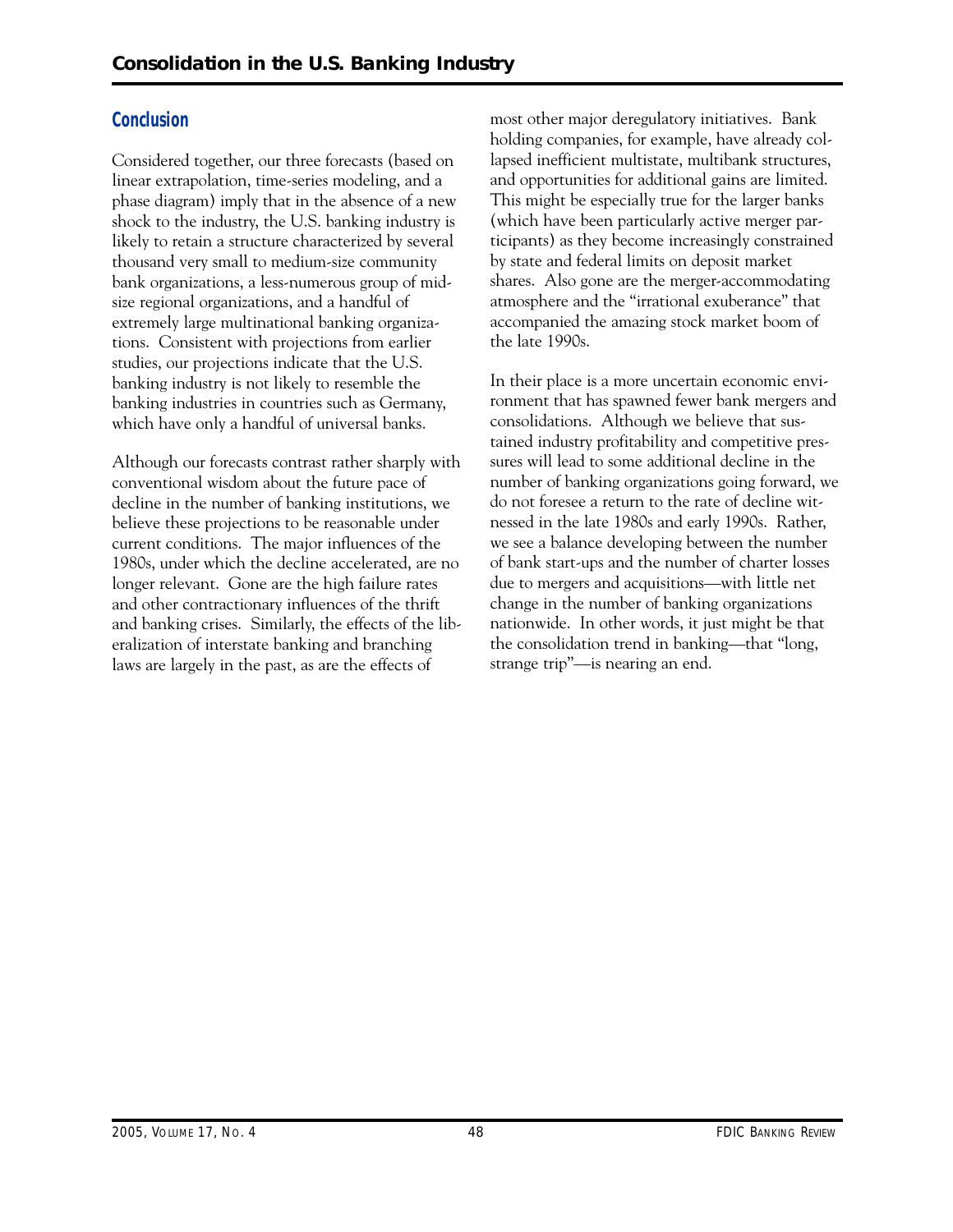## **REFERENCES**

- Adams, Robert M., Paul W. Bauer, and Robin C. Sickles. 2002. Scope and Scale Economies in Federal Reserve Payment Processing. Working Paper 02-13. Federal Reserve Bank of Cleveland.
- Akhavein, J. D., A. N. Berger, and D. B. Humphrey. 1997. The Effects of Megamergers on Efficiency and Prices: Evidence from a Bank Profit Function. *Review of Industrial Organization* 12, no. 1:95–139.
- Amel, Dean, Colleen Barnes, Fabio Panetta, and Carmelo Salleo. 2002. Consolidation and Efficiency in the Financial Sector: A Review of the International Evidence. Finance and Economics Discussion Series Working Paper 2002-47. Federal Reserve Board.
- Avery, Robert B., Raphael W. Bostic, Paul S. Calem, and Glenn B. Canner. 1999. Consolidation and Bank Branching Patterns. *Journal of Banking and Finance* 23, nos. 2–4:497–532.
- Berger, Allen N. 1998. The Efficiency Effects of Bank Mergers and Acquisitions: A Preliminary Look at the 1990s Data. In *Bank Mergers and Acquisitions*, edited by Yakov Amihud and Geoffrey Miller, 79–111. Kluwer Academic Publishers.
- ———. 2003. The Economic Effects of Technological Progress: Evidence from the Banking Industry. *Journal of Money, Credit, and Banking* 35, no. 2:141–76.
- Berger, Allen N., Rebecca S. Demsetz, and Philip E. Strahan. 1999. The Consolidation of the Financial Services Industry: Causes, Consequences, and Implications for the Future. *Journal of Banking and Finance* 23, nos. 2–4:123–94.
- Berger, Allen N., and Robert DeYoung. 2001. The Effects of Geographic Expansion on Bank Efficiency. Finance and Economics Discussion Series Working Paper 2001-03. Federal Reserve Board.
- ———. 2002. Technological Progress and the Geographic Expansion of the Banking Industry. Working Paper 2002-07. Federal Reserve Bank of Chicago.
- Berger, Allen N., and Timothy H. Hannan. 1997. Using Measures of Firm Efficiency to Distinguish among Alternative Explanations of the Structure-Conduct-Performance Relationship. *Managerial Finance* 23, no. 2:6–31.
- Berger, Allen N., David B. Humphrey, and Lawrence B. Pulley. 1996. Do Consumers Pay for One-Stop Banking? Evidence from an Alternative Revenue Function. *Journal of Banking and Finance* 20, no. 9:1601–21.
- Berger, Allen N., Anil K. Kashyap, and Joseph M. Scalise. 1995. The Transformation of the U.S. Banking Industry: What a Long, Strange Trip It's Been. *Brookings Papers on Economic Activity* 2:54–219.
- Bliss, Richard T., and Richard J. Rosen. 2001. CEO Compensation and Bank Mergers. *Journal of Financial Economics* 61, no. 1:107–38.
- Box, G. and G. Jenkins. 1976. *Time Series Analysis: Forecasting and Control*. Holden-Day.
- Box, George E. P., Gwilym M. Jenkins, and Gregory C. Reinsel. 2000. *Time Series Analysis: Forecasting and Control*. 3rd ed., Prentice Hall.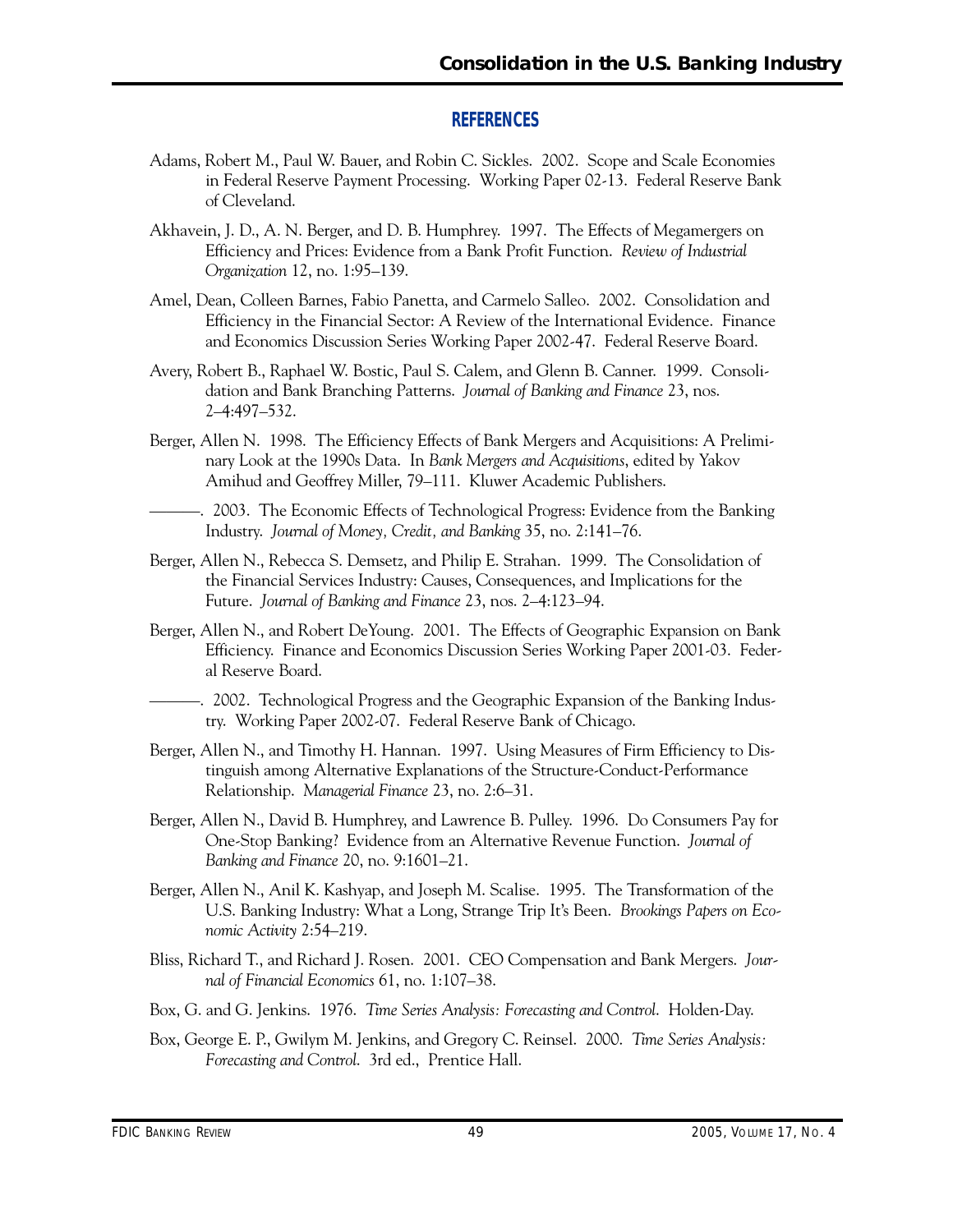- Boyd, John H., and Stanley L. Graham. 1998. Consolidation in U.S. Banking: Implications for Efficiency and Risk. In *Bank Mergers and Acquisitions*, edited by Yakov Amihud and Geoffrey Miller, 113–35. Kluwer Academic Publishers.
- Calomiris, C. W., and J. Karceski. 1998. *Is the Bank Merger Wave of the 1990s Efficient? Lessons from Nine Case Studies*. AEI Press.
- Cole, Rebel A., Lawrence G. Goldberg, and Lawrence J. White. 2004. Cookie Cutter vs. Character: The Micro Structure of Small Business Lending by Large and Small Banks. *Journal of Financial and Quantitative Analysis* 39, no. 2:227–51.
- Cornett, Marcia Millon, Gayane Hovakimian, Darius Palia, and Hassan Tehranian. 2003. The Impact of the Manager–Shareholder Conflict on Acquiring Bank Returns. *Journal of Banking and Finance* 27, no. 1:103–31.
- Samolyk. 2004. Community Banks: Their Recent Past, Current Performance, and Critchfield, Tim, Tyler Davis, Lee Davison, Heather Gratton, George Hanc, and Katherine Future Prospects. *FDIC Banking Review* 16, nos. 3–4:1–56.
- DeLong, Gayle L. 2001. Stockholder Gains from Focusing versus Diversifying Bank Mergers. *Journal of Financial Economics* 59, no. 2:221–52.
- Demsetz, Rebecca S., and Philip E. Strahan. 1997. Diversification, Size, and Risk at Bank Holding Companies. *Journal of Money, Credit, and Banking* 29, no. 3:300–13.
- De Nicola, Gianni, and Myron L. Kwast. 2002. Systemic Risk and Financial Consolidation: Are They Related? Working Paper WP/02/55. International Monetary Fund.
- DeYoung, R., I. Hasan, and B. Kirchhoff. 1998. The Impact of Out-of-State Entry on the Cost Efficiency of Local Banks. *Journal of Economics and Business* 50, no. 2:191–203.
- Emmons, William R., and Stuart I. Greenbaum. 1998. Twin Information Revolutions and the Future of Financial Intermediation. In *Bank Mergers and Acquisitions*, edited by Yakov Amihud and Geoffrey Miller, 37–56. Kluwer Academic Publishers.
- Gorton, Gary, and Richard Rosen. 1995. Corporate Control, Portfolio Choice, and the Decline of Banking. *Journal of Finance* 50, no. 5:1377–1420.
- Greene, William H. 2000. *Econometric Analysis*. 4th ed., Prentice Hall.
- Group of Ten (G10). 2001. Consolidation in the Financial Sector. Working Group Report to the Governors of the Group of Ten. G10.
- Hadlock, Charles, Joel Houston, and Michael Ryngaert. 1999. The Role of Managerial Incentives in Bank Acquisitions. *Journal of Banking and Finance* 23, nos. 2–4:221–49.
- Hancock, D., D. B. Humphrey, and J. A. Wilcox. 1999. Cost Reductions in Electronic Payments: The Roles of Consolidation, Economies of Scale, and Technical Change. *Journal of Banking and Finance* 23, nos. 2–4:391–421.
- Hannan, Timothy H., and Stephen A. Rhoades. 1992. Future U.S. Banking Structure: 1990 to 2010. *The Antitrust Bulletin* 37, no. 3:737–98.
- Houston, Joel F., Christopher M. James, and Michael D. Ryngaert. 2000. Where Do Merger Gains Come From? Bank Mergers from the Perspective of Insiders and Outsiders. *Journal of Financial Economics* 60, nos. 2–3:285–331.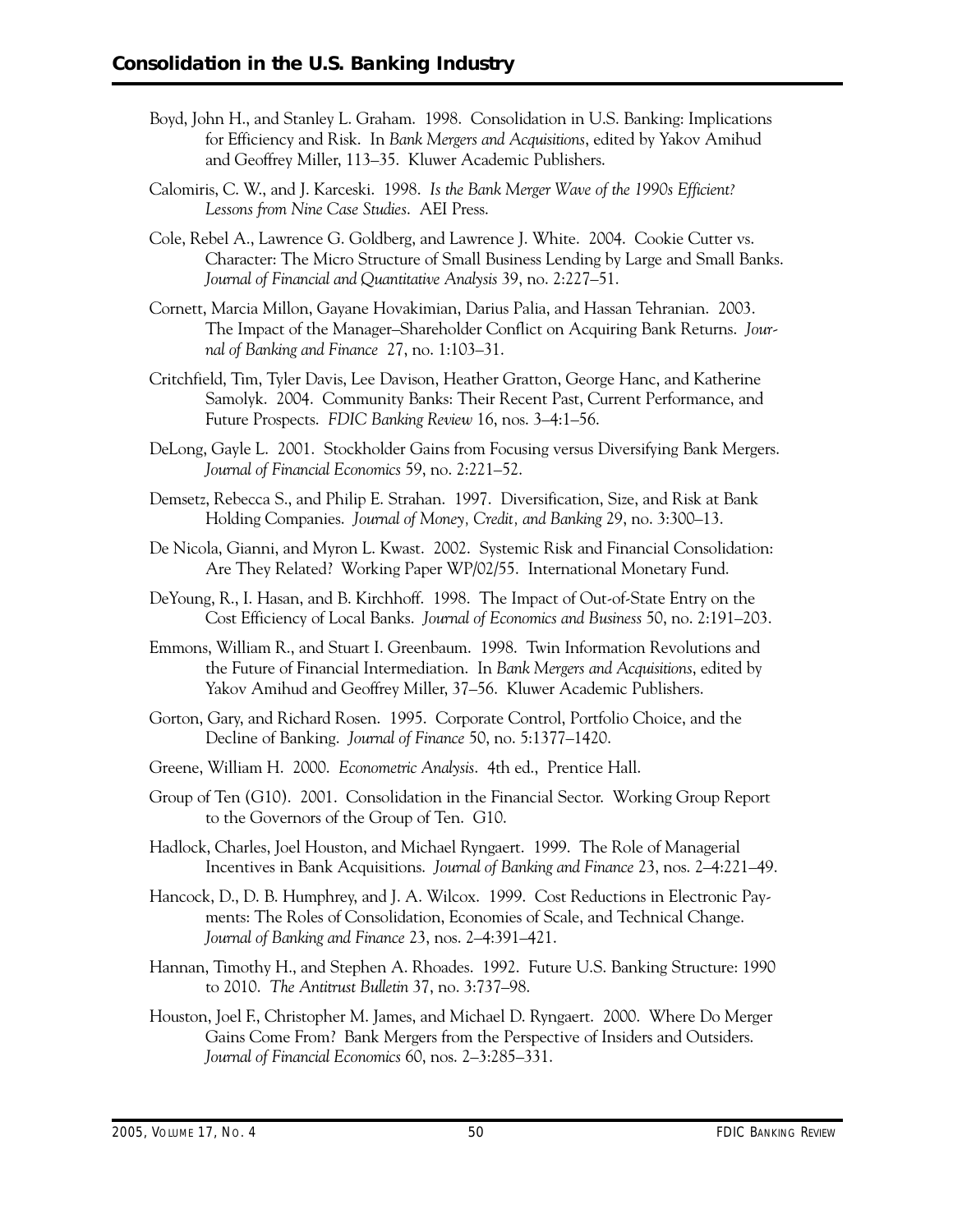- Hughes, J. P., W. Lang, L. J. Mester, and C. G. Moon. 1996. Efficient Banking under Interstate Branching. *Journal of Money, Credit, and Banking* 28, no. 4 (Pt. 2):1045–71.
- ———. 1999. The Dollars and Sense of Bank Consolidation. *Journal of Banking and Finance*  23, nos. 2–4:291–324.
- Hughes, J. P., W. Lang, L. J. Mester, C. G. Moon, and M. S. Pagano. 2003. Do Bankers Sacrifice Value to Build Empires? Managerial Incentives, Industry Consolidation, and Financial Performance. *Journal of Banking and Finance* 27, no. 3:417–47.
- Hughes, J. P., and L. J. Mester. 1998. Bank Capitalization and Cost: Evidence of Scale Economies in Risk Management and Signaling. *Review of Economics and Statistics* 80, no. 2:314–25.
- Hughes, J. P., L. J. Mester, and C. G. Moon. 2001. Are Scale Economies in Banking Elusive or Illusive? Incorporating Capital Structure and Risk-Taking into Models of Bank Production. *Journal of Banking and Finance* 25, no. 12:2169–2208.
- Hunter, William C. 2001. The Internet and the Commercial Banking Industry: Strategic Implications from a U.S. Perspective. In *Financial Intermediation in the Twenty-first Century*, edited by Zuhayr Mikdashi, 17–28. Palgrave.
- Jayaratne, Jith, and John Wolken. 1999. How Important Are Small Banks to Small Business Lending? New Evidence from a Survey of Small Firms. *Journal of Banking and Finance* 23, nos. 2–4:427–58.
- Lee. 1988. *Introduction to the Theory and Practice of Econometrics*., 2nd ed. , John Judge, George G., R. Carter Hill, William E. Griffiths, Helmut Lütkepohl, and Tsoun-Chao Wiley & Sons.
- Kahn, Charles M., George G. Pennachi, and Ben J. Spranzetti. 2000. Bank Consolidation and Consumer Loan Interest Rates. In *The Changing Financial Industry Structure and Regulation: Bridging States, Countries, and Industries, Proceedings of the 36th Annual Conference on Bank Structure and Competition*, 563–93. Federal Reserve Bank of Chicago.
- Kane, Edward J. 2000. Incentives for Banking Megamergers: What Motives Might Regulators Infer from Event-Study Evidence? *Journal of Money, Credit, and Banking* 32, no. 3:671–701.
- Kroszner, Randall, and Philip E. Strahan. 2000. Obstacles to Optimal Policy: The Interplay of Politics and Economics in Shaping Bank Supervision and Regulation Reforms. Working Paper 7582. National Bureau of Economic Research.
- Kwan, S. H. 1998. Securities Activities by Commercial Banking Firms' Section 20 Subsidiaries: Risk, Return, and Diversification Benefits. Working Paper 98-10. Federal Reserve Bank of San Francisco.
- Kwan, Simon H., and James A. Wilcox. 1999. Hidden Cost Reductions in Bank Mergers: Accounting for More Productive Banks. Working Paper 99-10. Federal Reserve Bank of San Francisco.
- Lown, Cara S., Carol L. Osler, Philip E. Strahan, and Amir Sufi. 2000. The Changing Landscape of the Financial Services Industry: What Lies Ahead? Federal Reserve Bank of New York *Economic Policy Review* 6, no. 4:39–55.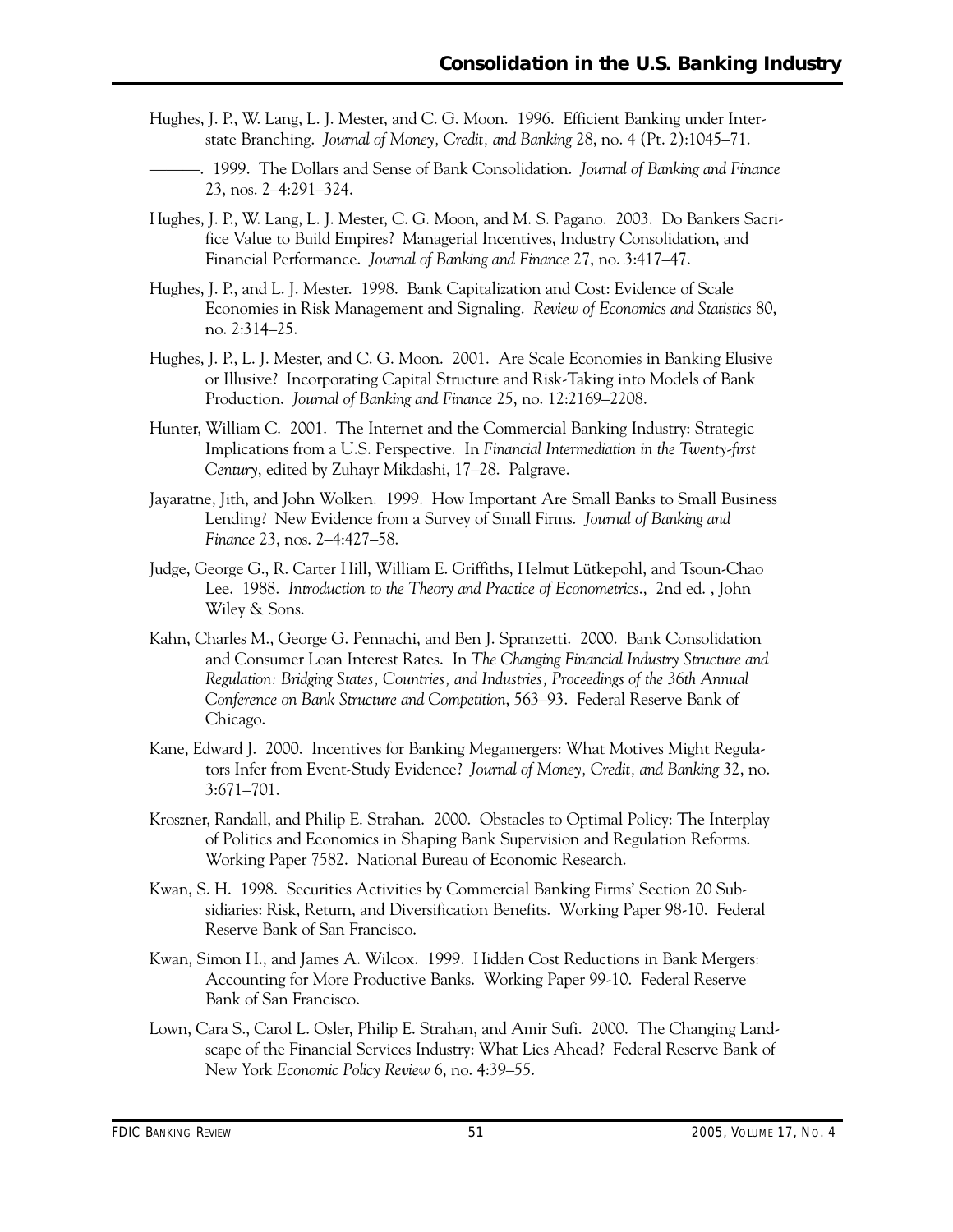- Milbourn, Todd T., W. A. Boot, and Anjan V. Thakor. 1999. Megamergers and Expanded Scope: Theories of Bank Size and Activity Diversity. *Journal of Banking and Finance*  23, nos. 2–4:195–214.
- Mishkin, Frederic S., and Philip E. Strahan. 1999. What Will Technology Do to Financial Structure? In *Brookings–Wharton Papers on Financial Services*, edited by Robert E. Litan and Anthony M. Santomero, 249–87. Brookings Institution Press.
- Montgomery, Lynne. 2003. Recent Developments Affecting Depository Institutions. *FDIC Banking Review* 15, no. 3:33–38.
- Moore, Robert R., and Thomas F. Siems. 1998. Bank Mergers: Creating Value or Destroying Competition? Federal Reserve Bank of Dallas *Financial Industry Studies* (3rd Quarter).
- Nolle, Daniel E. 1995. Banking Industry Consolidation: Past Changes and Implications for the Future. Economic and Policy Analysis Working Paper 95-1. Office of the Comptroller of the Currency.
- Peek, Joe, and Eric S. Rosengren. 1996. Small Business Credit Availability: How Important Is the Size of the Lender? In *Financial System Design: The Case for Universal Banking*, edited by A. Saunders and I. Walter, 628–55. Irwin Publishing.
- ———. 1998. Bank Consolidation and Small Business Lending: It's Not Just Bank Size That Matters. *Journal of Banking and Finance* 22, nos. 6–8:799–819.
- Penas, María Fabiana, and Haluk Unal. 2004. Gains in Bank Mergers: Evidence from the Bond Markets. *Journal of Financial Economics* 74, no. 1: 149–79.
- Peristiani, Stavros. 1997. Do Mergers Improve the X-Efficiency and Scale Economies of U.S. Banks? Evidence from the 1980s. *Journal of Money, Credit, and Banking* 29, no. 3:326–37.
- Pilloff, Steven. 1999. Multimarket Contact in Banking. *Review of Industrial Organization* 14, no. 2:163–82.
- Pilloff, S. J., and A. M. Santomero. 1998. The Value Effects of Bank Mergers and Acquisitions. In *Bank Mergers and Acquisitions*, edited by Yakov Amihud and Geoffrey Miller, 59–78. Kluwer Academic Publishers.
- Prager, R. A., and T. H. Hannan. 1998. Do Substantial Horizontal Mergers Generate Significant Price Effects? Evidence from the Banking Industry. *Journal of Industrial Economics* 46, no. 4:433–52.
- Rhoades, Stephen A. 2000. Bank Mergers and Banking Structure in the United States, 1980–1998. Staff Study 174. Federal Reserve Board.
- Robertson, Douglas D. 2001. A Markov View of Bank Consolidation: 1960–2000. Economic and Policy Analysis Working Paper 2001-4. Office of the Comptroller of the Currency.
- Ryan, Sean J. 1999. Finding Value in Bank Mergers. In *Global Financial Crises: Implications for Banking and Regulation, Proceedings of the 35th Annual Conference on Bank Structure and Competition*, 548-52. Federal Reserve Bank of Chicago.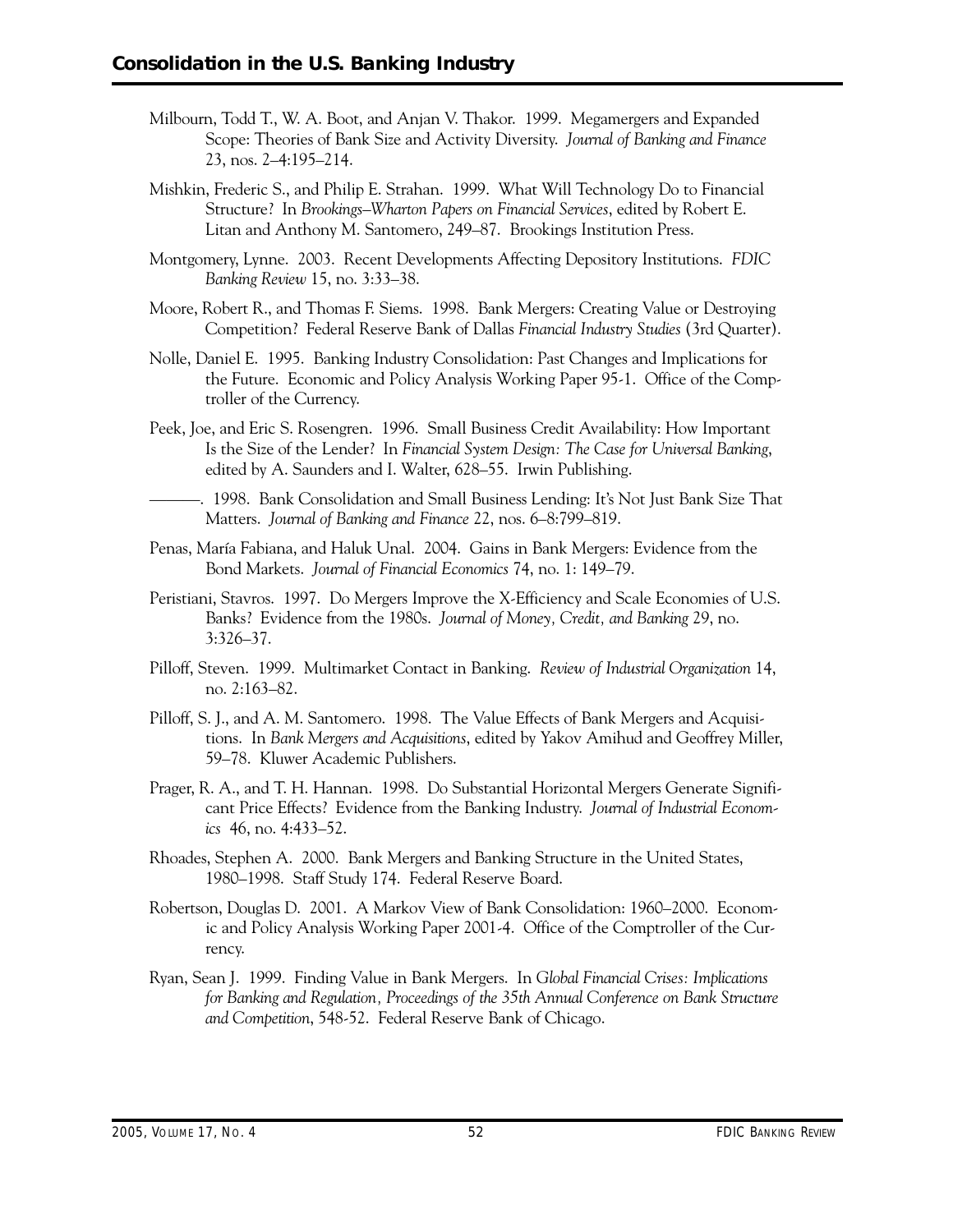- Saunders, Anthony, and Berry Wilson. 1999. The Impact of Consolidation and Safety-Net Support on Canadian, U.S., and U.K. Banks: 1893–1992. *Journal of Banking and Finance* 23, nos. 2–4:537–71.
- Shull, Bernard, and Gerald Hanweck. 2001. *Bank Mergers in a Deregulated Environment*. Quorum Books.
- Simons, Katarina, and Joanna Stavins. 1998. Has Antitrust Policy in Banking Become Obsolete? Federal Reserve Bank of New England *Economic Review* (March–April): 13–26.
- Stiroh, Kevin J. 2004. Diversification in Banking: Is Noninterest Income the Answer? *Journal of Money, Credit, and Banking* 36, no. 5:853–882.
- ———. 2000. How Did Bank Holding Companies Prosper in the 1990s? *Journal of Banking and Finance* 24, no. 11:1703–45.
- Strahan, Philip E., and J. P. Weston. 1996. Small Business Lending and Bank Consolidation: Is There a Cause for Concern? Federal Reserve Bank of New York *Current Issues in Economics and Finance* 2:1–6.
- ———. 1998. Small Business Lending and the Changing Structure of the Banking Industry. *Journal of Banking and Finance* 22, nos. 6–8:821–45.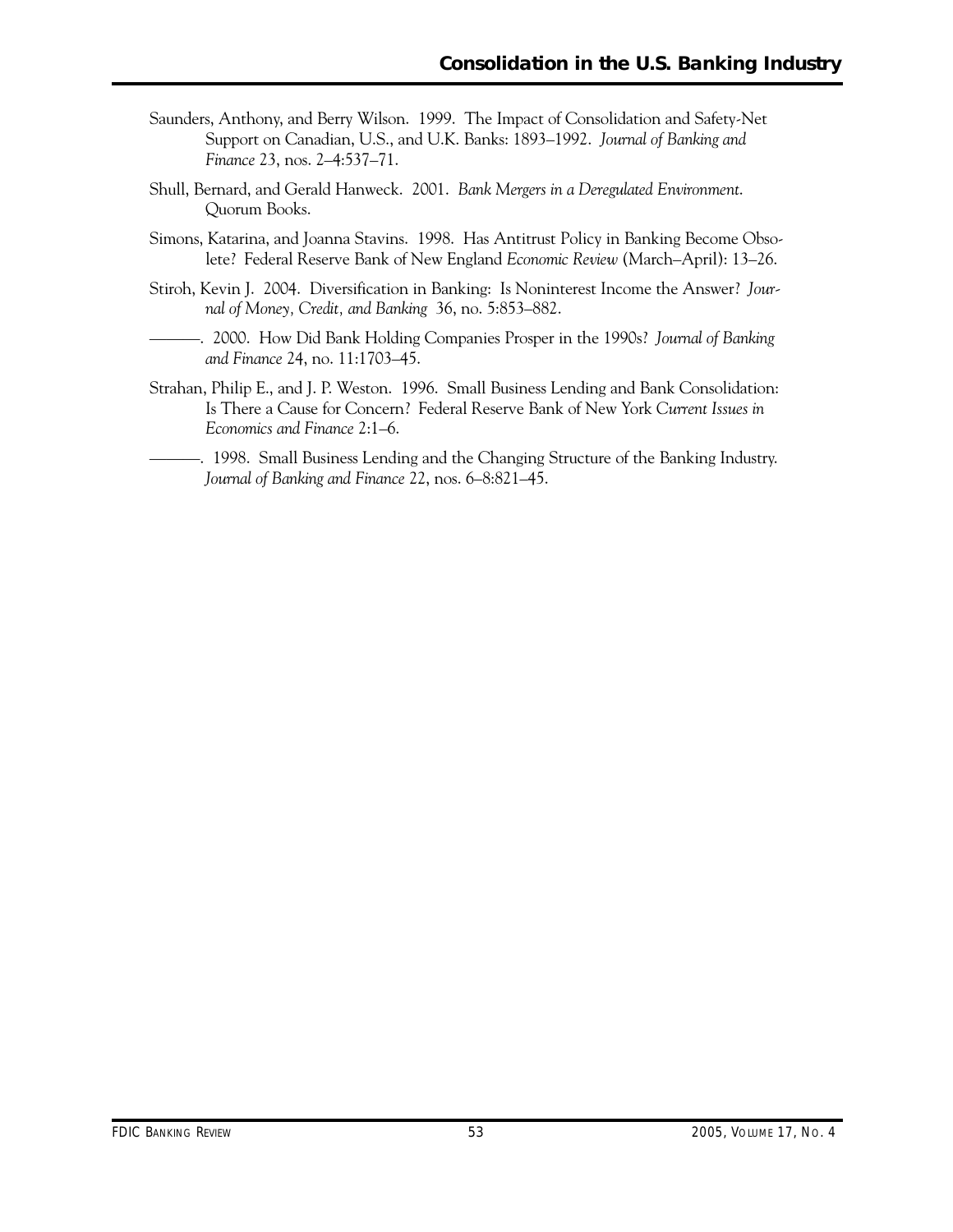Table A1

**Share of Industry Assets and Deposits Held by the Nation's 25 Largest Banking Companies (Pro-forma)** Data as of December 31, 2003

| Ranking        | <b>Bank Holding Company</b>                                                                                               | <b>Total</b><br><b>Assets</b> <sup>a</sup><br>(\$ Billions) | <b>Share of</b><br><b>Industry</b><br><b>Assets</b> | <b>Cumulative</b><br>Percentage<br>of Assets | <b>Domestic</b><br><b>Deposits</b><br>(\$ Billions) | <b>Share of</b><br>Industry<br><b>Domestic</b><br><b>Deposits</b> | <b>Cumulative</b><br>Percentage<br>of Deposits |
|----------------|---------------------------------------------------------------------------------------------------------------------------|-------------------------------------------------------------|-----------------------------------------------------|----------------------------------------------|-----------------------------------------------------|-------------------------------------------------------------------|------------------------------------------------|
|                | J.P. Morgan Chase & Co. / Bank Oneb                                                                                       | 1,009                                                       | 11.11                                               | 11.11                                        | 345                                                 | 6.61                                                              | 6.61                                           |
| $\overline{2}$ | Bank of America / Fleetbostonb                                                                                            | 870                                                         | 9.58                                                | 20.70                                        | 512                                                 | 9.82                                                              | 16.43                                          |
| $\overline{3}$ | Citigroup Inc.                                                                                                            | 796                                                         | 8.77                                                | 29.47                                        | 181                                                 | 3.47                                                              | 19.90                                          |
| $\overline{4}$ | Wells Fargo & Company                                                                                                     | 380                                                         | 4.19                                                | 33.65                                        | 241                                                 | 4.62                                                              | 24.52                                          |
| 5              | Wachovia Corporation                                                                                                      | 362                                                         | 3.99                                                | 37.65                                        | 213                                                 | 4.09                                                              | 28.61                                          |
| 6              | Washington Mutual Inc.                                                                                                    | 276                                                         | 3.04                                                | 40.68                                        | 168                                                 | 3.23                                                              | 31.84                                          |
| $\overline{7}$ | U.S. Bancorp                                                                                                              | 192                                                         | 2.12                                                | 42.80                                        | 114                                                 | 2.19                                                              | 34.03                                          |
| 8              | National City Corporation                                                                                                 | 132                                                         | 1.45                                                | 44.26                                        | 61                                                  | 1.17                                                              | 35.20                                          |
| 9              | Suntrust Banks, Inc.                                                                                                      | 125                                                         | 1.37                                                | 45.63                                        | 76                                                  | 1.47                                                              | 36.67                                          |
| 10             | ABN AMRO Holding N.V.                                                                                                     | 107                                                         | 1.18                                                | 46.81                                        | 46                                                  | 0.88                                                              | 37.55                                          |
| 11             | <b>HSBC Holdings PLC</b>                                                                                                  | 98                                                          | 1.08                                                | 47.88                                        | 45                                                  | 0.86                                                              | 38.41                                          |
| 12             | Fifth Third Bancorp                                                                                                       | 95                                                          | 1.05                                                | 48.93                                        | 51                                                  | 0.97                                                              | 39.38                                          |
| 13             | <b>BB&amp;T</b> Corporation                                                                                               | 95                                                          | 1.04                                                | 49.97                                        | 60                                                  | 1.16                                                              | 40.54                                          |
| 14             | The Bank of New York Company, Inc.                                                                                        | 90                                                          | 0.99                                                | 50.97                                        | 34                                                  | 0.65                                                              | 41.19                                          |
| 15             | Keycorp                                                                                                                   | 85                                                          | 0.93                                                | 51.90                                        | 48                                                  | 0.92                                                              | 42.11                                          |
| 16             | <b>State Street Corporation</b>                                                                                           | 80                                                          | 0.89                                                | 52.79                                        | 13                                                  | 0.25                                                              | 42.36                                          |
| 17             | Golden West Financial Corp.                                                                                               | 80                                                          | 0.89                                                | 53.67                                        | 45                                                  | 0.87                                                              | 43.23                                          |
| 18             | The Royal Bank of Scotland Group PLC                                                                                      | 78                                                          | 0.86                                                | 54.53                                        | 58                                                  | 1.12                                                              | 44.34                                          |
| 19             | The PNC Financial Services Group, Inc.                                                                                    | 64                                                          | 0.71                                                | 55.24                                        | 45                                                  | 0.87                                                              | 45.21                                          |
| 20             | <b>MBNA Corporation</b>                                                                                                   | 59                                                          | 0.64                                                | 55.89                                        | 31                                                  | 0.59                                                              | 45.80                                          |
| 21             | <b>COMERICA Incorporated</b>                                                                                              | 53                                                          | 0.58                                                | 56.47                                        | 40                                                  | 0.78                                                              | 46.58                                          |
| 22             | Southtrust Corporation                                                                                                    | 52                                                          | 0.57                                                | 57.04                                        | 33                                                  | 0.62                                                              | 47.21                                          |
| 23             | Allied Irish Banks, P.L.C.                                                                                                | 50                                                          | 0.55                                                | 57.59                                        | 31                                                  | 0.59                                                              | 47.80                                          |
| 24             | Mitsubishi Tokyo Financial Group, Inc.                                                                                    | 48                                                          | 0.53                                                | 58.12                                        | 35                                                  | 0.67                                                              | 48.47                                          |
| 25             | <b>AMSOUTH Bancorporation</b>                                                                                             | 46                                                          | 0.50                                                | 58.62                                        | 29                                                  | 0.56                                                              | 49.03                                          |
|                | <b>Total Top 25 Banking Companies</b>                                                                                     | \$5,321                                                     | 58.62                                               |                                              | \$2,556                                             | 49.03                                                             |                                                |
|                | a Non-bank assets are excluded.                                                                                           |                                                             |                                                     |                                              |                                                     |                                                                   |                                                |
|                | b Pro-forma data include two pending mergers: Bank of America and Fleetboston, J.P. Morgan Chase & Co. and Bank One Corp. |                                                             |                                                     |                                              |                                                     |                                                                   |                                                |
|                | Source: FDIC Call Reports and Thrift Financial Reports                                                                    |                                                             |                                                     |                                              |                                                     |                                                                   |                                                |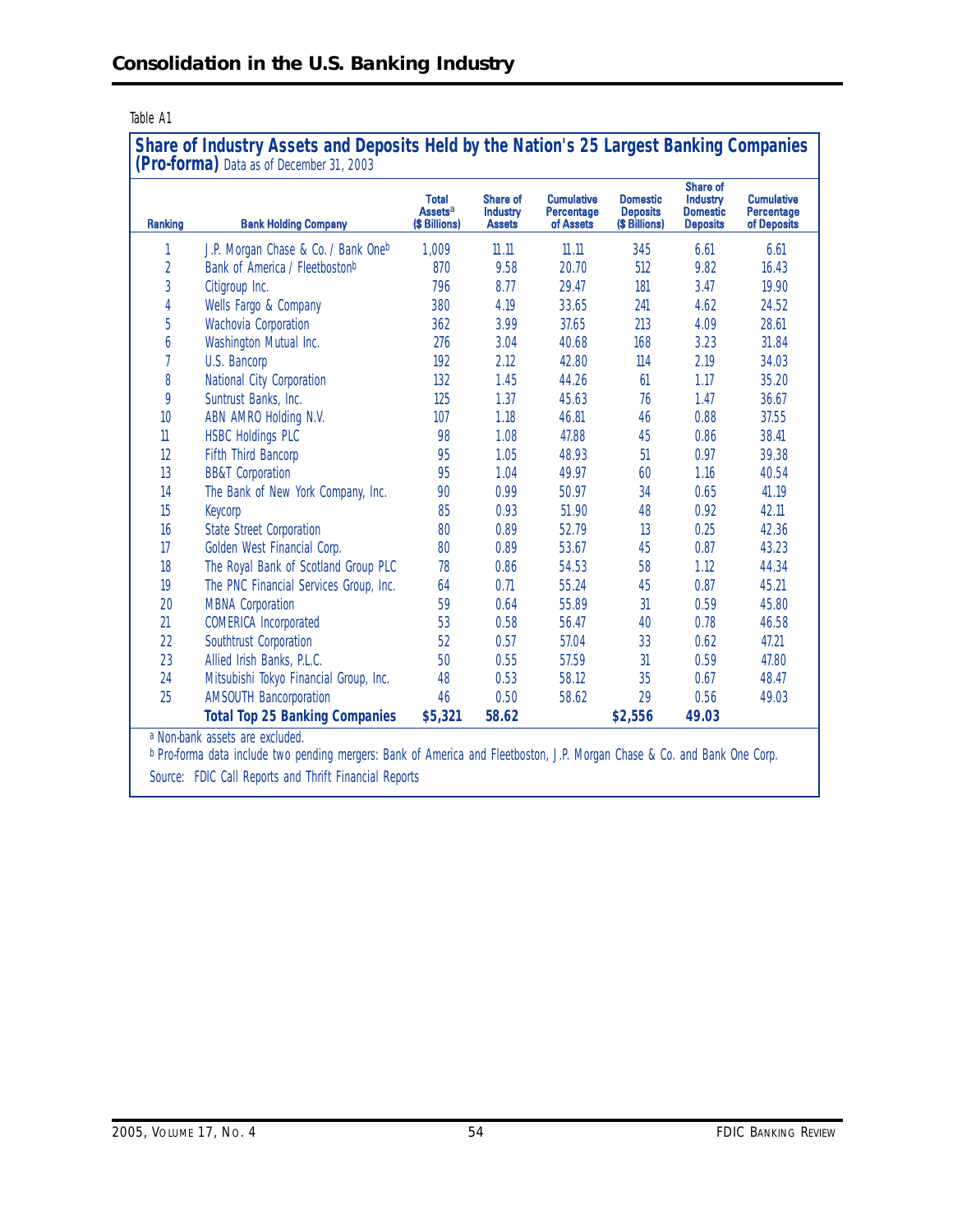| ľЖ<br>٠٣. |  |
|-----------|--|
|-----------|--|

|      | <b>Major Legislative and Regulatory Changes Affecting Banking Consolidation</b>                                                                                                                                                                                                                                                                                                                                                                                                                                                                                                                                                                                                                                                       |
|------|---------------------------------------------------------------------------------------------------------------------------------------------------------------------------------------------------------------------------------------------------------------------------------------------------------------------------------------------------------------------------------------------------------------------------------------------------------------------------------------------------------------------------------------------------------------------------------------------------------------------------------------------------------------------------------------------------------------------------------------|
| Year | <b>Description</b>                                                                                                                                                                                                                                                                                                                                                                                                                                                                                                                                                                                                                                                                                                                    |
| 1980 | Depository Institutions Deregulation and Monetary Control Act (DIDMCA). Raised federal deposit insurance coverage<br>limit from \$40,000 to \$100,000. Phased out interest rate ceilings. Allowed depositories to offer negotiable order of<br>withdrawal (NOW) accounts nationwide. Eliminated usury ceilings. Imposed uniform reserve requirements on all<br>depository institutions and gave them access to Federal Reserve services.                                                                                                                                                                                                                                                                                              |
| 1982 | Garn-St Germain Act. Permitted money market deposit accounts. Permitted banks to purchase failing banks and thrifts<br>across state lines. Expanded thrift lending powers.                                                                                                                                                                                                                                                                                                                                                                                                                                                                                                                                                            |
| 1987 | Competitive Equality in Banking Act (CEBA). Allocated \$10.8 billion in additional funding to the Federal Savings and<br>Loan Insurance Corporation (FSLIC). Authorized forbearance program for farm banks. Reaffirmed that the "full faith<br>and credit" of the U.S. Department of the Treasury (Treasury) stood behind federal deposit insurance.                                                                                                                                                                                                                                                                                                                                                                                  |
| 1987 | Board of Governors of the Federal Reserve System (Federal Reserve) authorized limited underwriting activities for<br>Bankers Trust, J.P. Morgan, and Citicorp with a 5 percent revenue limit on Section 20 ineligible securities activities.                                                                                                                                                                                                                                                                                                                                                                                                                                                                                          |
| 1989 | Financial Institutions Reform, Recovery, and Enforcement Act (FIRREA). Provided \$50 billion in taxpayer funds to<br>resolve failed thrifts. Replaced Federal Home Loan Bank Board with the Office of Thrift Supervision to charter,<br>requlate and supervise thrifts. Restructured federal deposit insurance for thrifts and raised premiums. Re-imposed<br>restrictions on thrift lending activities. Directed the Treasury to study deposit insurance reform.                                                                                                                                                                                                                                                                     |
| 1989 | Federal Reserve expanded Section 20 underwriting permissibility to corporate debt and equity securities, subject to<br>revenue limit.                                                                                                                                                                                                                                                                                                                                                                                                                                                                                                                                                                                                 |
| 1989 | Federal Reserve raised limit on revenue from Section 20 eligible securities activities from 5 percent to 10 percent.                                                                                                                                                                                                                                                                                                                                                                                                                                                                                                                                                                                                                  |
| 1991 | Federal Deposit Insurance Corporation Improvement Act (FDICIA). Directed the Federal Deposit Insurance Corporation<br>(FDIC) to develop and implement risk-based deposit insurance pricing. Required "prompt corrective action" of poorly<br>capitalized banks and thrifts and restricted "too big to fail." Directed the FDIC to resolve failed banks and thrifts in<br>the least costly way to the deposit insurance funds.                                                                                                                                                                                                                                                                                                         |
| 1993 | Court ruling in Independent Insurance Agents of America v. Ludwig allowed national banks to sell insurance from small<br>towns.                                                                                                                                                                                                                                                                                                                                                                                                                                                                                                                                                                                                       |
| 1994 | Riegle-Neal Interstate Banking and Branching Efficiency Act (Riegle-Neal). Permitted banks and bank holding companies<br>(BHCs) to purchase banks or establish subsidiary banks in any state nationwide. Permitted national banks to open<br>branches or convert subsidiary banks into branches across states lines.                                                                                                                                                                                                                                                                                                                                                                                                                  |
| 1995 | Court ruling in NationsBank v. Valic allowed banks to sell annuities.                                                                                                                                                                                                                                                                                                                                                                                                                                                                                                                                                                                                                                                                 |
| 1996 | Court ruling in Barnett Bank v. Nelson overturned states' restrictions on bank insurance sales.                                                                                                                                                                                                                                                                                                                                                                                                                                                                                                                                                                                                                                       |
| 1996 | Federal Reserve announced the elimination of many firewalls between bank and nonbank subsidiaries within BHCs.                                                                                                                                                                                                                                                                                                                                                                                                                                                                                                                                                                                                                        |
| 1996 | Federal Reserve raised limit on revenue from Section 20 eligible securities activities from 10 percent to 25 percent.                                                                                                                                                                                                                                                                                                                                                                                                                                                                                                                                                                                                                 |
| 1997 | Federal Reserve eliminated many of the remaining firewalls between bank and nonbank subsidiaries within BHCs.                                                                                                                                                                                                                                                                                                                                                                                                                                                                                                                                                                                                                         |
| 1999 | Gramm-Leach-Bliley Financial Modernization Act (GLB). Authorized financial holding companies (FHCs) to engage in a<br>full range of financial services such as commercial banking, insurance, securities, and merchant banking. Gave the<br>Federal Reserve, in consultation with the Treasury, discretion to authorize new financial activities for FHCs. Gave the<br>Federal Reserve discretion to authorize complementary actives for FHCs. Established the Federal Reserve as the<br>"umbrella" requlator of FHCs. Provided low-cost credit to community banks. Reformed the Community Reinvestment<br>Act. Eliminated the ability of commercial firms to acquire or charter a single thrift in a unitary thrift holding company. |
| 2001 | Federal Reserve issued revisions to Regulation K. Expanded permissible activities abroad for U.S. banking organizations.<br>Reduced regulatory burden for U.S. banks operating abroad and streamlined the application and notice process for<br>foreign banks operating in the United States. Allowed banks to invest up to 20 percent of capital and surplus in<br>Edge Corporations. Liberalized provisions regarding the qualification of foreign organizations for exemptions from the<br>nonbanking prohibitions of Section 4 of the Bank Holding Company Act. Implemented provisions of Riegle-Neal that<br>affect foreign banks.                                                                                               |
|      | Sources: Lown, Osler, Strahan, and Sufi (2000); Kroszner and Strahan (2000); and Montgomery (2003).                                                                                                                                                                                                                                                                                                                                                                                                                                                                                                                                                                                                                                   |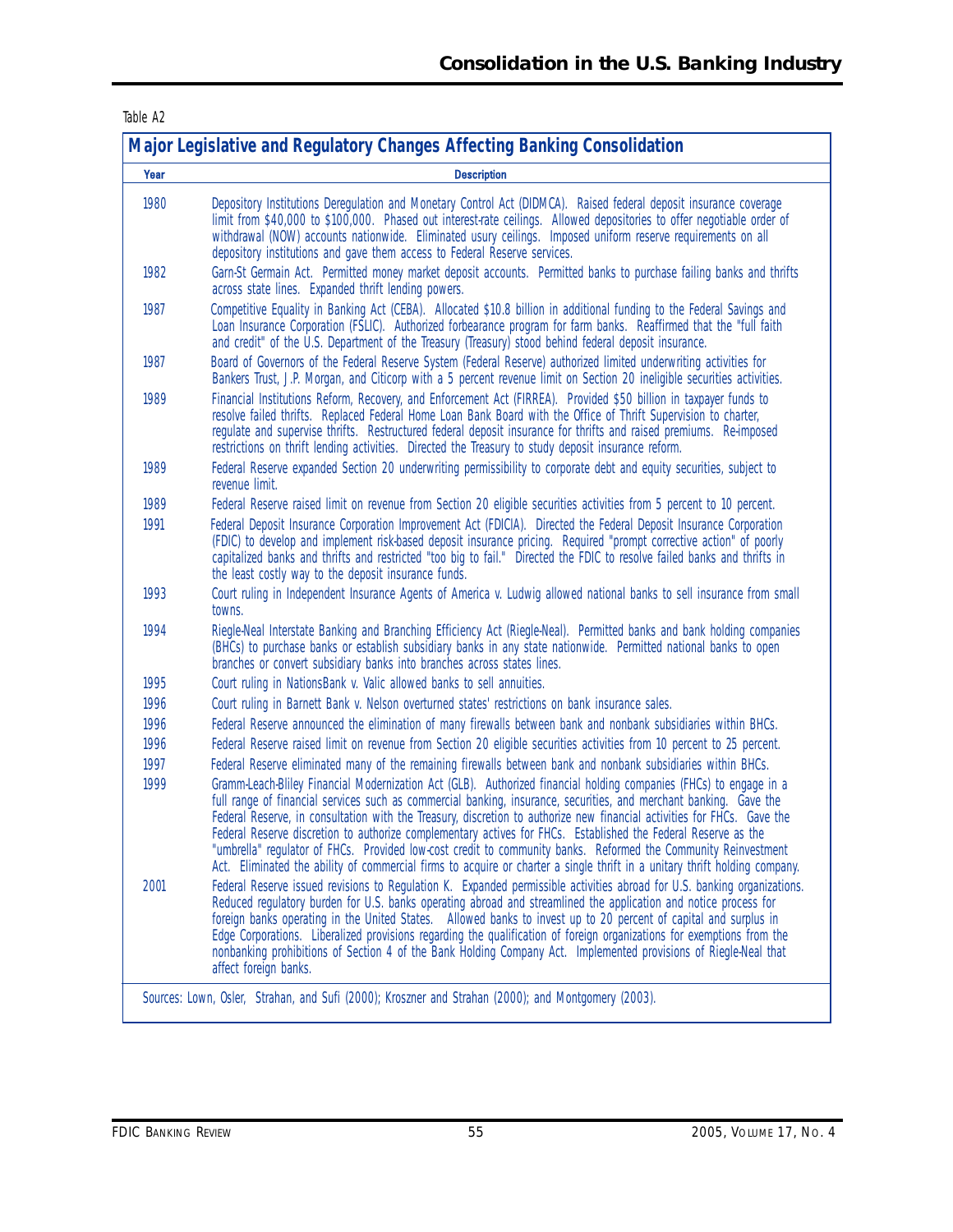#### Table A3

|                                                                                                                       | Summary of Recent Empirical Studies on the Causes of Consolidation in the Banking Industry |                                                                                                                                                                                                                                                                                                                                                 |
|-----------------------------------------------------------------------------------------------------------------------|--------------------------------------------------------------------------------------------|-------------------------------------------------------------------------------------------------------------------------------------------------------------------------------------------------------------------------------------------------------------------------------------------------------------------------------------------------|
| <b>Empirical Finding</b>                                                                                              | <b>Study Reference</b>                                                                     | <b>Summary</b>                                                                                                                                                                                                                                                                                                                                  |
| Some evidence of increase in<br>market power (share) with<br>some evidence of price<br>effects in concentrated market | Shull and Hanweck (2001); Berger, Demsetz, and<br>Strahan (1999)                           | Surveyed the literature and found evidence of<br>market power effects (with higher loan rates and<br>lower deposit rates in concentrated markets) in the<br>1980s. Data for the 1990s, however, suggested a<br>weaker relationship between local market<br>concentration and deposit rates.                                                     |
|                                                                                                                       | Pilloff (1999)                                                                             | Found that banks in more concentrated markets<br>earned higher profits and that the number of<br>multimarket contacts was positively related to<br>profitability-suggesting that multimarket contact<br>may reduce competition.                                                                                                                 |
|                                                                                                                       | Prager and Hannan (1998)                                                                   | Found that a reduction in interest rates on local<br>deposit accounts was associated with horizontal<br>mergers that raised market concentration<br>significantly.                                                                                                                                                                              |
|                                                                                                                       | Simons and Stavins (1998)                                                                  | Using data for the period 1986-1994, found that<br>after a bank's participation in a merger, a 1.0<br>percent higher HHI was associated with a 1.2<br>percent reduction in interest rates on MMDA, a 0.3<br>percent lower rate on CDs, and lower rates on<br>deposit accounts across the board.                                                 |
|                                                                                                                       | Moore and Siems (1998)                                                                     | Found that the relationship between concentration<br>and profitability was much weaker in 1997 than it<br>had been a decade earlier.                                                                                                                                                                                                            |
|                                                                                                                       | Berger and Hannan (1997)                                                                   | Found that banks in more concentrated markets<br>charged higher rates on small business loans and<br>paid lower rates on retail deposits.                                                                                                                                                                                                       |
| Some evidence of greater<br>profit efficiencies                                                                       | Berger (1998); Akhavein, Berger, and Humphrey<br>(1997)                                    | Found that mergers led to an improvement in profit<br>efficiency. The improvement seemed to result from<br>an increase in lending activity (as opposed to<br>security investments) and a more efficient use of<br>capital.                                                                                                                      |
|                                                                                                                       | Boyd and Graham (1998)                                                                     | Found that being merged "helped" small banks-<br>increasing ROA and decreasing expense measures.                                                                                                                                                                                                                                                |
| Some evidence of<br>improvements from<br>geographic diversity                                                         | Group of Ten (2001)                                                                        | Reviewed the latest research, which suggested that<br>because of geographic diversification, consolidation<br>of banks within the United States was likely to<br>lead to reductions in risk. However, the studies<br>also noted that these positive benefits might be<br>offset by shifts to higher-risk portfolios or by<br>operational risks. |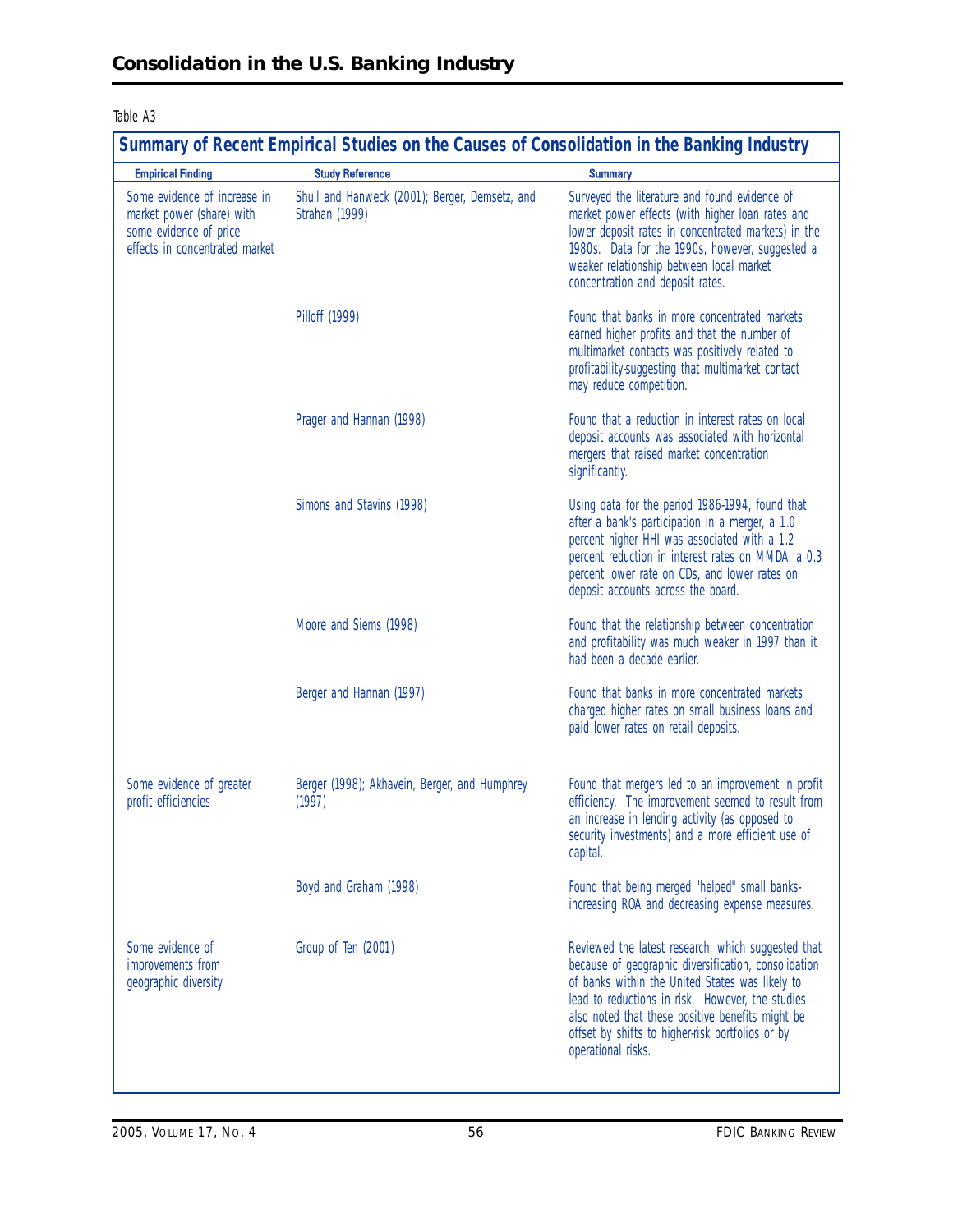| <b>Empirical Finding</b>                                         | <b>Study Reference</b>                          | <b>Summary</b>                                                                                                                                                                                                                                                                                                               |
|------------------------------------------------------------------|-------------------------------------------------|------------------------------------------------------------------------------------------------------------------------------------------------------------------------------------------------------------------------------------------------------------------------------------------------------------------------------|
| Some evidence of<br>improvements from<br>geographic diversity    | Berger and DeYoung (2001)                       | Found that the negative effects of distance tended<br>to be modest in size. This finding suggests that<br>efficient organizations can successfully export their<br>superior skills, policies, and practices to their out-<br>of-state affiliates.                                                                            |
|                                                                  | Hughes, Lang, Mester, and Moon (1996, 1999).    | Found that when organizations diversified<br>geographically, especially via interstate banking,<br>efficiency tended to be higher and insolvency risk<br>tended to be lower.                                                                                                                                                 |
| Some evidence of<br>improvements in payment<br>system efficiency | Hancock, Humphrey, and Wilcox (1999)            | Found substantial scale economies in Fedwire<br>operations and an improvement in cost efficiency<br>of Fedwire from consolidation of processing sites.<br>Suggested results were likely to carry over to<br>consolidation of private sector processors.                                                                      |
|                                                                  | Adams, Bauer, and Sickles (2002)                | Found indications of significant and positive scale<br>economies in the provision of electronic payment<br>processing services by the Federal Reserve<br>(Fedwire, ACH, and Book-Entry securities). Results<br>also showed that during the 1990s, technological<br>change lowered marginal costs significantly.              |
| Some evidence that<br>management may act in self-<br>interest    | Hughes, Lang, Mester, Moon, and Pagano (2003)   | Found evidence that managerial entrenchment at<br>U.S. bank holding companies was associated with<br>asset sales that yielded smaller improvements and<br>with acquisitions that resulted in worse<br>performance. Suggested that these results were<br>consistent with empire-building strategies that<br>sacrificed value. |
|                                                                  | Bliss and Rosen (2001); Gorton and Rosen (1995) | Arqued that two primary motives for bank mergers<br>were empire building and increased managerial<br>compensation, especially on the part of managers<br>who were entrenched or insulated from the market.                                                                                                                   |
|                                                                  | Hadlock, Houston, and Ryngaert (1999)           | Found that banks with higher levels of<br>management ownership were less likely to be<br>acquired; arqued that this evidence was consistent<br>with an entrenchment hypothesis, which holds that<br>management teams with significant ownership<br>positions block attempts to be acquired at<br>reasonable prices.          |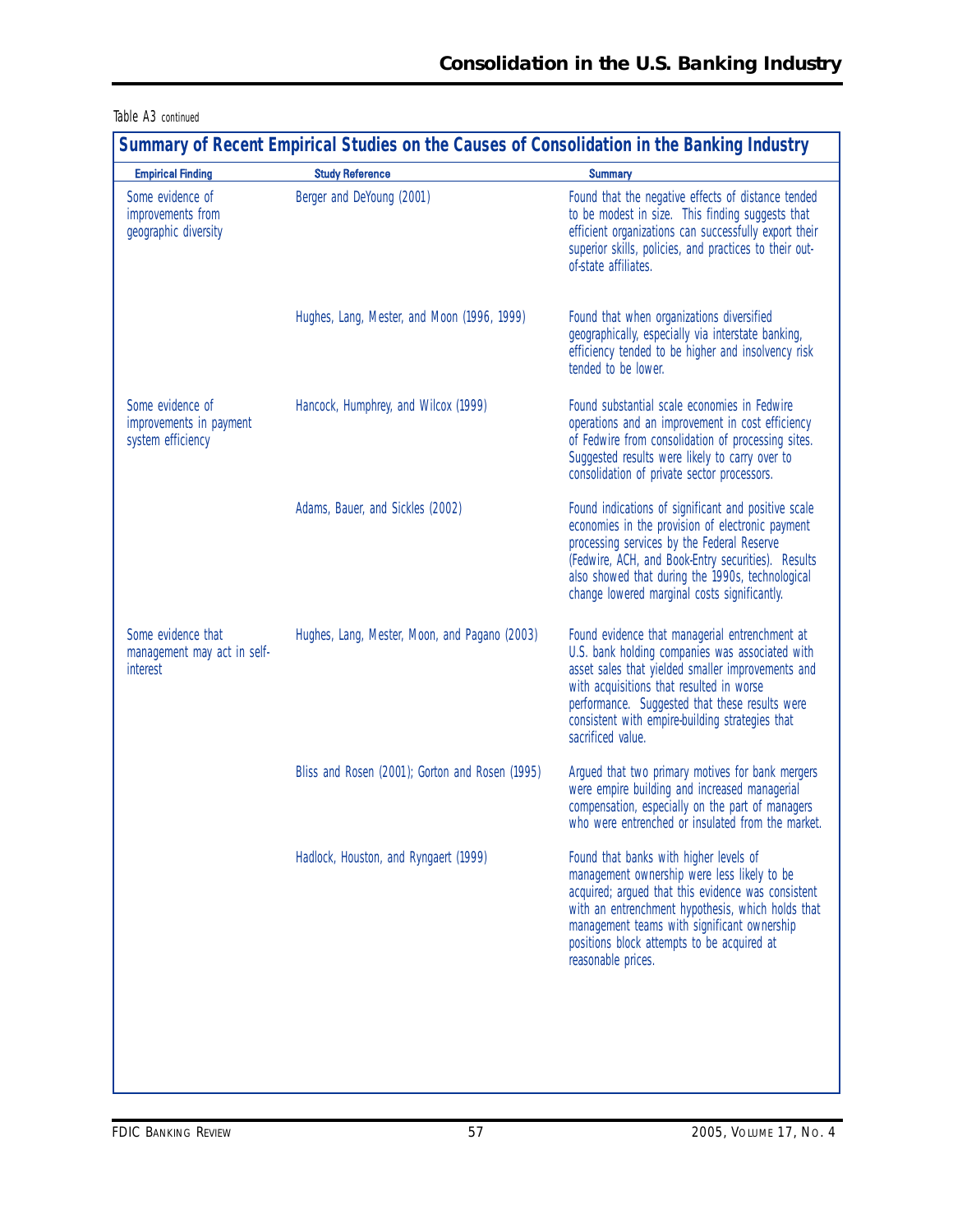|                                                                           |                            | Summary of Recent Empirical Studies on the Causes of Consolidation in the Banking Industry                                                                                                                                                                                                                |
|---------------------------------------------------------------------------|----------------------------|-----------------------------------------------------------------------------------------------------------------------------------------------------------------------------------------------------------------------------------------------------------------------------------------------------------|
| <b>Empirical Finding</b>                                                  | <b>Study Reference</b>     | <b>Summary</b>                                                                                                                                                                                                                                                                                            |
| Some support for the too-big-<br>to-fail motive                           | Shull and Hanweck (2001)   | Found that the top 10 largest banks paid less for<br>funds than smaller banks and operated with lower<br>capitalization rates.                                                                                                                                                                            |
|                                                                           | Penas and Unal (2004)      | Showed that positive bond returns and a decline in<br>credit spreads were related to the incremental size<br>attained in bank mergers by medium-sized banks-<br>those most likely to become large enough to be<br>considered TBTF.                                                                        |
|                                                                           | Kane (2000)                | Showed that in banking megamergers of 1991-98,<br>stockholders of large-bank acquirers gained value<br>when a target institution was large. Argued that<br>the effect of size underscored the possibility that<br>too-big-to-discipline subsidies had distorted deal-<br>making incentives for megabanks. |
| Some potential for increased<br>systemic risk and safety net<br>expansion | De Nicola and Kwast (2002) | Showed that, among large complex banking<br>organizations during the 1990s, there was a<br>significant upward trend in the degree of<br>interdependency.                                                                                                                                                  |
|                                                                           | Group of Ten (2001)        | Concluded that there were reasons to believe that<br>financial consolidation in the United States had<br>increased the risk that the failure of a large<br>complex banking organization would be disorderly.                                                                                              |
|                                                                           | Saunders and Wilson (1999) | Found a dramatic reduction in bank capital ratios<br>associated with increased safety-net support; also<br>found that the structure and strength of safety-net<br>guarantees might affect risk taking.                                                                                                    |
|                                                                           |                            |                                                                                                                                                                                                                                                                                                           |
|                                                                           |                            |                                                                                                                                                                                                                                                                                                           |
|                                                                           |                            |                                                                                                                                                                                                                                                                                                           |
|                                                                           |                            |                                                                                                                                                                                                                                                                                                           |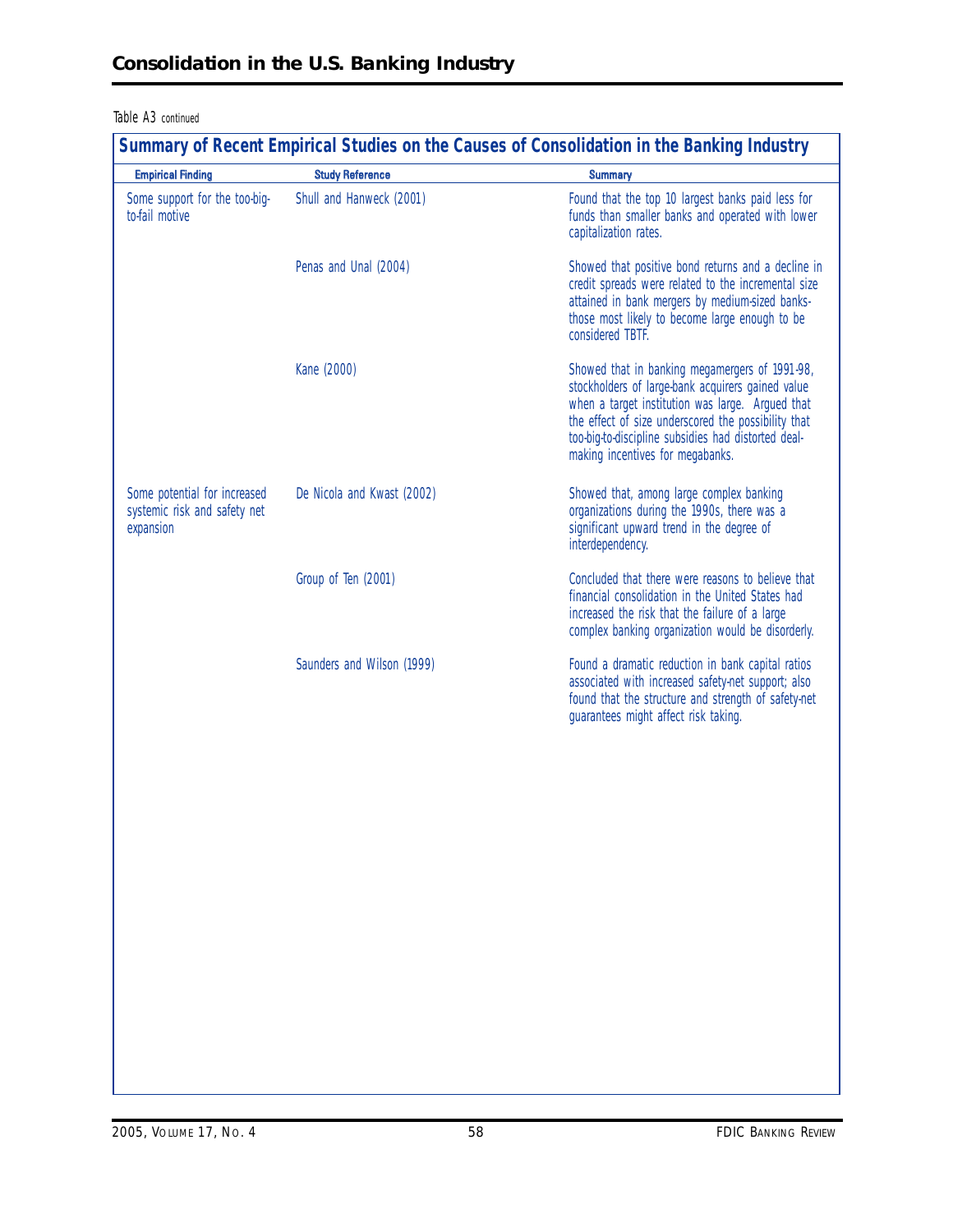| <b>Study Reference</b><br>Stiroh (2000)                                                                | <b>Summary</b>                                                                                                                                                                                                                                                                                                                                  |
|--------------------------------------------------------------------------------------------------------|-------------------------------------------------------------------------------------------------------------------------------------------------------------------------------------------------------------------------------------------------------------------------------------------------------------------------------------------------|
|                                                                                                        | Examined the improved performance of U.S. BHCs<br>from 1991 to 1997 and found that the gains were<br>due primarily to productivity growth and changes<br>in scale economies. Estimated cost functions<br>showed modest economies of scale present<br>throughout the period, with the largest BHCs<br>showing stronger economies of scale.       |
| Hughes, Mester, and Moon (2001); Hughes, Lang,<br>Mester, and Moon (1999); Hughes and Mester<br>(1998) | Claimed to have found evidence of large-scale<br>economies once risk diversification, capital<br>structure, and endogenous risk taking were<br>explicitly considered in the analyses of production.                                                                                                                                             |
| Berger, Demsetz, and Strahan (1999)                                                                    | Extensively reviewed the literature on cost<br>efficiency and found-on the basis of data from the<br>1980s and early 1990s-little efficiency improvement<br>from mergers and acquisitions. However, cost<br>efficiency effects might depend on the type of<br>merger, the motivations of the managers, and the<br>implementation of the merger. |
| Kwan and Wilcox (1999)                                                                                 | Found significant (but still relatively small) expense<br>savings in mergers that occurred in the mid-1990s,<br>after the pure accounting effects on reported<br>expense data were removed.                                                                                                                                                     |
| Boyd and Graham (1998)                                                                                 | Examined the effects of mergers and found<br>evidence of cost efficiency gains for only the<br>smallest banks. The gains disappeared quickly<br>with increases in size and were negative for larger<br>banks.                                                                                                                                   |
| Peristiani (1997)                                                                                      | Found that acquiring banks in the 1980s achieved<br>moderate improvements in scale efficiency-<br>attributable in part to the fact that the smaller<br>target banks were on average less scale-efficient<br>than their acquirers.                                                                                                               |
| Stiroh (2004)                                                                                          | Examined the link between the banking industry's<br>growing reliance on noninterest income and the<br>volatility of bank revenue and profits. Found<br>almost no evidence that this shift offers large<br>diversification benefits in the form of more stable<br>profits or revenue.                                                            |
| Amel et al. (2002)                                                                                     | In reviewing the literature, found little evidence<br>that mergers yielded significant economies of<br>scope.                                                                                                                                                                                                                                   |
|                                                                                                        |                                                                                                                                                                                                                                                                                                                                                 |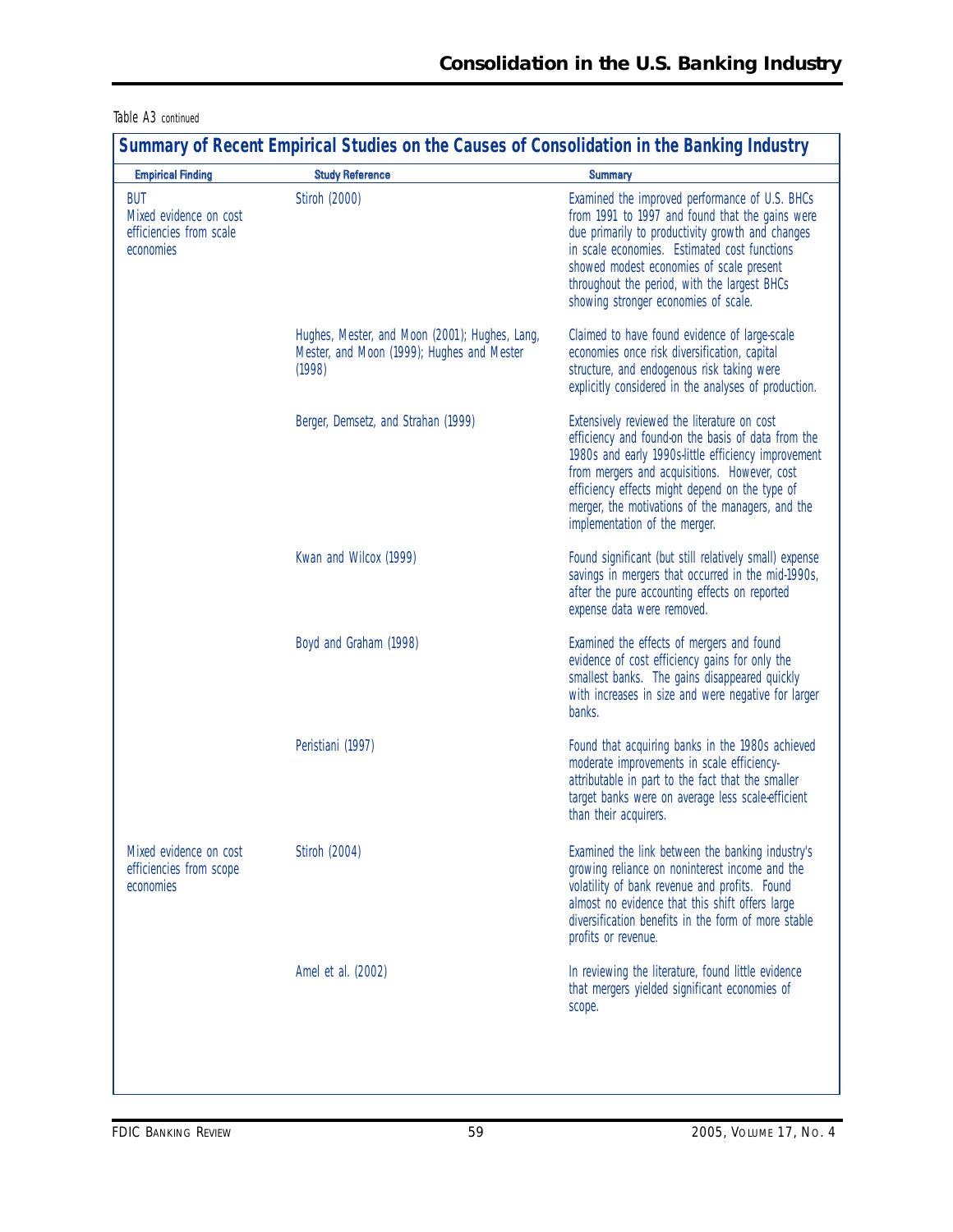|                                                                                   |                                                                | Summary of Recent Empirical Studies on the Causes of Consolidation in the Banking Industry                                                                                                                                                                                                                                                                                                                                                    |
|-----------------------------------------------------------------------------------|----------------------------------------------------------------|-----------------------------------------------------------------------------------------------------------------------------------------------------------------------------------------------------------------------------------------------------------------------------------------------------------------------------------------------------------------------------------------------------------------------------------------------|
| <b>Empirical Finding</b>                                                          | <b>Study Reference</b>                                         | <b>Summary</b>                                                                                                                                                                                                                                                                                                                                                                                                                                |
| Mixed evidence on cost<br>efficiencies from scope<br>economies (cont.)            | DeLong (2001)                                                  | Found that mergers that focused banks<br>geographically and among product types created<br>value, whereas those that diversified generally<br>failed to benefit shareholders.                                                                                                                                                                                                                                                                 |
|                                                                                   | Demsetz and Strahan (1997)                                     | Showed that large bank-holding companies had<br>better diversification across loan portfolios; it<br>allowed them to operate with greater leverage and<br>engage in more risky (and potentially more<br>profitable) lending without increasing firm-specific<br>risk.                                                                                                                                                                         |
|                                                                                   | Kwan (1998)                                                    | Found that securities subsidiaries provided BHCs in<br>the United States with potential benefits of<br>diversification because revenues from the<br>subsidiaries were not highly correlated with<br>revenues from the rest of the BHC.                                                                                                                                                                                                        |
|                                                                                   | Berger, Humphrey, and Pulley (1996)                            | Found no evidence of statistically significant<br>revenue economies (and only small cost economies)<br>of scope among either small or large banks over<br>the period 1978-1990, even for the most efficient<br>banks.                                                                                                                                                                                                                         |
| Little evidence of any<br>significant, permanent<br>increase in shareholder value | Calomiris and Karceski (1998); Pilloff and<br>Santomero (1998) | Reviewed the literature and concluded that<br>although some event studies found that acquirers<br>increased their market value, most studies found<br>that the market value of the acquiring bank<br>declined whereas that of the target bank increased.                                                                                                                                                                                      |
|                                                                                   | Houston, James, and Ryngaert (2001)                            | Found (like previous studies) that the market value<br>of the acquiring bank declined, on average,<br>whereas that of the target bank increased.<br>However, compared with the 1980s, the 1990s<br>were a period of higher average abnormal returns<br>for both bidders and targets. Results also<br>suggested that the realization of anticipated cost<br>savings was the primary source of gains in the<br>majority of recent bank mergers. |
|                                                                                   | Cornett et al. (2003)                                          | Found that diversifying bank acquisitions earn<br>significantly negative announcement-period<br>abnormal returns for bidder banks, whereas<br>focusing acquisitions earn zero abnormal returns.                                                                                                                                                                                                                                               |
|                                                                                   |                                                                |                                                                                                                                                                                                                                                                                                                                                                                                                                               |